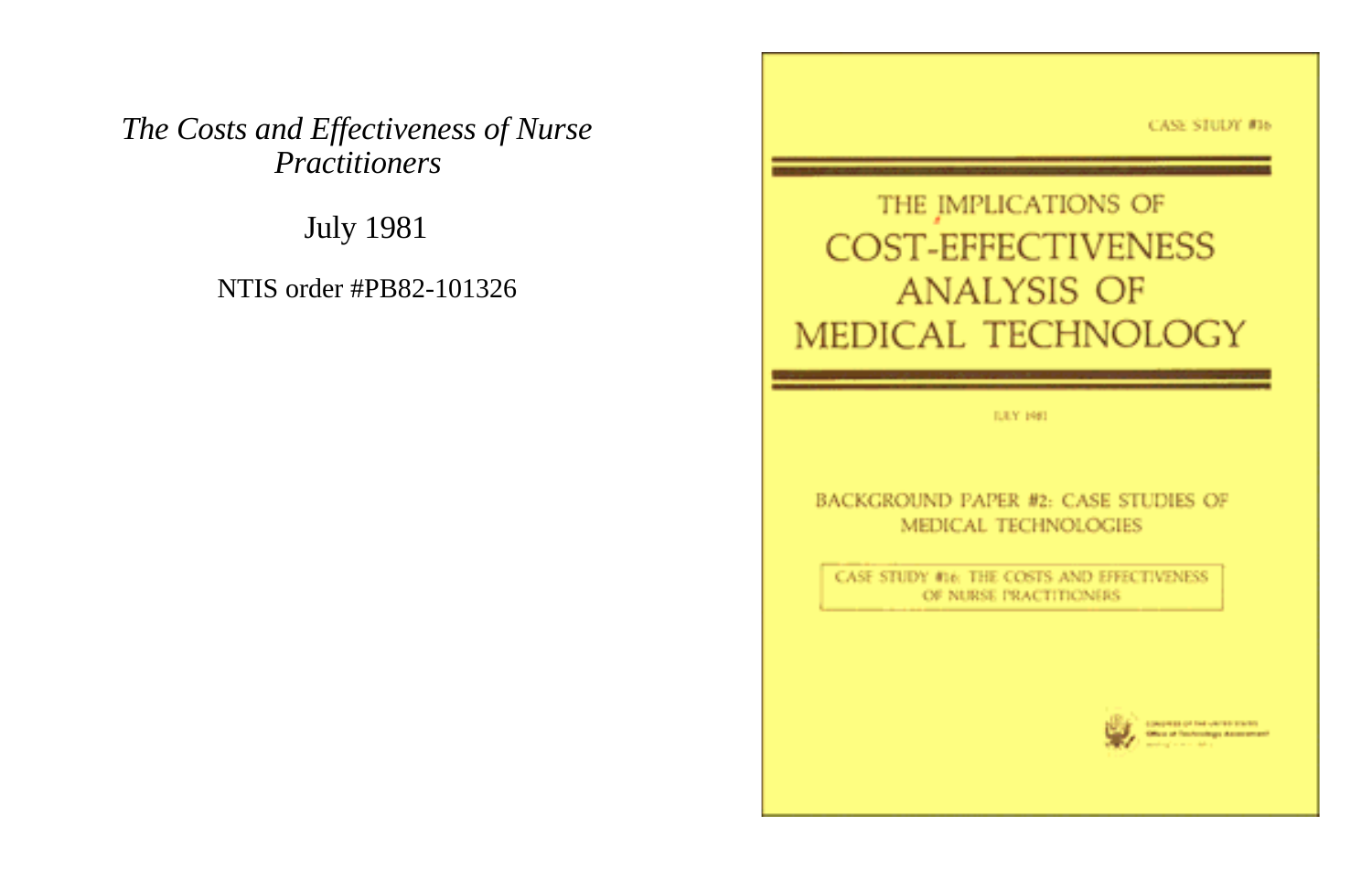# THE IMPLICATIONS OF COST-EFFECTIVENESS ANALYSIS OF MEDICAL TECHNOLOGY

# JULY 1981

# BACKGROUND PAPER #2: CASE STUDIES OF MEDICAL TECHNOLOGIES

# CASE STUDY #16: THE COSTS AND EFFECTIVENESS OF NURSE PRACTITIONERS

Lauren LeRoy, C. Phil. Senior Research Associate

With the assistance of:

Sharon Solkowitz, B.S. Health Policy Intern

Health Policy Program, University of California, San Francisco

OTA Background Papers are documents that contain information believed to be useful to various parties. The information undergird formal OTA assessments or is an outcome of internal exploratory planning and evaluation. The material is usually not of immediate policy interest such as is contained in an OTA Report or Technical Memorandum, nor does it present options for Congress to consider.



Office of Technology Assessment Washington, D.C., 20510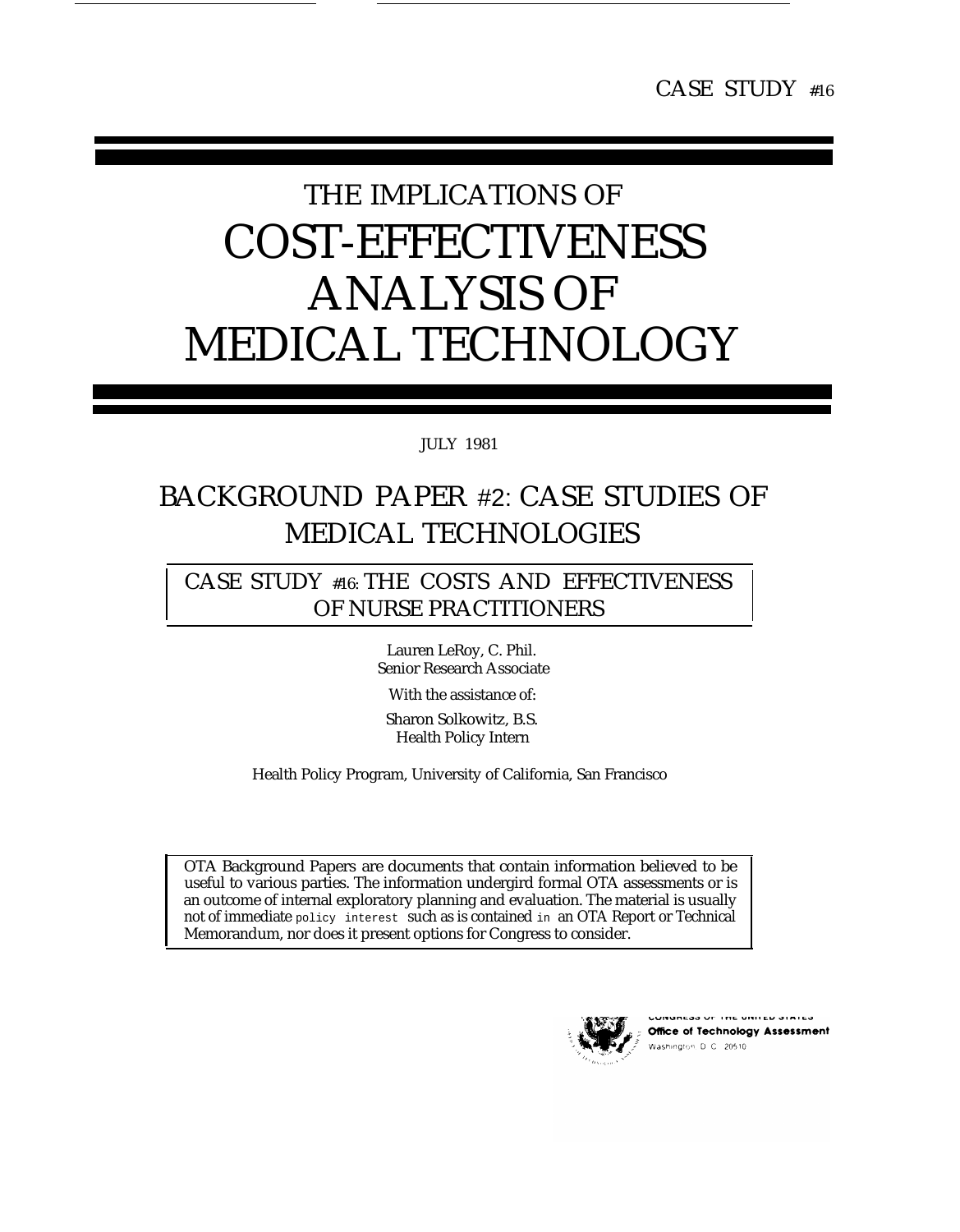### Library of Congress Catalog Card Number 80-600161

For sale by the Superintendent of Documents, U.S. Government Printing Office, Washington, D.C. 20402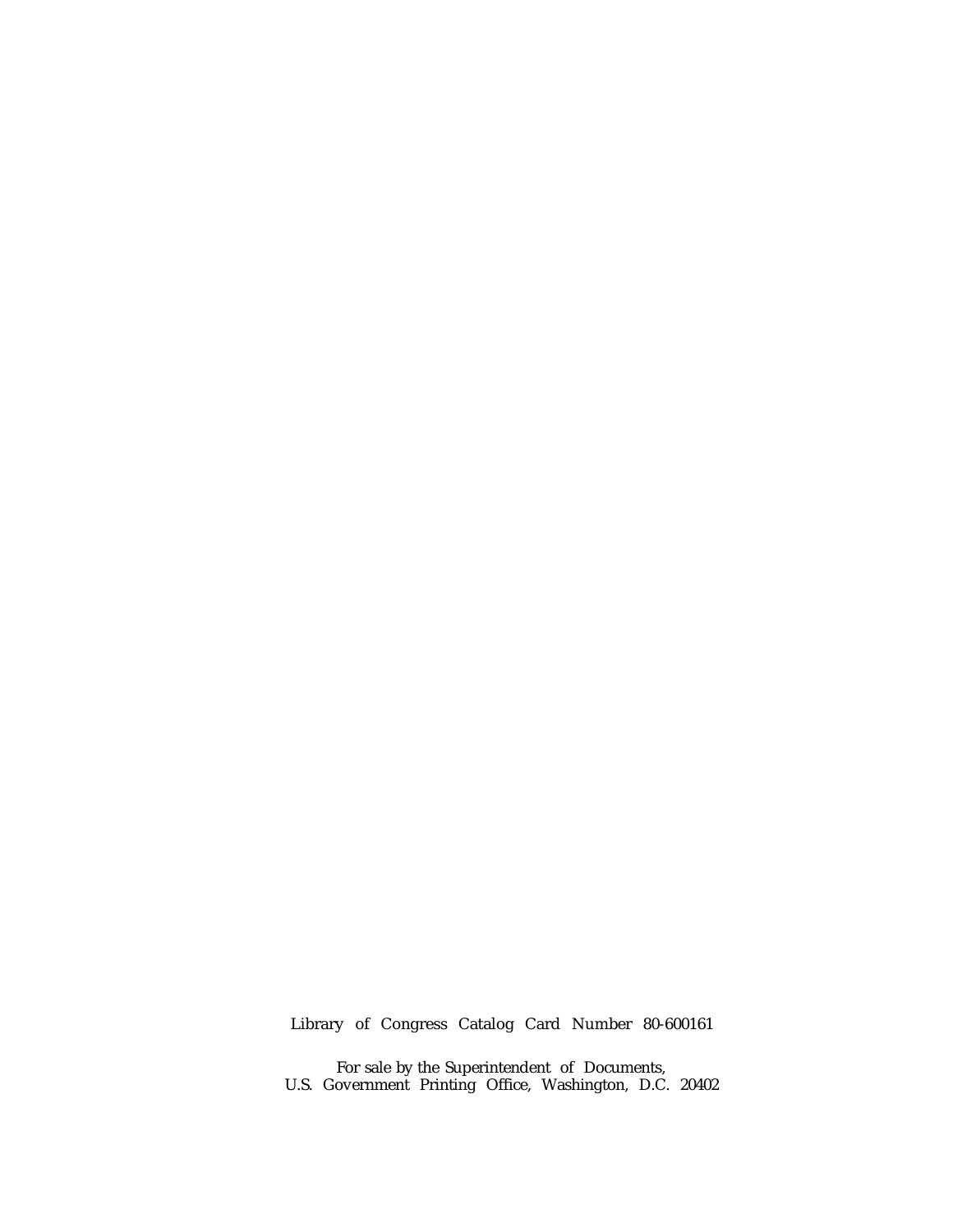# **Foreword**

This case study is one of 17 studies comprising Background Paper #2 for OTA's assessment, *The Implications of Cost-Effectiveness Analysis of Medical Technology.* That assessment analyzes the feasibility, implications, and value of using cost-effectiveness and cost-benefit analysis (CEA/CBA) in health care decsionmaking. The major, policy-oriented report of the assessment was published in August 1980. In addition to Background Paper #2, there are four other background papers being published in conjunction with the assessment: 1) a document which addresses methodological issues and reviews the CEA/CBA literature, published in September 1980; 2) a case study of the efficacy and cost-effectiveness of psychotherapy, published in October 1980; 3) a case study of four common diagnostic X-ray procedures, to be published in summer 1981; and 4) a review of international experience in managing medical technology, published in October 1980. Another related report was published in September of 1979: *A Review of Selected Federal Vaccine and Immunization Policies.*

The case studies in *Background Paper #2: Case Studies of Medical Technologies* are being published individually. They were commissioned by OTA both to provide information on the specific technologies and to gain lessons that could be applied to the broader policy aspects of the use of CEA/CBA. Several of the studies were specifically requested by the Senate Committee on Finance.

Drafts of each case study were reviewed by OTA staff; by members of the advisory panel to the overall assessment, chaired by Dr. John Hogness; by members of the Health Program Advisory Committee, chaired by Dr. Frederick Robbins; and by numerous other experts in clinical medicine, health policy, Government, and economics. We are grateful for their assistance. However, responsibility for the case studies remains with the authors.

John H. Gibbous

JOHN H. GIBBONS Director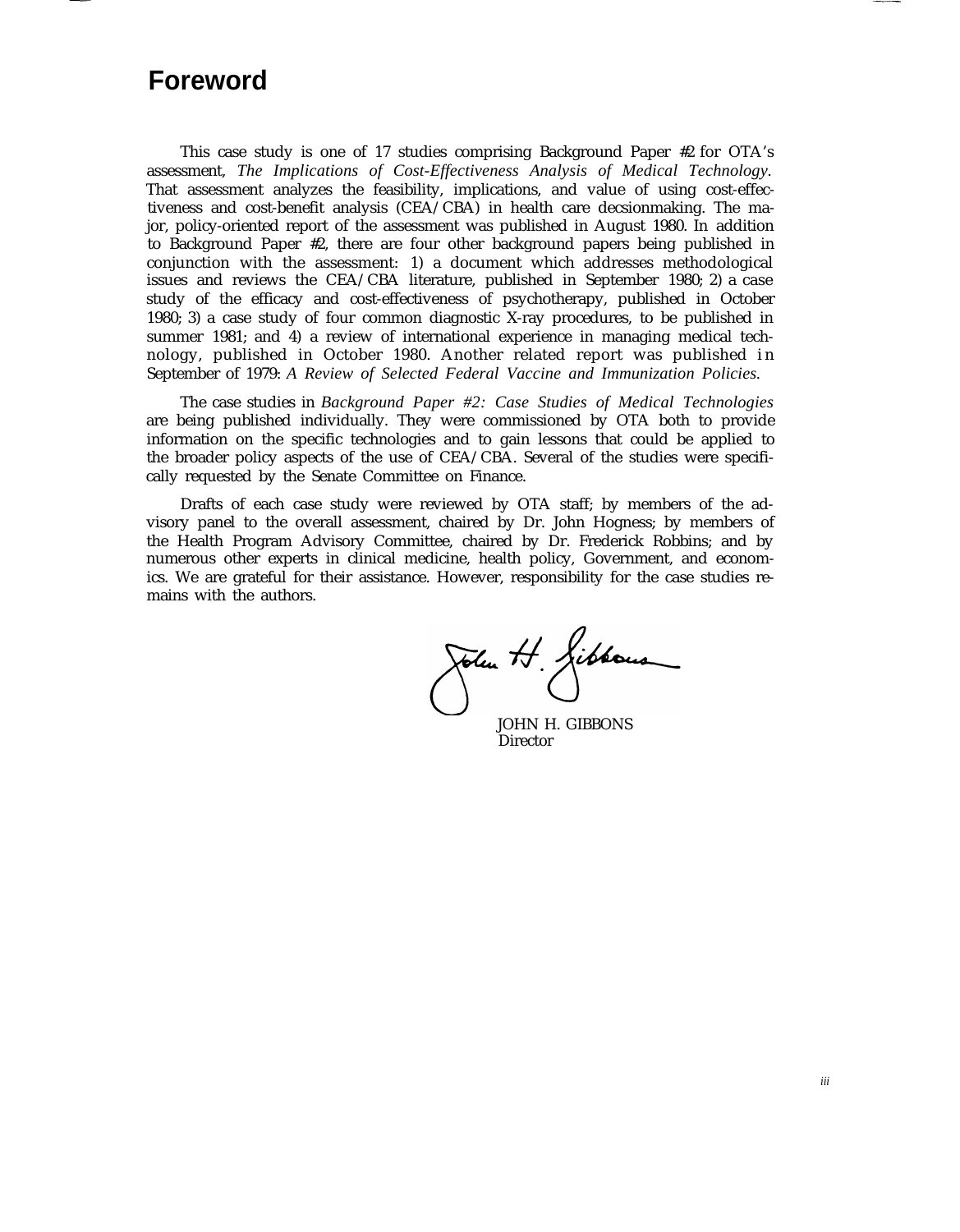# **Advisory Panel on The Implications of Cost-Effectiveness Analysis of Medical Technology**

John R. Hogness, *Panel Chairman President, Association of Academic Health Centers*

Stuart H. Altman *Dean Florence Heller School Brandeis University*

James L. Bennington *Chairman Department of Anatomic Pathology and Clinical Laboratories Children Hospital* of *San Francisco*

John D. Chase Associate *Dean for Clinical Affairs University* of Washington School *of* Medicine

Joseph Fletcher *Visiting Scholar Medical Ethics School* of *Medicine University of Virginia*

Clark C. Havighurst *Professor of Law School of Law Duke University*

Sheldon Leonard *Manager Regulatory Affairs General Electric Co.*

Barbara J. McNeil *Department of Radiology Peter Bent Brigham Hospital*

Robert H. Moser *Executive Vice President American College of Physicians*

Frederick Mosteller *Chairman Department of Biostatistics Harvard University*

Robert M. Sigmond *Advisor on Hospital Affairs Blue Cross and Blue Shield Associations*

Jane Sisk Willems *VA* Scholar *Veterans Administration*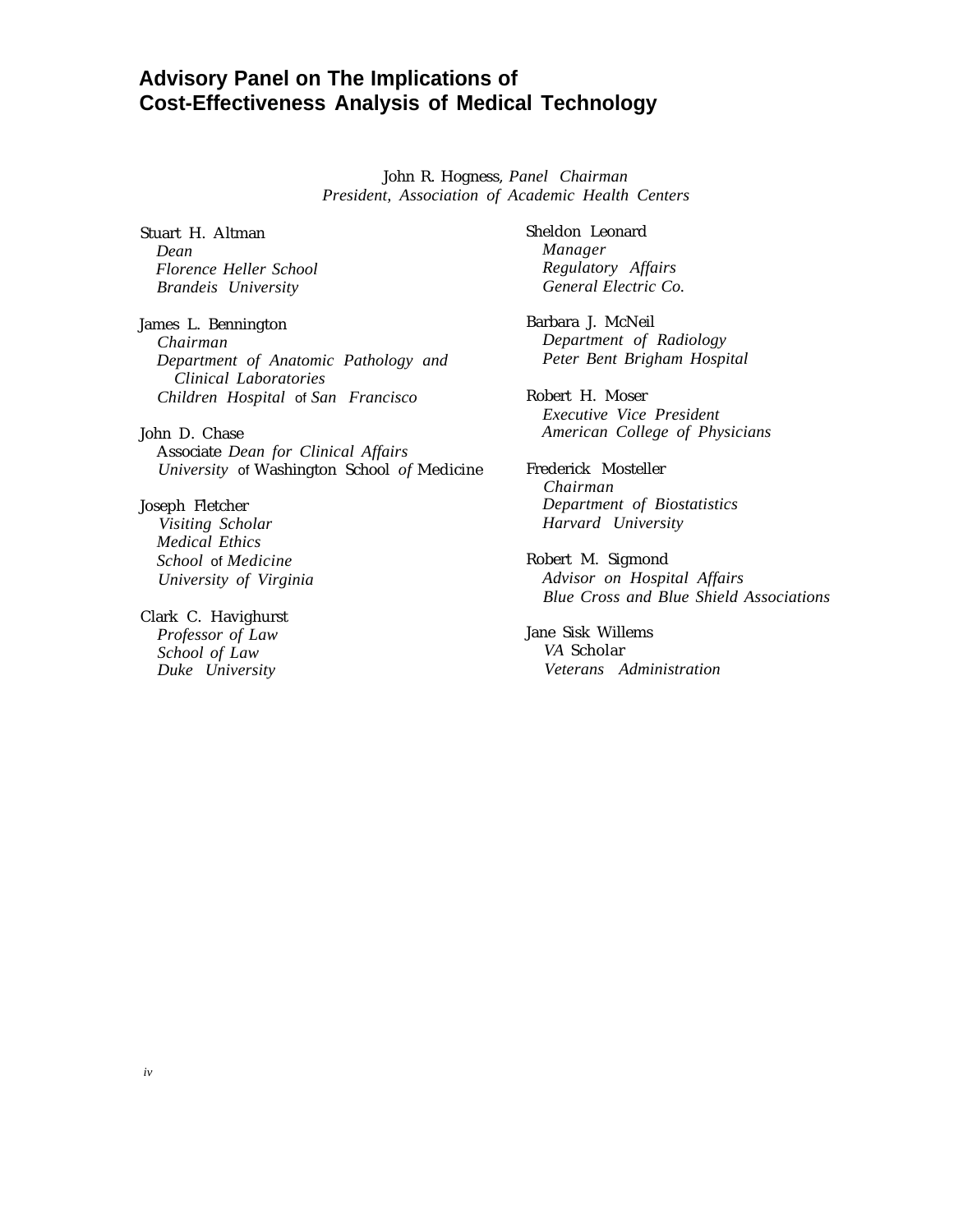# **OTA Staff for Background Paper #2**

Joyce C. Lashof, *Assistant Director, OTA Health and Life Sciences Division*

H. David Banta, *Health Program Manager*

Clyde J. Behney, *Project Director*

Kerry Britten Kemp, \* *Editor* Virginia Cwalina, *Research Assistant* Shirley Ann Gayheart, *Secretary* Nancy L. Kenney, *Secretary* Martha Finney, \* *Assistant Editor*

Other Contributing Staff

Bryran R. Luce Lawrence Miike Michael A. Riddiough . Leonard Saxe Chester Strobe] \*

# **OTA Publishing Staff**

|               | John C. Holmes, Publishing Officer |                  |            |
|---------------|------------------------------------|------------------|------------|
| John Bergling | Kathie S. Boss                     | Debra M. Datcher | Joe Henson |

● OTA contract personnel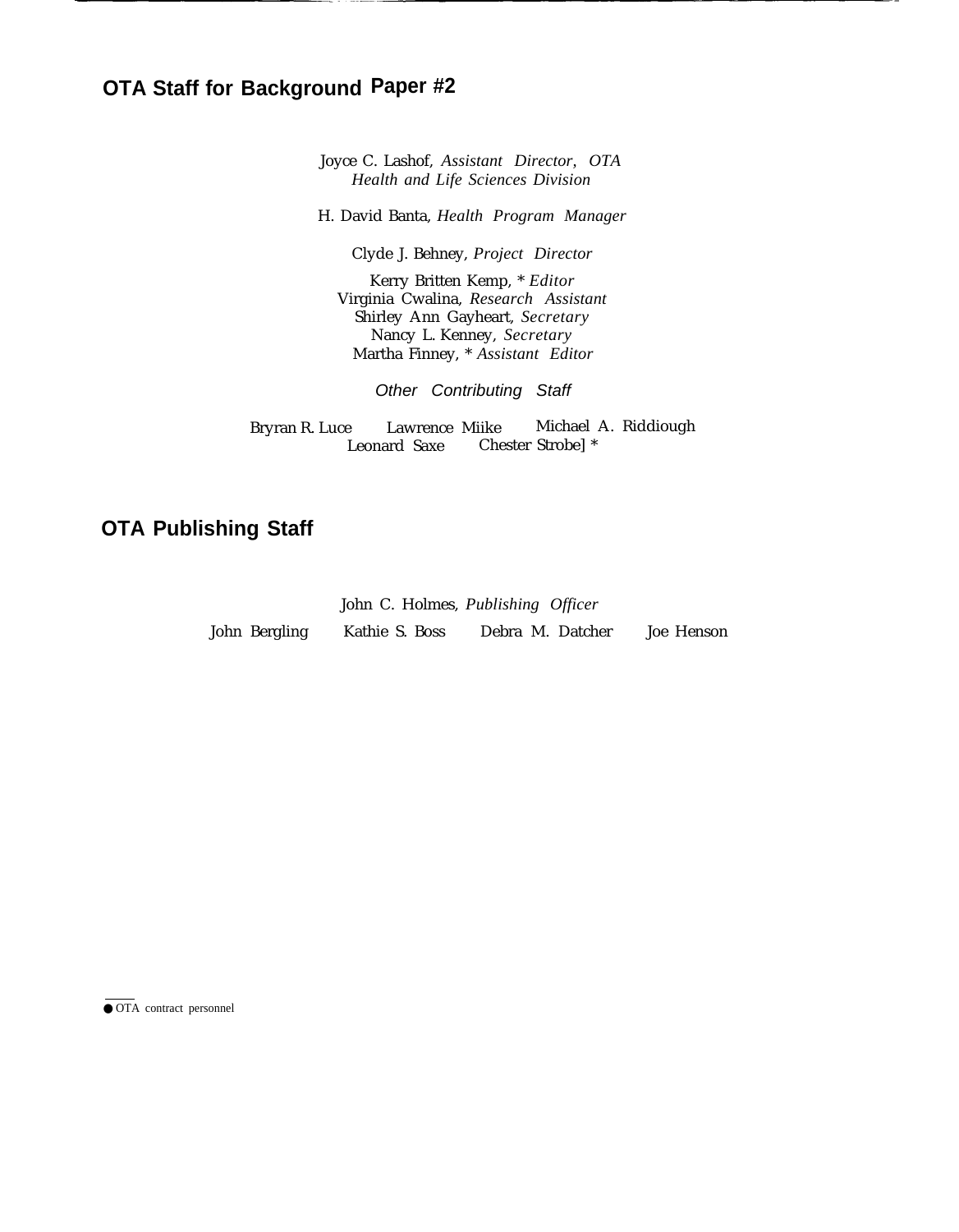# **Preface**

This case study is one of 17 that comprise Background Paper #2 to the OTA project on the Implications of Cost-Effectiveness Analysis of Medical Technology.<sup>\*</sup> The overall project was requested by the Senate Committee on Labor and Human Resources. In all, 19 case studies of technological applications were commissioned as part of that project. Three of the 19 were specifically requested by the Senate Committee on Finance: psychotherapy, which was issued separately as Background Paper  $#3$ ; diagnostic Xray, which will be issued as Background Paper #5; and respiratory therapies, which will be included as part of this series. The other 16 case studies were selected by OTA staff.

In order to select those 16 case studies, OTA, in consultation with the advisory panel to the overall project, developed a set of selection criteria. Those criteria were designed to ensure that as a group the case studies would provide:

- examples of types of technologies by function (preventive, diagnostic, therapeutic, and rehabilitative);
- examples of types of technologies by physical nature (drugs, devices, and procedures);
- examples of technologies in different stages of development and diffusion (new, emerging, and established);
- examples from different areas of medicine (such as general medical practice, pediatrics, radiology, and surgery);
- examples addressing medical problems that are important because of their high frequency or significant impacts (such as  $cost$ :
- examples of technologies with associated high costs either because of high volume (for low-cost technologies) or high individual costs;
- examples that could provide informative material relating to the broader policy and methodological issues of cost-effectiveness or cost-benefit analysis ( $CEA/CBA$ ); and

• examples with sufficient evulable literat ure.

On the basis of these criteria and recommendations by panel members and other experts, OTA staff selected the other case studies. These 16 plus the respiratory therapy case study requested by the Finance Committee make up the 17 studies in this background paper.

All case studies were commissioned by OTA and performed under contract by experts in aca demia. They are authored studies. OTA subjected each case study to an extensive review process. Initial drafts of cases were reviewed by OTA staff and by members of the advisory panel to the project. Comments were provided to authors, along with OTA's suggestions forrevisions. Subsequent drafts were sent by OTA l numerous experts for review and comment. Each case was seen by at least 20, and some by 40 or more, outside reviewers. These reviewers were from relevant Government agencies, professional societies, consumer and public interest groups, medical practice, and academic medicine. Academicians such as economists and decision analysts also reviewed the cases. In all, over 400 separate individuals or organizations reviewed one or more case studies. Although all these reviewers cannot be acknowledged indi vidually, OTA is very grateful for their comments and advice. In addition, the authors of the case studies themselves often sent grafts to reviewers and incorporated their comments.

These case studies are authored works commissioned by OTA. The authors are responsible for the conclusions of their specific case study. These cases are not statements of official OTA position. OTA does not make recommendations or endorse particular technologies. During the various stages of the review and revision process, therefore, OTA encouraged the authors to present balanced information and to recognize divergent points of view. In two cases, OTA decided that in order to more fully present divergent views on particular technologies a commentary should be added to the case study. Thus following the case

<sup>\*</sup>Office of Technology Assessment, U.S. Congress, The Implications of Cost-Effectiveness Analysis of Medical Technology, GPO stock No. 052-003-00765-7 (Washington, D.C.: U.S. Government Printing Office, August 1980).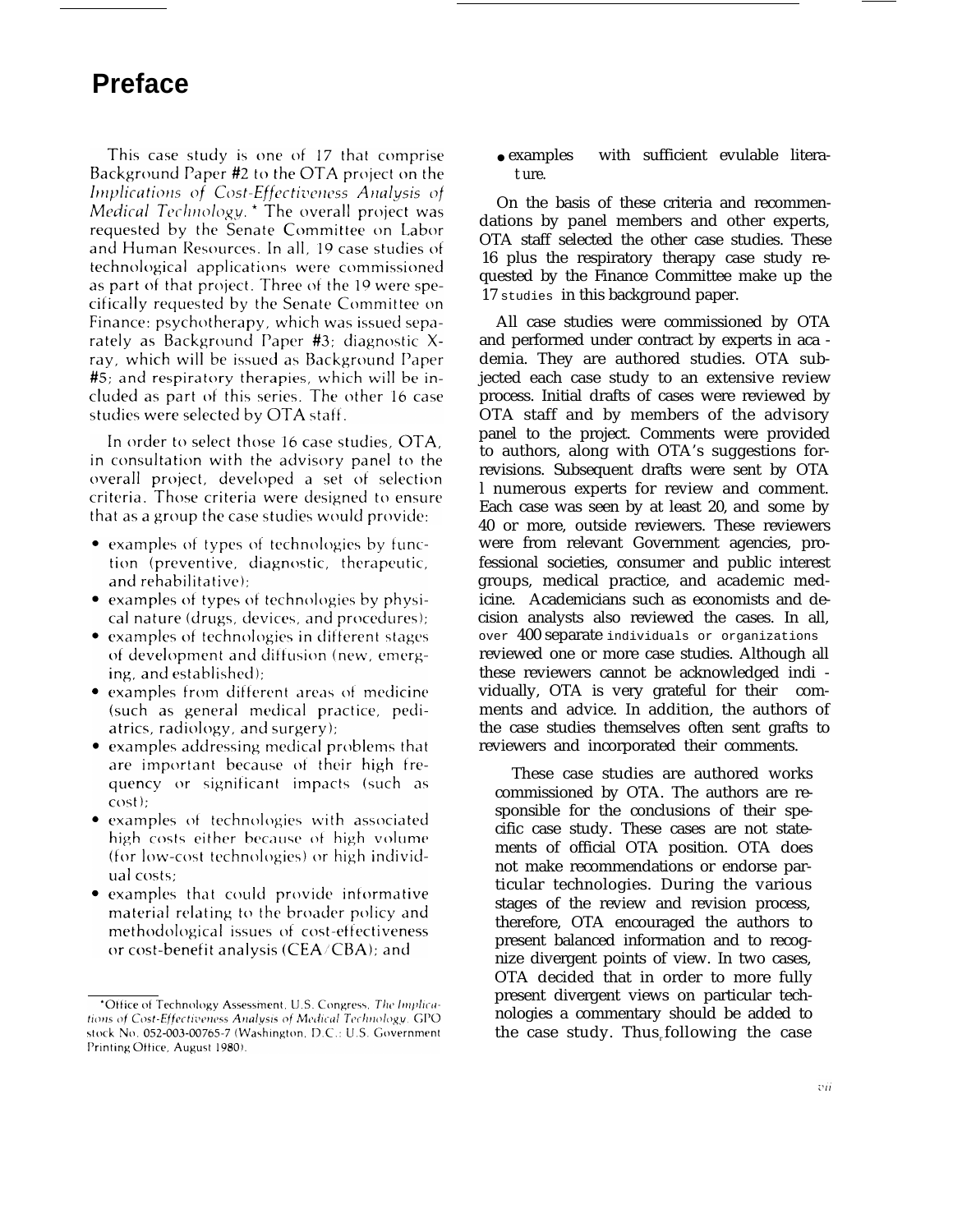anidas on sati pinterioal endoscopy and<br>Solvius varia de finista for partelente de propriate health care specialty have been included, followed by responses from the authors.

The case studies were selected and designed to fulfill two functions. The first, and primary, purpose was to provide OTA with specific information that could be used in formulating general conclusions regarding the feasibility and implications of applying CEA/CBA in health care. By examining the 19 cases as a group and looking for common problems or strengths in the techniques of CEA/CBA, OTA was able to better analyze the potential contribution that these techniques might make to the management of medical technologies and health care costs and quality. The second function of the cases was to provide useful information on the specific technologies covered. However, this was not the major intent of the cases, and they should not be regarded as complete and definitive studies of the individual technologies. In many instances, the case studies do represent excellent reviews of the literature pertaining to the specific technologies and as such can stand on<br>their own as a useful contribution to the field. In general, though, the design and the funding<br>levels of these case studies were such that they should be read primarily in the context of the overall OTA project on CEA/CBA in health care.

Some of the case studies are formal CEAS or CBAS; most are not, Some are primarily concerned with analysis of costs; others are more concerned with analysis of efficacy or effectiveness. Some, such as the study on end-stage renal disease, examine the role that forma] analysis of costs and benefits can play in policy formulation. Others, such as the one on breast cancer surgery, illustrate how influences other than costs can determine the patterns of use of a technology. In other words, each looks at evaluation of the costs and the benefits of medical technologies from a slightly different perspec-

tive. The reader is encouraged to read this study in the context of the overall assessment's objectives in order to gain a feeling for the potential role that CEA/CBA can or cannot play in health care and to better understand the difficulties and complexities involved in applying CEA/CBA to specific medical technologies.

The 17 case studies comprising *Background Paper #2* (short titles) and their authors are:

- Artificial Heart: Deborah P. Lubeck and John P. Bunker
- Automated Multichannel Chemistry Analyzers: Milton C. Weinstein and Laurie A. Pearlman
- Bone Marrow Transplants: Stuart O. Schweitzer and C. C. Scalzi
- Breast Cancer Surgery: Karen Schachter and Duncan Neuhauser
- Cardiac Radionuclide Imaging: William B. Stason and Eric Fortess
- Cervical Cancer Screening: Bryan R. Luce
- Cimetidine and Peptic Ulcer Disease: Harvey V. Fineberg and Laurie A. Pearlman
- Colon Cancer Screening: David M. Eddy
- CT Scanning: Judith L. Wagner
- Elective Hysterectomy: Carol Korenbrot, Ann B. Flood, Michael Higgins, Noralou Roos, and John P. Bunker
- End-Stage Renal Disease: Richard A. Rettig
- Gastrointestinal Endoscopy: Jonathan A. Showstack and Steven A. Schroeder
- Neonatal Intensive Care: Peter Budetti, Peggy McManus, Nancy Barrand, and Lu Ann Heinen
- Nurse Practitioners: Lauren LeRoy and Sharon Solkowitz
- Orthopedic Joint Prosthetic Implants: Judith D. Bentkover and Philip G. Drew
- Periodontal Disease Interventions: Richard M. Scheffler and Sheldon Rovin
- Selected Respiratory Therapies: Richard M. Scheffler and Morgan Delaney

These studies will be available for sale by the Superintendent of Documents, U.S. Government Printing Office, Washington, D.C. 20402. Call OTA's Publishing Office (224-8996) for availability and ordering information.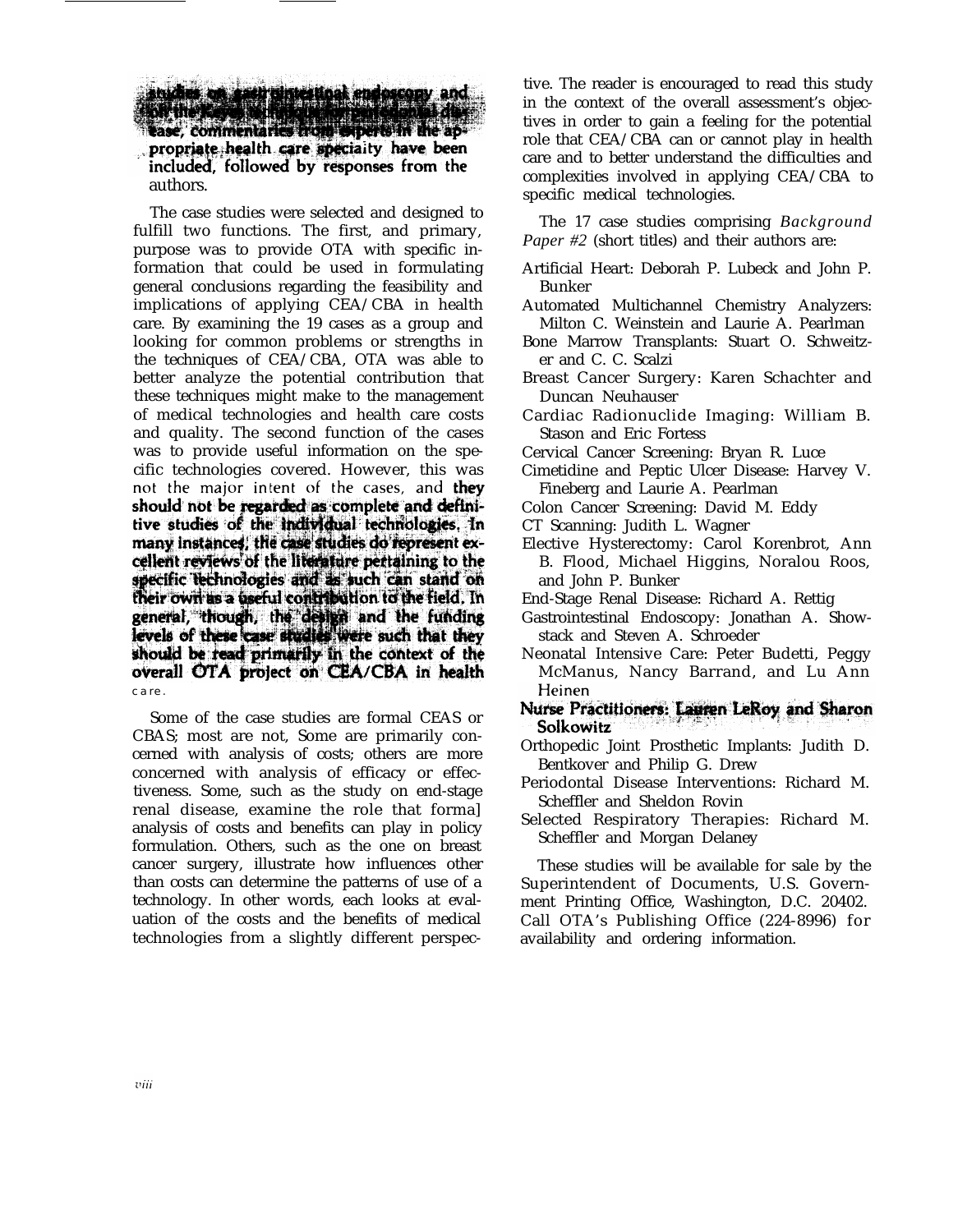# **Case Study #16 The Costs and Effectiveness of Nurse Practitioners**

**Lauren LeRoy, C. Phil. Senior Research Associate**

**with the assistance of:**

**Sharon Solkowitz, B.S. Health Policy Intern**

**Health Policy Program University of California, San Francisco**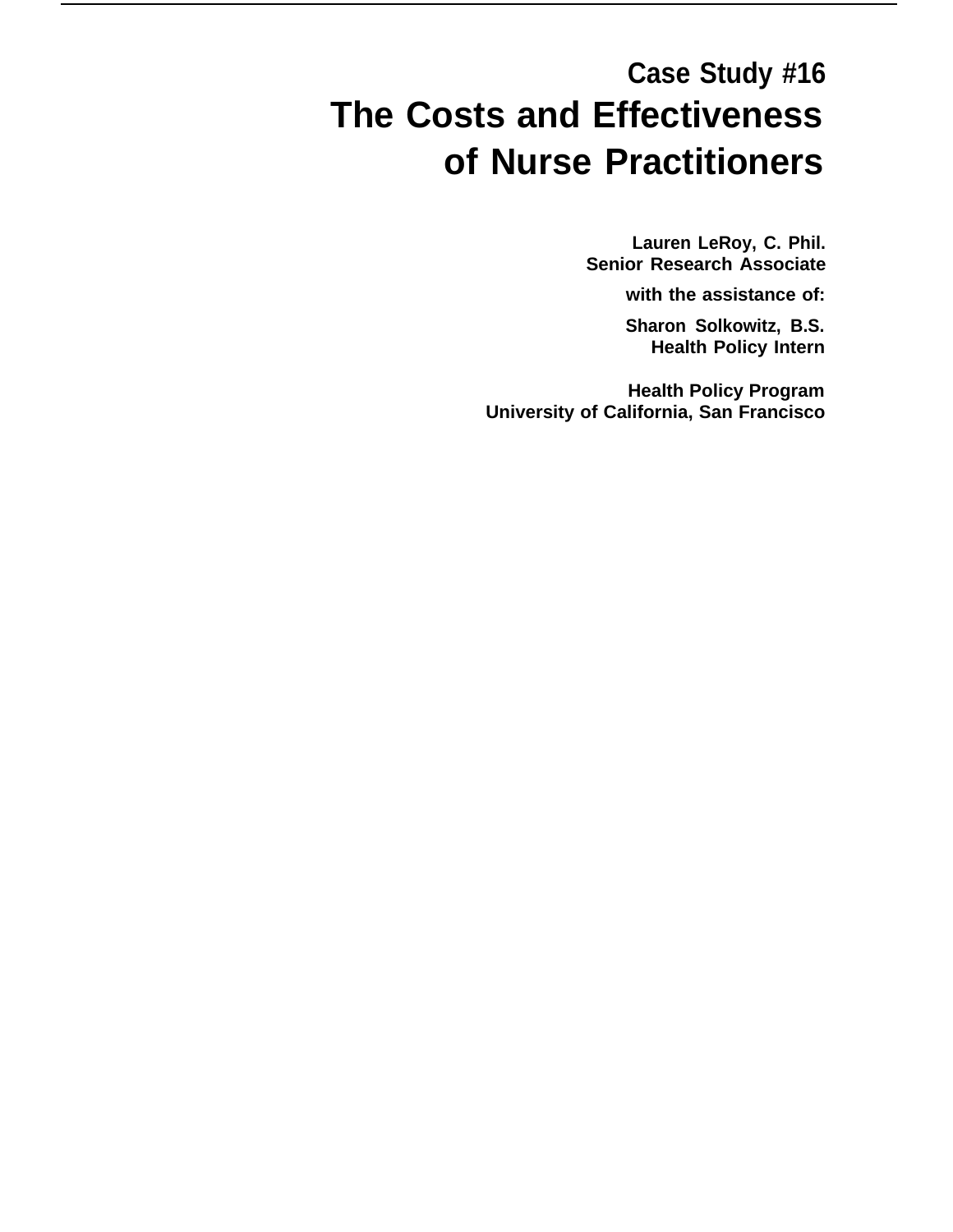Page Definition of Terms ......................  $\mathbf{3}$ Cost-Effectiveness Analysis.................  $\Delta$ Limitations of a CEA of Physician Extenders . 4 Services Provided by Physician Extenders . . . . 7 8 Employment Costs ...................... 12 Average Expenses per Patient Visit ......... 15 Medical Care Prices...................... 18 Medical Care Expenditures ................ 20 Cost Effectiveness: Actual or Potential?...... 21 Appendix: Background Infomation Physician Extenders, . . . . . . . . . . . . . . . . . . 25 Training . . . . . . . . . . . . . . . . . . . . . . . . . . . . . 25 Legislation Supporting Physician Extender Training. ......, . . . . . . . . . . . . . . .... . 25 Location Patterns . . . . . . . . . . . . . . . . . . . . . . 26 Physician and Consumer Acceptance. . . . . . . . 28 Legal Restrictions . . . . . . . . . . . . . . . . . . . . . . 29 Reimrsement.. . . . . . . . . . . . . . . . . . . . . . . 31 Practice With Physicians v. Independent . , Practice ......., . . . . . . . . . . . . . . . . . . . . 32 p references . . . . . . . . . . . . . . . . . . . . . . . . . . . . . . 33

 $"$ 

أرود

#### LIST OF TABLES

|    | Table No.                                | Page |
|----|------------------------------------------|------|
|    | l. Mean Physician andI % actitioner Time |      |
|    |                                          |      |
|    | 2. First Comparison of Practices Withand |      |
| ∵, | Without a PA When SupervisionIs          |      |
|    |                                          |      |

. . .

 $\mathcal{I}^0_s$ 

| Table No.<br>Page                                                                          |
|--------------------------------------------------------------------------------------------|
| 3. Second Comparison of Practices With and                                                 |
| With out a PA When Supervision Is                                                          |
| $\ldots$ 13<br>Considered<br>$\alpha$ , and $\alpha$ , and $\alpha$                        |
| 4. Patient Care Time and Cost of Physician                                                 |
| Extenders and physicians, 1975 14                                                          |
|                                                                                            |
| 5. Change in Average Expense per Patient<br>Visit With Reduced physician Effort  16        |
|                                                                                            |
| 6. Training Expenditures for physicians and<br>Physician Extendes, Acadmic Year 1975-79 17 |
| 7. Federal Support for physiciaa and                                                       |
| Physician Extender Training, Fiscal Year                                                   |
| 1970<br>17                                                                                 |
| 8. Average Charge per Patient Visit in                                                     |
| Practices With and With out a Physician                                                    |
| Extender, 1977<br>9. Physician Time In put and Income With and<br>$\ldots$ 18              |
|                                                                                            |
| Without Employment of a New Type of                                                        |
| Health Manpower (NTM). 19                                                                  |
| <b>10.</b> Impact of Physician Extenders on Prices,                                        |
| Patient Volume, and Expenditures.   21                                                     |
| 11. Current and Projected Supply of Active                                                 |
| Physician Extender, 1979 and 199021<br>12. Employed Graduates of NP ProRrams bv            |
|                                                                                            |
| Role and Type of NP Program 22<br>A-l. NP Programs by Specialty and Type of                |
|                                                                                            |
| Program<br>A-2. Average Length and Range in Months of 25                                   |
| NP Programs by Specialty and Type of                                                       |
| $\ldots 26$ "<br>$Program \ldots \ldots$                                                   |
| A-3. Practice Setting Location of NPs by Type                                              |
| of NP Program<br>27                                                                        |
| A-4. NP Programs by Availability of                                                        |
| Inner-City and/orRural Practice Setting                                                    |
| and Type of Program<br>$\cdots$ 27                                                         |
| A-5. Practice Setting Location of NPs by                                                   |
| Specialty and Type of Np Program 28                                                        |
| A-6. NPs by the one Employment Setting in                                                  |
| Which They Spent Most of Their Time as                                                     |
| NPs and Type of NP Program $\ldots \ldots \ldots 30$                                       |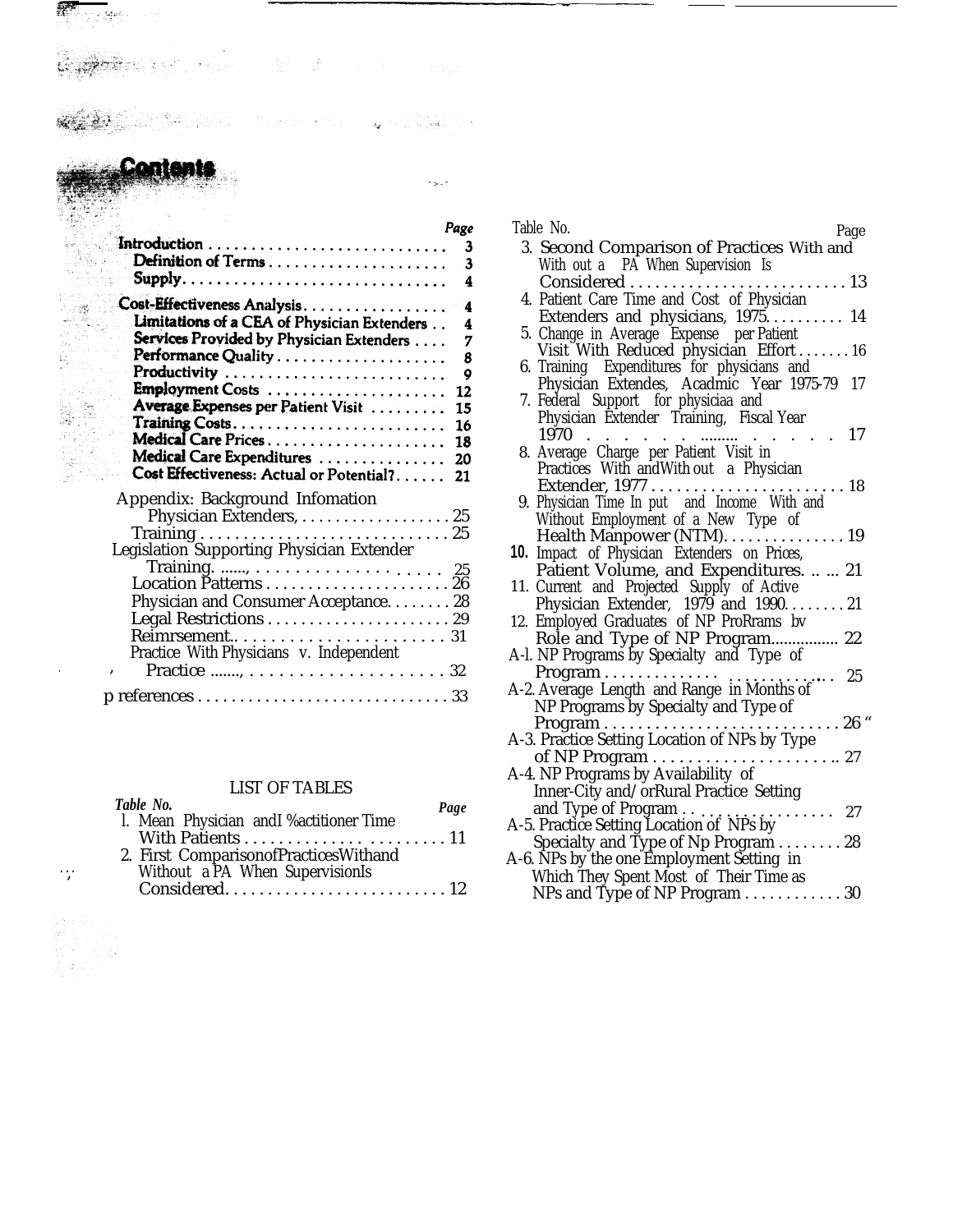# **Case Study #16: The Costs and Effectiveness of Nurse Practitioners**

**Lauren LeRoy, C. Phil. Senior Research Associate with the assistance of:**

**Sharon Solkowitz, B.S. Health Policy Intern**

**Health Policy Program University of California, San Francisco**

# **INTRODUCTION**

## **Definition of Terms**

The concept of using nonphysician health professionals to perform basic medical services traditionally provided by physicians emerged in the mid-1960's amidst widespread concern over a perceived physician shortage. Variously referred to as new health practitioners, mid-level practitioners, or physician extenders, they were seen as a way to increase the availability of health care services, particularly in primary care. Although no single term adequately represents the categories of professionals who comprise this group, the term physician extender is used in this case study when general reference is being made to them. This term encompasses nurse practitioners (NPs), physicians' assistants (PAs), and Medex, a group of former military corpsmen who apply their skills in civilian life.

The present analysis highlights data on NPs. However, the data that exist make it difficult to focus on NPs exclusively. For that reason, data on the various types of physician extenders are incorporated into the analysis where such data are relevant for comparative purposes or in cases where similarities in experience merit a broader discussion. The distinctions among NPs, PAs, and Medex derive from differences in legal requirements, training, and functions (see appendix). In the wide variation of experience documented for different practice settings, however, these distinctions often break down. As a result, attempts to distinguish between NPs and PAs understandably lead to broad definitions of roles such as those quoted by the Graduate Medical Education National Advisory Committee (32):

[A physician's assistant is] a skilled person qualified by academic and practical on-the-job training to provide patient services under the supervision and direction of a licensed physician, who is responsible for the performance of that assistant.

Today's nurse, operating in an expanding role as a professional nurse practitioner, provides direct patient care to individuals, families, and other groups in a variety of settings . . . . The nurse practitioner engages in independent decisionmaking about the nursing needs of clients, and collaborates with other health professionals, such as the physician, social worker, and nutritionist in making decisions about other health care needs. The nurse working in an expanded role practices in primary, acute, and chronic health care settings. As a member of the health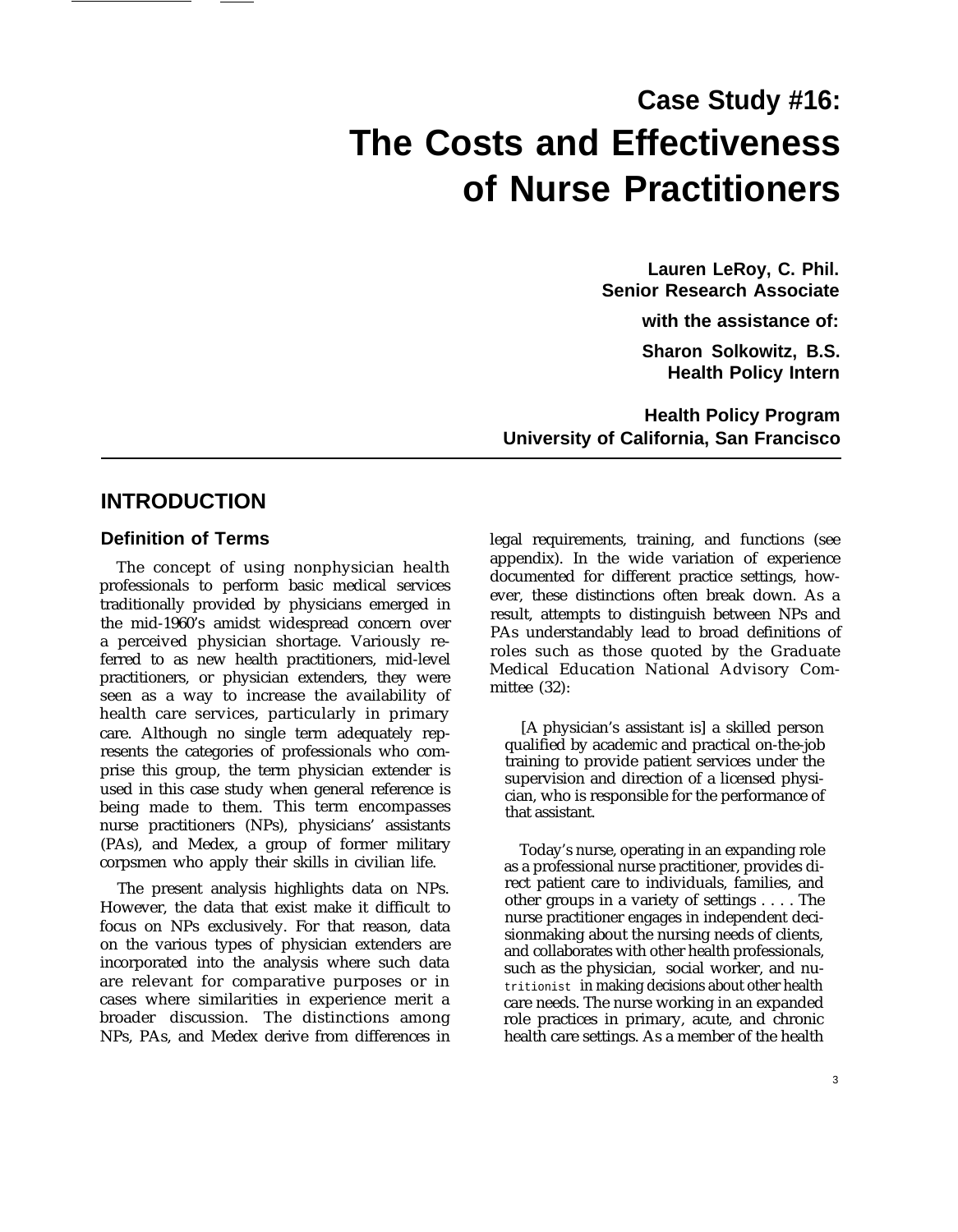care team, the nurse practitioner plans and institutes health care programs.

The actual roles of PAs and NPs depend on their work settings. In some cases, the functions the two perform are virtually identical; in others, they are very different. PAs are intended to operate essentially as physician substitutes for routine primary care. NPs, while trained to assume medical tasks, come from a tradition based on fundamental nursing concepts stressing aspects of patient care not usually provided by physicians.

The scope of this analysis is limited by inadequacies in the available data. Although there is a rather extensive body of literature on physician extender practice in a variety of different practice settings—private physician practice, prepaid group practice (PPGP), hospitals, and other organized settings that operate on either a fixed budget or fee-for-service basis) —some general problems, as noted by Schweitzer (87), appear consistently in the available studies: narrowness of site coverage, incomprehensiveness of variables considered, and weakness of the research design. Studies often focus on a single site or small nonranciom groups of sites. A number of studies were conducted shortly after the physician extender entered practice and therefore leave issues regarding maturity unresolved. Many studies do not adequately identify potential biases influencing the research findings or later interpretation of those findings: In some of them, the impact on the research results of factors unique to the type of practice setting being examined is not specified; in others, the

# **COST= EFFECTIVENESS ANALYSIS**

# **Limitations of a CEA of Physician Extenders**

Encouragement of NPs and PAs as an innovation in the delivery of primary care services is based on their potential to improve access and to lower costs without compromisin<sub>s</sub> quality. This promise derives from several basic assumptions (18):

● physician extenders can perform basic and

researchers conducting the study may be advocates for the physician extender concept. Finally, from the perspective of cost-effectiveness analysis (CEA), perhaps the most serious problem is a dearth of information specifically defining what medical care tasks physician extenders are qualified to perform. Without this information, comparative analysis between physician extenders and physicians is limited.

#### **supply**

Before 1970, there were fewer than 2,000 formally trained physician extenders. Currently, there are roughly 22,OOO physician extenders in active practice: 13,000 NPs and 9,000 PAs (18). The Congressional Budget Office (CBO) estimates that 2,000 NPs and 1,500 PAs and Medex graduate annually. Assuming continuation of Federal funding at the present level, CBO estimates the supply of physician extenders by 1990 will exceed 56,000 (18). While budgetary constraints might preclude a decision to further increase training opportunities, the demand for training positions, as reflected currently by a high ratio of applicants to available positions, would not be an obstacle (25,101). Assuming continuation of current trends, however, physician extenders will continue to represent a very small group of health professionals. For purposes of comparison, it should be noted that the number of physicians is expected to rise from the present 400,000 to 594,000 by 1990 (18). This increase alone is several times more than the total number of physician extenders.

routine medical care tasks traditionally performed by physicians;

- physicians working in concert with physician extenders will thus be free to focus on more serious and more complex medical care problems;
- training costs for physician extenders are cheaper than training costs for physicians;
- lower costs associated with physician ex-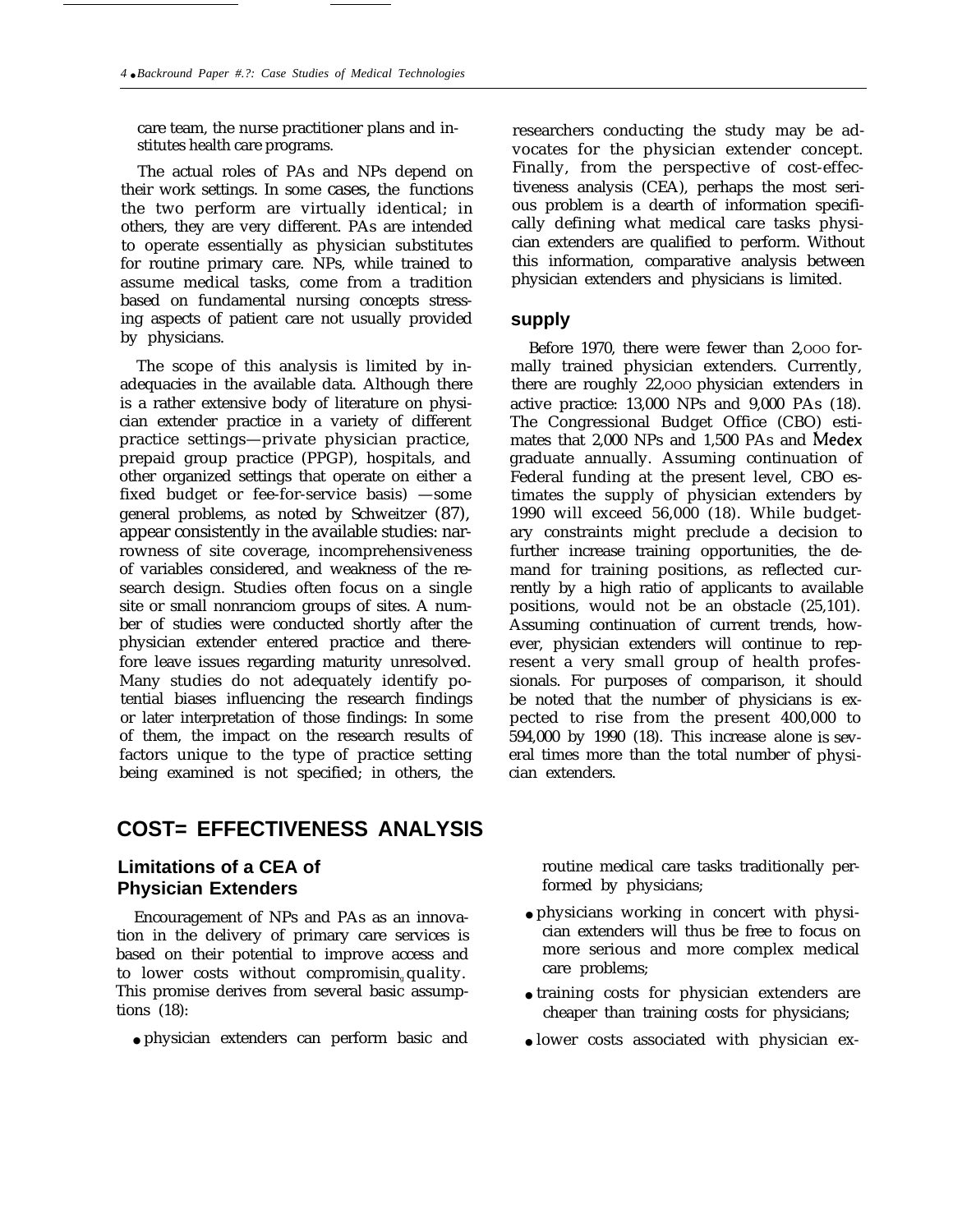tender services will result in lower prices for the services provided; and

improved access resultin, from the addition of physician extenders to the health care team will increase the frequency of early detection of disease and thus reduce medical care expenditures.

A number of issues concerning appropriate training, task delegation, performance quality, physician and consumer acceptance, costs, productivity, and barriers to practice have constrained the realization of physician extenders' potential. The importance of these concerns is illustrated by their dominance in published research. Only recently, with several exceptions, has cost effectiveness provided the framework for analysis of physician extender practice (69,71). The most recent contributions to CEA of physician extenders are a synthesis of related research and its application to cost-effectiveness questions published by CBO (18), and an exhaustive review of literature on task delegation, productivity, and cost by Jane Cassels Record (70).

The focus on literature review and synthesis in these studies reflects, in part, the data and methodological problems associated with conducting a pure CEA in this area. Data from existing studies are insufficient to meet the requirements of a thorough CEA. Moreover, while the findings of these more narrow studies may contribute to CEAS, the evidence they have provided to date is considered "limited but suggestive" and allowing for only "tentative" conclusions (18). CEA seeks to determine which approach accomplishes a given objective at minimum cost. Such a comparison between physicians and physician extenders is difficult, because the approaches being compared, while overlapping, cannot be substituted for each other in all instances. Moreover, there does not exist the same standardization with physician extenders as with more traditional technological innovations. Physician extenders differ in background, temperament, training, attitude, ability to make independent judgments, and desire for independence. They cannot be considered a neutral "technology" to be utilized and acted on,

because they themselves exert an influence on their practice. Moreover, it is not known whether differences in productivity, quality, independence, cost, and provider acceptance exist among NPs in different types of specialty practice. These factors raise both data and methodological questions which have yet to be answered in published research.

Physician extenders have been found to be capable of providing high percentages of primary care services traditionally provided by physicians—but it is unclear which services are included in these percentages; which services are left out; whether those left out have more impact on the delivery of care, physician attitudes, productivity, and costs than those provided; and so on. One way to focus an analysis would be to select for comparison a set of tasks that have been noted in the literature to be performed by both physicians and physician extenders (e.g., well-baby care, history and physical, hypertension monitoring). Even then, however, the results of the analysis would be 1imited, because they would not provide a way to determine what medical care tasks physician extenders do not perform and the value of those services. It would be difficult to determine whether a "patient visit" (the usual standard of measurement) were the same in both instances in terms of content and outcome. The results would not provide adequate information for developing staffing configurations that are cost effective in terms of services for which physician extenders can substitute for physicians, services for which physicians are the only providers, and services provided by physician extenders that physicians traditionally have not provided.

The objectives of a CEA of physician extenders will depend on the perspective of those for whom the study is undertaken (e.g., a physician in fee-for-service private practice, a health maintenance organization (HMO) with a fixed budget, or Federal policy makers concerned with reimbursement under Federal health insurance programs). Consideration of the type of practice setting, with its different budget and staffing constraints, will alter the study design. The context within which the analysis is conducted is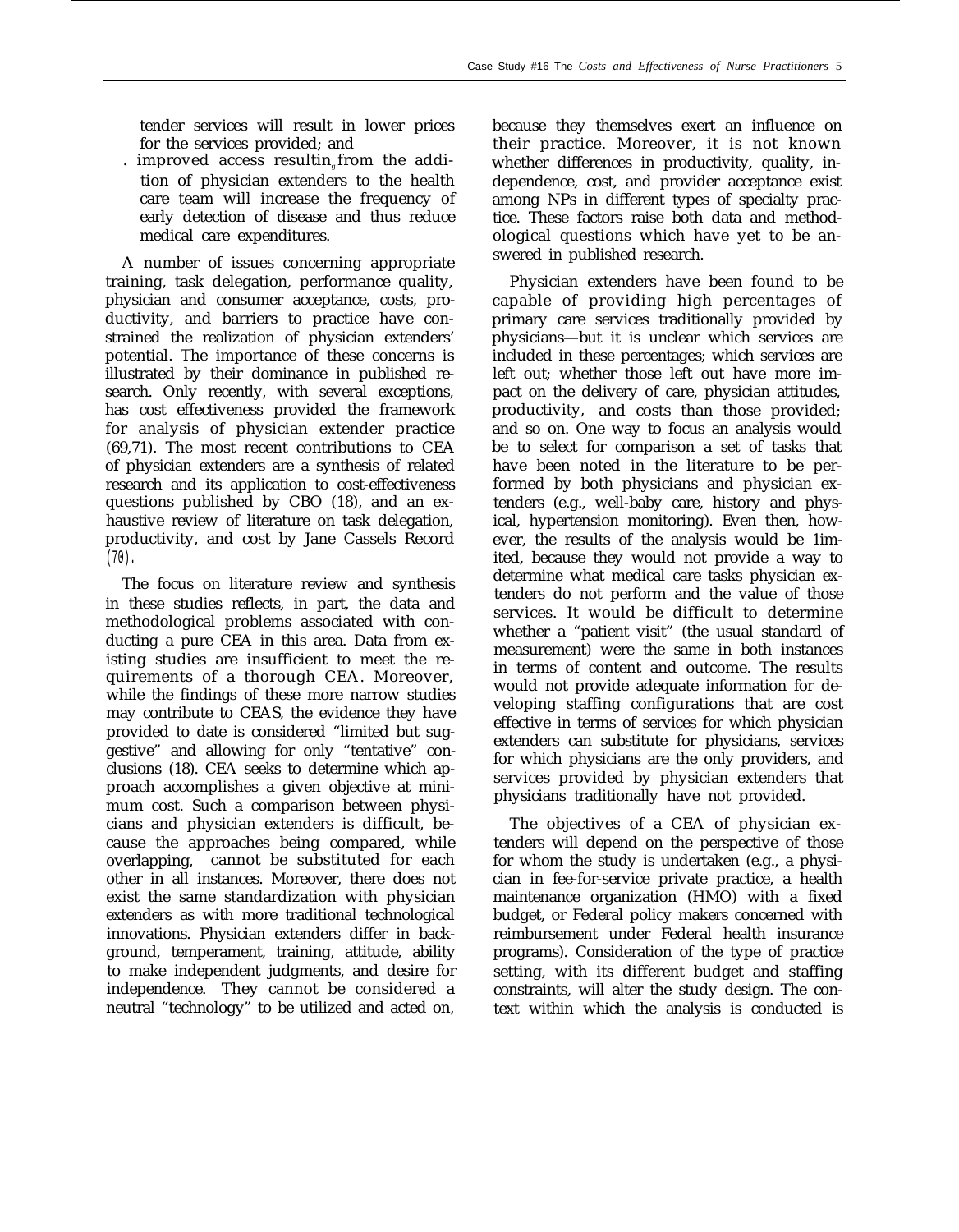crucial. Different factors are taken as given; different assumptions underlie the analysis.

Moreover, structural characteristics of the health care system have a profound impact on the way an innovation is used. This is clearly evident in the case of physician extenders and raises questions as to whether a CEA should restrict its focus to current conditions or whether its assessment should consider changes in relation to a variety of policy alternatives to modify the existing structure. This is a key question in the case of physician extenders. Unlike the introduction of most new technologies, the introduction of physician extenders into health services delivery was not accompanied by reimbursement. Unlike many new technologies which enhance the position of the physician, the physician extender is potential competition. Physicians legally maintain a substantial amount of control over physician extender practice; however, the structure of reimbursement reinforces that control by making it virtually impossible for a physician extender to practice independently, Any analysis that is based on what physician extenders *can* do by virtue of their training, rather than what they *actually* do by virtue of the structural characteristics of the health care system, therefore has serious methodological limitations.

Yet developing a broad study based on actual experience to make up for those limitations is much more difficult. The data base specifying what physician extenders do and costs associated with their practice is incomplete. Most existing studies confine themselves to very small samples. The emphasis has been on ambulatory care, leaving a dearth of information on the roles of physician extenders in hospital settings, including their potential substitution for house staff. Expanding the sample size and composition would entail the identification and survey of physician extenders in a variety of practice settings, itself a lengthy and expensive task. Moreover, it is difficult to disentangle physician extender performance and cost characteristics from the characteristics of the practice setting. In a CEA, which should be the focus? Is it possible to control for those factors associated with

the practice setting that determine utilization of health personnel?

Given the data that are available, it is not possible to conduct a CEA of sufficient precision to calculate cost-effectiveness ratios. To reiterate key constraints on such an analysis, it is not known exactly what medical tasks physician extenders perform, nor what tasks they cannot perform, nor the importance of either to those employing physician extenders (i. e., do employers seek to cover the average case or the variance: routine versus emergency care?). It is unclear what occurs during the "patient visits" reported throughout the literature. Are there qualitative differences in the services provided by a physician extender and those provided by a physician? The relationship between practice setting characteristics and physician extender cost and performance factors is not fully understood or described in available research. Cost information, when available, is not sufficiently broken down to compare the full costs of a given service provided by a physician extender to the service provided by a physician. Costs of physician extenders are generally presented as an add-on to an existing physician practice. While calculations often account for overhead, they also reflect a fully operational practice, thus minimizing startup costs and assuming different degrees of practice independence for physicians and physician extenders. Moreover, charges cannot be used to determine costs, because existing evidence indicates little relation between the two.

Because the methodological problems and lack of data preclude a full CEA of physician extenders at this time, no effort is made in the analysis presented in this case study to develop cost-effectiveness ratios. The purpose of the analysis is to elaborate on the factors essential to determining cost effectiveness and to testing assumptions regarding the cost-effectiveness potential of NPs against existing data and research findings. Even without data of sufficient precision, quality, and quantity for a full CEA, one can see trends and draw conclusions. From a policy perspective, there emerge in this case clear indications of areas in which alternative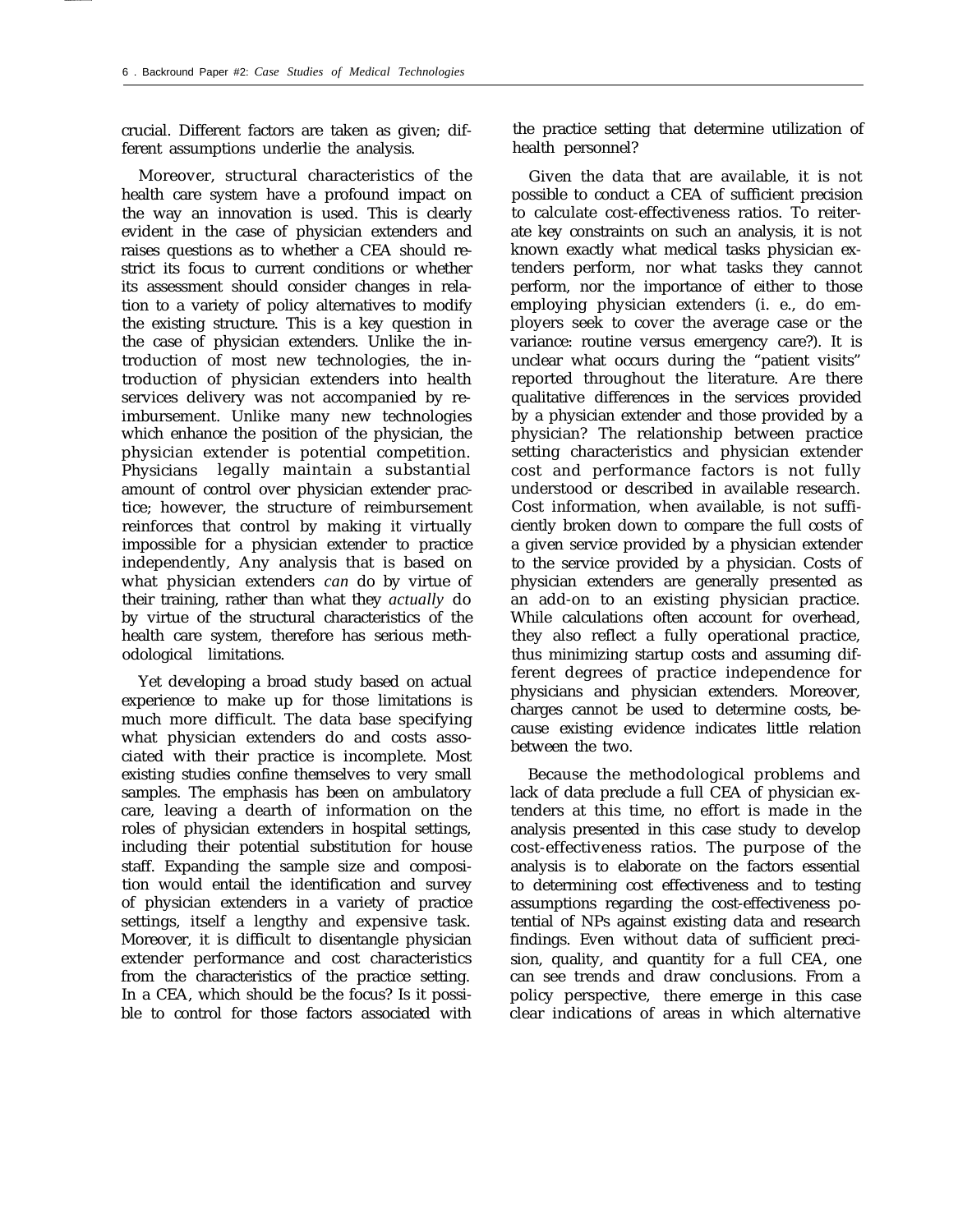poIicies would have significant impact. Given the expense in time and dollars of going beyond synthesis and analysis of available information within a cost-effectiveness framework, it is questionable how much more could be gained that would significantly alter the findings and conclusions suggested by existing studies through fulfilling the requirements of a more elaborate cost-effectiveness methodology.

Studies focusing on the removal of serious deficiencies in the data base most likely would be more useful in clarifying still outstanding issues. Assessment of the cost effectiveness of NPs must at a minimum consider the specific services NPs are qualified to provide, performance quality, productivity, task delegation experience, changes in physician practice behavior after the introduction of NPs, employment costs, impact on average expenses per patient visit, training costs, price effects, and revenue generation ability. The discussion that follows examines each of these factors. The difficulty in reaching definitive conclusions in this area results in part from the sensitivity of the analysis to modest changes in many of the variables and from the need to consider the combinations in which these variables are found as additional factors influencing the outcome.

On the basis of available data, it appears that NPs do alter the production of medical services in a manner that can improve access to such services and reduce production costs. That the introduction of NPs will result in a reduction in the price of medical care services or in overall medical expenditures appears less likely. Without a reduction in price that reflects lower costs, the financial benefits derived from the costeffective attributes of NPs accrue primarily to the physician or to the employing institution. This situation with NPs is similar to the experience with many new medical technologies that are cost saving. Benefits to consumers come when the introduction of NPs results in improved access.

# **Services Provided by Physician Extenders**

In order to determine the cost effectiveness of

physician extenders, it is necessary to know what services they are qualified to provide and whether those services are substitutive or complementary to those provided by physicians. This key question is one on which available data are clearly inadequate. Most studies refer to services provided by or delegated to physician extenders in terms of office visits rather than definitive tasks. They describe services physician extenders are producing rather than those they are qualified to produce (70). Instead of categorizing services by specific tasks, studies are more likely to categorize services generally into those physician services that physician extenders either can or cannot safely provide.

There are some studies that have attempted to define areas of medical practice or diagnoses managed by physician extenders. Although the study samples are often very small, the findings of these studies, accompanied by more general conclusions drawn from the bulk of available research, suggest several patterns:

- physicians and physician extenders have both a complementary and substitutive relationship. NPs provide additive services and PAs serve as an extension of the physician (70);
- physician extenders are capable of safely providing a high percentage of primary medical care services (70); and
- studies that document current performance reveal that the practice setting is the *major* determinant of services provided by physician extenders (29,50).

In general, PAs work more closely with physicians than do NPs and also provide care which is more oriented toward acute or emergency situations. NPs often assume a large degree of independence and responsibility and tend to be involved in a broader spectrum of patient care, including counseling, education, and general consultation on a continuing basis.

Among the studies that begin to define services performed by NPs is that of Coulehan and Sheedy (20). The medical practice of an NP trained in diagnosis and treatment of general medical conditions included the following: wellness care; stable chronic disease (hyperten-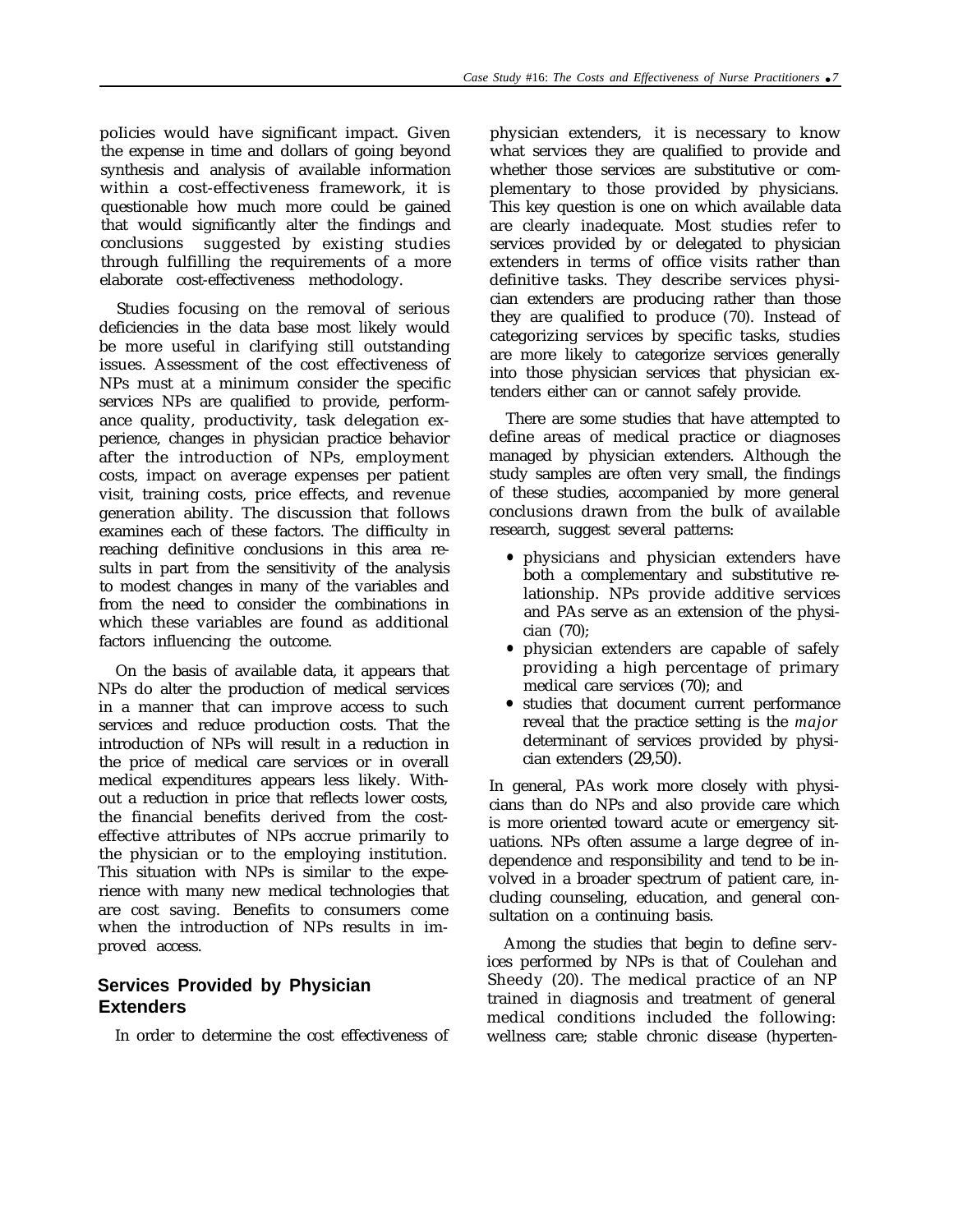sion, diabetes, obesity, arteriosclerotic heart disease, arthritis, chronic depression, psychophysiologic reactions); and acute self-limited conditions (colds, sore throats, acute viral syndrome, minor trauma, rashes, skin infection). Of the 15 most common diagnoses for the Coulehan and Sheedy study sample, the NP handled so percent or more of the following conditions: upper respiratory infections, otitis media, otitis externa, soft tissue trauma, and gonorrhea. The NP managed one-third to onehalf of patients presenting the following: muscle or back strain, dermatitis or eczema, hypertension, diabetes, obesity, and urinary tract infection. Again, it must be noted that these services reflect services the NP provided within the constraints of the practice setting, not necessarily the range of services the NP was qualified to provide. Moreover, it should be noted that the Coulehan and Sheedy study was conducted in 1973, and therefore reflects early experience with NPs, Subsequent studies reveal even higher percentages of patients presenting the same conditions being treated by NPs.

In terms of specific tasks, the limited data that are available indicate that physician extenders can perform medical functions basic to primary care such as taking medical histories, performing routine physical examinations, carrying out simple diagnostic procedures, ordering routine lab tests and interpreting their results. Physician extenders commonly administer injections, apply dressings, casts and splints, and can perform life-preserving measures in emergency situations. Some are qualified to perform minor surgical procedures such as removing a foreign object from the eye 01 routine suturing (10).

Physician extenders generally are restricted from prescribing drugs except under certain conditions (e. g., having prescriptions countersigned by a supervising physician or prescribing within a limited "scope of practice"). Eight States prohibit physician extenders from writing drug prescriptions. The issue of whether or not physician extenders are qualified to prescribe drugs is one that a number of States are currently reviewing. Some States are experimenting with the extension of prescribing privileges (e.g., California has a project which allows prescribing by NPs, PAs, and pharmacists in five geographic areas of the State). The constraints on drug prescription represent the most sensitive unresolved issue in terms of tasks allowed to be performed by physician extenders, both because of the integral role of prescribing in medical care and because of the implications of such constraints for professional independence (18).

# **Performance Quality**

The quality of services provided by NPs is crucial to their acceptance by both physicians and patients. Indeed, this issue has been studied more than any other. Like most research in this area, the studies on quality generally use small samples, assess quality from a variety of different perspectives and focus more on shortterm results than on long-term outcomes of patient care. These evaluations of physician extender services repeatedly confirm their high quality (10,14,24,41,42,44,51,52,79). The quality of medical care services provided by physician extenders is at least comparable to the quality of services provided by physicians themselves. Furthermore, in some cases, physician extenders have shown performance superior to physicians in symptom relief, diagnostic accuracy, and patient satisfaction (33,70). Summarizing the findings of the numerous studies of physician extender performance in a variety of practice settings, CBO concludes: "Physician extenders have performed as well as physicians, with respect to patient outcomes, proper diagnoses, management of 'indicator' medical conditions, frequency of patient hospitalization, manner of drug prescription, documentation of medical findings and patient satisfaction" (18).

In its study of the Federal physician extender reimbursement experiment (102), System Sciences, Inc., used nationally recognized disease treatment protocols to evaluate the quality of care provided to patients by physician/physician extender teams and by physicians only. The results favored physician/physician ex-

<sup>&#</sup>x27;According to Spitzer, et al. (93), "An indicator condition is a distinct clinical entity (such as a disease, symptom, state, or injury) occurring frequently in primary care, with an outcome that can be affected favorably or adversely by choice of treatment."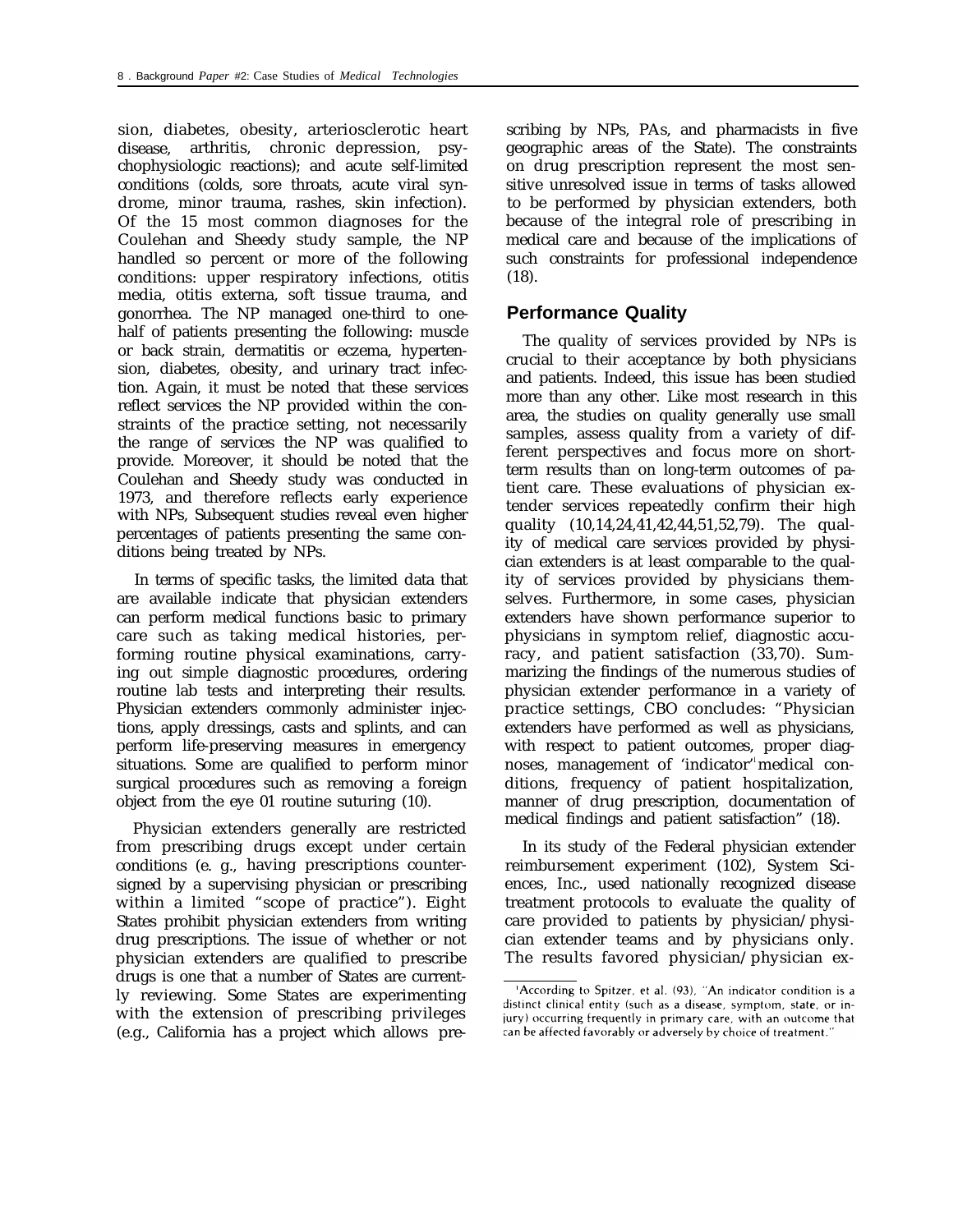tender teams and revealed higher quality ratings for physician/NP teams than for any other group.

## **Productivity**

It is difficult to measure productivity in strict economic terms when applied to health manpower. The inputs and outputs of the medical care production process are difficult to define and measure. Some people define the output of the medical care industry as an intermediate good to be combined with other inputs in the production of good health. However, most focus on this intermediate product and try to develop proxy measures for what actually occurs when patient and health professional come together.

The output most commonly associated with health professional services is defined in terms of patient visits. Productivity of physicians and physician extenders usually is measured by the number of patient visits per unit of time. Holmes, et al. (39) noted the inability of this measure to reflect either the complexity or the volume of services provided during a patient visit. These investigators also noted the difficulty of determining the relative contributions made to patient care when more than one professional is involved. To overcome these inadequacies, they suggested the *use* of a relative value scale to assign values to the specific activities performed by physicians, NPs, and nurses. This and other attempts are being made to develop more refined measures of productivity, but the use of patient visits is most prevalent in the literature.

Although there is little doubt that the efficient use of NPs can improve the productivity of the delivery of medical services, it is essential to distinguish between potential impact and actual experience. As Reinhardt (74) points out, determination of physician productivity must account for both technical feasibility in the production process and the probable economic behavior of the physician. One needs to know not only what is technically feasible but also what configuration of inputs physicians are likely to choose and to what extent physicians will attempt to maximize the output that is technically attainable with that combination of inputs (75). The physician, perhaps in collaboration with the administrator in an organized setting, determines how the physician extender will be used as an input in the production of medical services. While the debate continues regarding the independence of NPs, reality shows them to be functionally dependent on the physician. Berki (37) defines this relationship as one of "constrained substitutability" with the physician determining most of the constraints.

The extent to which tasks are delegated from physician to NP, the amount of time it takes a physician or NP to perform the same task, and the impact of the introduction of NPs on physician behavior are key productivity-related variables in the cost-effectiveness calculation. In a review of 15 studies that used physician office visits as a measure of delegability, Record (70) concluded that between 75 and 80 percent of adult primary care services and up to 90 percent of pediatric primary care services could be delegated to physician extenders. The purpose of the Record study was to estimate different combinations of physicians and physician extenders that could produce given levels of primary care services. Cost estimates associated with the various configurations revealed potential cost savings of \$0.5 billion to over \$1 billion in cases with higher physician extender participation. This amounted to 19 to 49 percent of total primary care provider costs.

Steinwachs, et al. (94) reported on the experience of the Columbia Medical Plan, an HMO, in expanding the use of physician extenders over a 3-year period. As the involvement of physician extenders increased, dramatic changes occurred in the distribution of patient encounters between physician extenders and physicians. In 1971-72, 79 percent of patient encounters in adult medicine were managed initially by physicians. By 1973 -74, that figure had dropped to 38 percent. In 1971-72, physician extenders managed 10 percent of initial encounters for illness and injury and conducted no health reviews. By 1973-74, physician extenders managed 50 percent of illness and 75 percent of in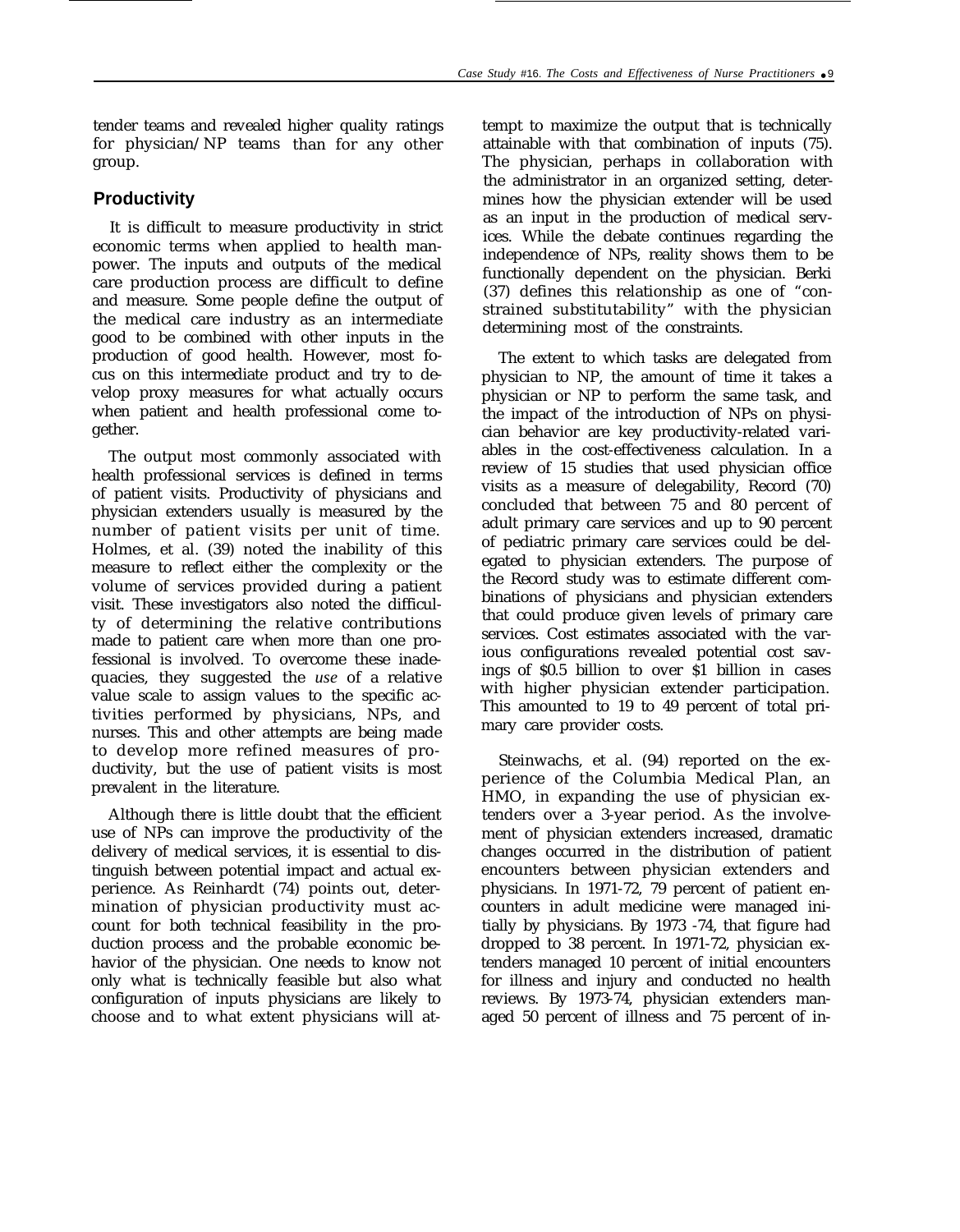jury initial encounters and conducted 50 percent of adult health reviews. The delegation of responsibility for initial encounters in pediatrics was even higher, with all but 16 percent of pediatric health reviews being conducted by physician extenders.

The changes in distribution of patient encounters among physician extenders and physicians resulted in a major change in staffing patterns as the Columbia Medical Plan evolved (94). During the study period, enrollment nearly doubled. In response to this growth, the number of full-time equivalent (FTE) internists increased less than 10 percent, while the number of physician extender FTEs increased 260 percent. The result was a change in staffing patterns from the early study period when physicians represented 60 percent of the total number of FTE providers to the final months of the study when their representation decreased to 38 percent of total FTE providers. Pediatrics experienced a similar but less pronounced staffing change, with physician FTEs increasing by one-third and physician extender FTEs nearly doubling.

In the Northern California Kaiser-Permanente Medical Care Program, also an HMO, NPs conducted a Health Evaluation Service (HES) consisting of automated multiphasic health testing followed by a physical examination and health appraisal (22). Of the patients who entered the Kaiser system through HES, 74 percent were managed without physician referral. Of those referred to a physician, two-thirds went to a specialty clinic, thus having the NPs' HES visit substitute for an initial primary care physician visit. Moreover, pelvic exams conducted through HES replaced 5,207 visits to the gynecology clinic during the study period.

Similar experience is reported for two NPs working in the offices of two family physicians in the Burlington Randomized Trial (79,93). Patients were divided randomly into two groups: one receiving first-contact, primary care services from a family physician working with a nurse ("conventional" care); and the other receiving such care services from NPs. The study found that NPs were able to provide primary care services as safely and effectively as physicians. In 67 percent of patient visits, care was provided with no physician consultation.

More specifically, in settings with both NPs and physicians, NPs assume primary responsibility for the diagnosis and treatment of acute self-limited conditions and acute conditions with limited uncertainty in the diagnosis and responsiveness to a defined therapy. Adult health reviews are shared by physicians and NPs, while the majority of well-baby care can be provided by pediatric NPs, Physicians retain primary responsibilit for diagnosis and treatment of more complex and serious acute conditions and for chronic conditions (89,94,109).

It is obvious from the aforementioned and other studies (19,85, 105) that NPs can assume a high proportion of primary medical care tasks. Existing studies also reveal substantial variation among practices, making more difficult the translation of specific expectations for task delegation to widespread experience. Record (70) outlines a number of factors accounting for that variation, including type of practice setting, structure and age of practice, provider role strain, legal and reimbursement constraints, and level of demand.

The time spent by NPs in managing a patient visit is significantly higher than that spent by physicians. Table 1 shows the experience of physician extenders in the Southern California Kaiser-Permanente Health Facility.

For given presenting complaints, physician extenders averaged 4 to 9 minutes longer than physicians. Recent research has shown that NPs spend up to 65 percent more time per patient visit and see 60 percent as many patients per hour as do physicians (18,103). NPs see fewer patients per day because of their longer time per visit, a shorter workday, and more time devoted to patient telephone consultation and administrative activities. The number of patient visits reported for NPs ranges from 5 to 14 per day (101). Consideration of the number and duration of patient visits to NPs must account for the possibility that the content of the NP patient visit differs from that of a physician visit. If NPs do, in fact, provide more patient education and counseling than physicians, they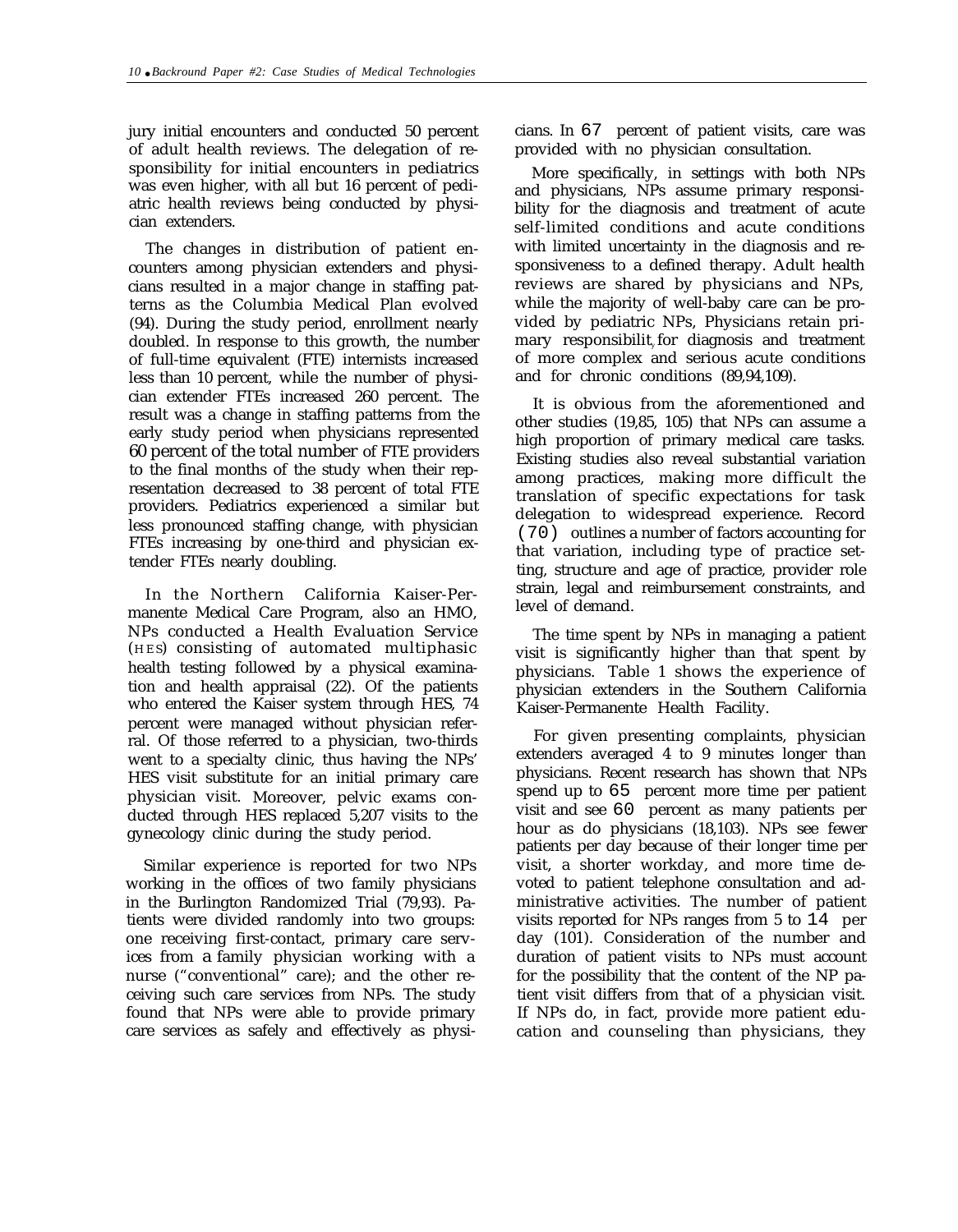|                       |                     |                         |                     | New health practitioner (NHP) group |                       |
|-----------------------|---------------------|-------------------------|---------------------|-------------------------------------|-----------------------|
|                       |                     | Physician group         |                     |                                     | Physician             |
| Subgroup <sup>a</sup> | Number<br>of visits | Physician<br>time (min) | Number<br>of visits | NHP time (min)                      | consult time<br>(min) |
| URI $\ldots$          | 60                  | $11.4 \pm 7.2$          | 156                 | $15.7 \pm 6.1$                      | $0.8 \pm 1.5$         |
| <b>UTI</b>            | 53                  | $11.4 \pm 6.2$          | 34                  | $17.4 \pm 5.8$                      | $0.9 \pm 1.2$         |
| Headache              | 32                  | $13.7 \pm 8.4$          | 34                  | $19.5 \pm 8.3$                      | $0.8 \pm 1.2$         |
| Abdominal pain.       | 60                  | $12.4 \pm 7.4$          | 43                  | $21.1 \pm 8.3$                      | $1.3 \pm 2.3$         |
| Average visitb        |                     | 11.8                    |                     | 17.1                                | 0.9                   |

Table 1. - Mean Physician and Practitioner Time With Patients

<sup>1</sup>URI denotes upper respiratory infection; UTI donates urinary tract infection.

- Will all the calculated and tested for significance. All differences between mean physician time and mean NHP time<br>PWeighted average calculated and tested for significance. All differences between mean physician time and significant at  $p > 0.005$  (by 2-tailed t-test).

SOURCE: S. Greenfield, et al., "Efficiency and Cost of Primary Care by Nurses and Physician Assistants," N. Eng. J. Med. 298307, 1978

may be improving access and the patient's experience during the encounter. Since such services generally are not reimbursable, and reimbursement is used as a measure of value, it is difficult to determine the value of these services.

An NP who substitutes for a physician in providing specified medical services allows the physician to increase productivity. As Reinhardt points out, this is true even if the NP spends more time providing the same service (75s):

Because of the need for supervision of physician extenders, the delegation of a task normally requiring 10 minutes of physician time to a physician extender may actually free only **8** minutes of physician time (and may require 20 minutes of the physician extender's time). Even so, as long as some physician time is freed at all, task delegation will enable the physician to treat more cases per unit of time and hence increase . . . hourly productivity.

Physicians working with NPs noted an additional increase in their efficiency due to the need to be more rigorous and clear in communicating their thoughts to the NPs (93).

Estimates of increases in the productivity of physician practices that include NPs range from 20 to 90 percent (31,36,38,39,43,70,82,104). In some cases, these estimates reflect actual experiences; in others, they are the resuIt of computer simulation models that determine productivity increases based on optimal staffing configurations for performing medical care tasks. Given that the computer simulation models

measure potential rather than actual experience, these generally yield higher estimates. The greatest productivity increases come when the NP has primary responsibility for a subset of patients and when triage is performed by the NPs' referring complicated cases "up" to the physician rather than by the physician's delegating routine medical problems "down" to the NP (90).

The amount of physician time freed by NPs is reflected in physician/NP substitution rates. In a mathematical model for HMO staffing patterns, Schneider and Foley (82) estimated that the substitution of one physician extender would decrease physician requirements by 53 to 60 percent depending on departments. After the expanded use of physician extenders in the Columbia Medical Plan, the workload (number of encounters per FTE) remained constant for the physician extenders but declined for physicians, in part because physicians were freed from routine medical procedures to concentrate on patients with more time-consuming complex problems (94). Although physicians still must be available for consultation with the NP, Greenfield, et al. (33) found that the physician time required for consultation was 92 percent less than the time that physicians would spend treating the same clinical problem.

In addition to the numerous studies that define productivity in terms of patient visits, Holmes, et al. (39) used a relative value scale to determine productivity differences between tra-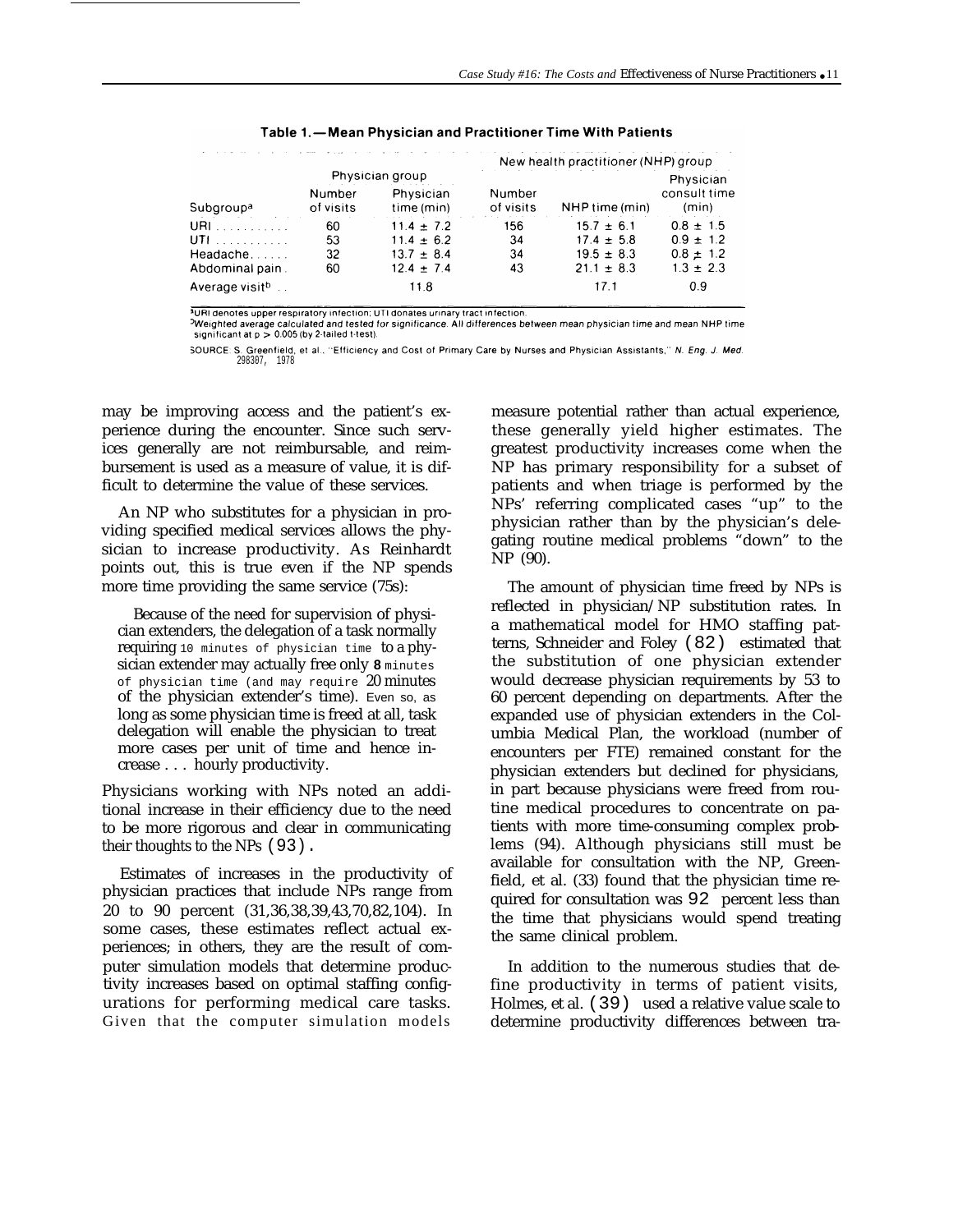ditional physician/nurse practices and physician/NP practices. They found productivity levels in practices incorporating NPs to be an average of 25.8 percent higher (39).

Productivity increases that result from the use of NPs vary widely, depending on the practice setting, the responsibilities delegated to the NP, the severity and stability of illness in the patients served by the practice, and how the physician chooses to use the free time resulting from task delegation. As will be discussed below, the potential for productivity increases is not necessarily realized. Moreover, Hershey and Kropp (36) point out the negative impact that maximum task delegation and resulting productivity increases can have on the practice environment. Considering such factors as office hours, waiting room congestion, and supervision time, they conclude that an operating environment resembling that of a conventional physician practice cannot be achieved with more than a 50-percent increase in procductivity. If physician hours remain constant, supervision time has a marked impact on how much of an increase in productivity a practice environment can absorb. Tables 2 and 3 compare practice environments with and without PAs under varying supervision times.

## **Employment Costs**

To determine the cost effectiveness of NPs, both the amount of time they spend to perform a given service and the cost per unit of time for NPs must be compared with the figures for physicians. However, available cost data are limited, and what data exist often come from studies of small samples that are not comparable. An additional difficulty in comparing costs arises because most physicians are selfemployed and compensated for their services on a fee-for-service basis, while virtually all NPs are salaried.

The basic costs of employing an NP include salary, fringe benefits, and physician supervision. The average salary of NPs was estimated in 1978 to be about \$13,800 (105). Using 1975 data, CBO (18) determined that the median hourly wage for physician extenders was about \$6 as compared with \$24 for physicians. Record (70) found salary (or income) differentials between physicians and physician extenders to be close to \$36,000 per provider per year. Several studies stress the importance of such differentials in the physician's decision to employ an NP (33,82). In their systems analysis of the use of physician extenders, Schneider and Foley (82)

**Table 2.—First Comparison of Practices With and Without a PA When Supervision Is Considered**

|                                                                                                                              |                          |                           | Assumptions               |                               |                        |  |  |  |
|------------------------------------------------------------------------------------------------------------------------------|--------------------------|---------------------------|---------------------------|-------------------------------|------------------------|--|--|--|
|                                                                                                                              |                          |                           |                           | With PA/4 minutes supervision |                        |  |  |  |
|                                                                                                                              | Without PA               | 242 patients              | 264 patients              | 286 patients                  | 308 patients           |  |  |  |
| Measures                                                                                                                     | 220 patients<br>per week | per week<br>$(10%$ -gain) | per week<br>$(20%$ -gain) | per week<br>(30%-gain)        | per week<br>(40%-gain) |  |  |  |
| Average physician-patient contact time per<br>day, Including supervision (hours)                                             | 5.93                     | 4 34'                     | 5.24b                     | 5.55                          | 6.15                   |  |  |  |
| Average time last patient leaves office<br>(minutes past $4 \, p \, m$ )                                                     | 30                       | 25 <sub>b</sub>           | 27                        | 37 <sub>b</sub>               | 66a                    |  |  |  |
| Average total wait per patient (minutes)<br>Average percent of patients who wait for                                         | 17                       | 16                        | 18                        | 23 <sub>b</sub>               | 39a                    |  |  |  |
| admission to examination room                                                                                                | 39                       | 52b                       | 54b                       | 62b                           | 81a                    |  |  |  |
| Maximum number of patients in waiting room<br>average<br>a v<br>d<br>$\circ$<br>n.<br>Average annual net Income before taxes | 3<br>\$34.735            | 3<br>\$31,970             | 5<br>\$35,102             | \$38,250                      | 10a<br>\$41,615°       |  |  |  |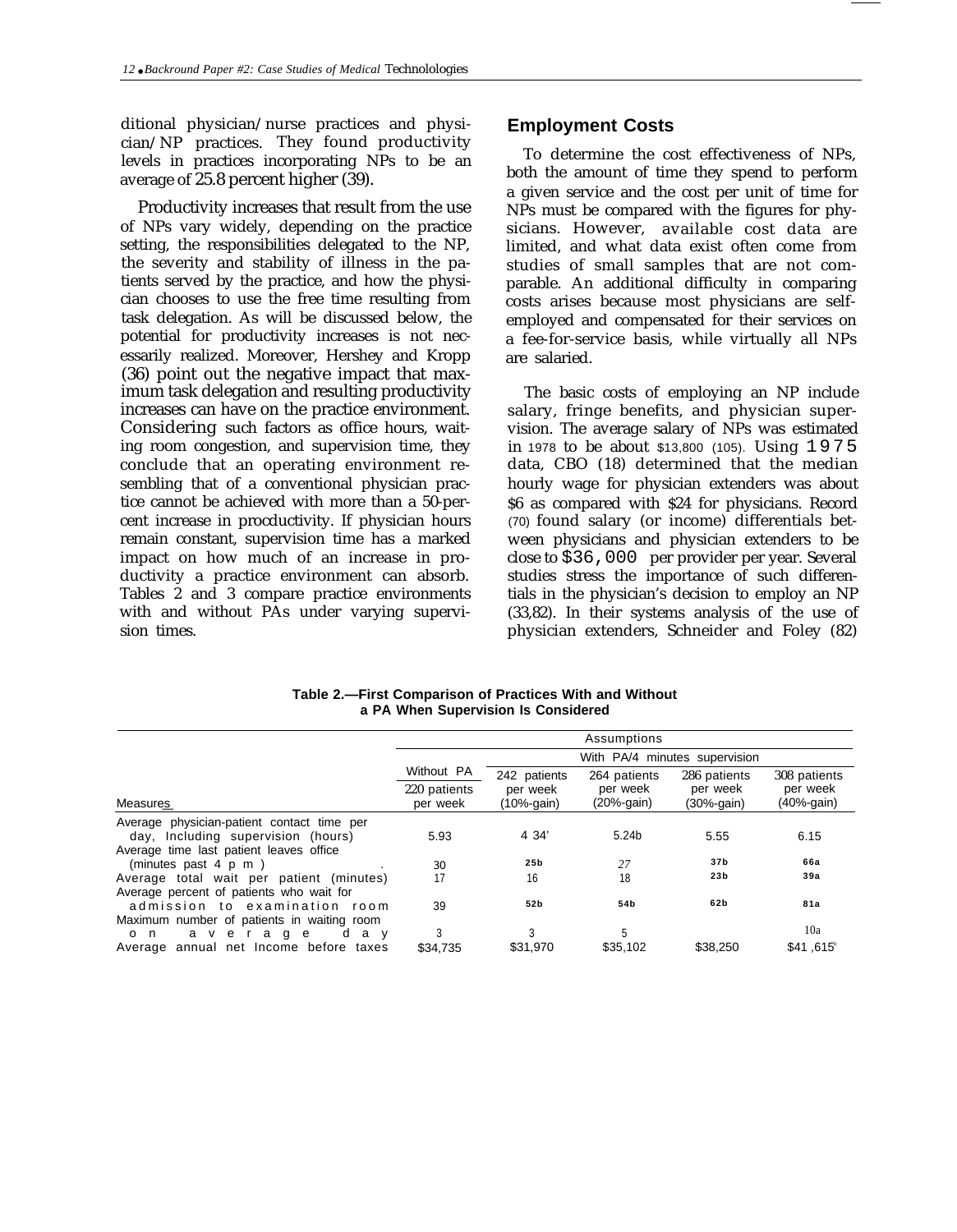|                                                                                                       |                          |                          | Assumptions              |                            |                        |
|-------------------------------------------------------------------------------------------------------|--------------------------|--------------------------|--------------------------|----------------------------|------------------------|
|                                                                                                       |                          | With PA                  |                          |                            |                        |
|                                                                                                       |                          | 4 minutes<br>supervision | 2 minutes<br>supervision | 1 minute<br>supervision    | No supervision         |
|                                                                                                       | Without PA               | 264 patients             | 286 patients             | 308 patients               | 330 patients           |
| <b>Measures</b>                                                                                       | 220 patients<br>per week | per week<br>(20%-gain)   | per week<br>$(30%-gain)$ | per week<br>$(40% - gain)$ | per week<br>(50%-gain) |
| Average physician-patient contact time per<br>day, including supervision (hours)                      | 5.93                     | 5.24'                    | 4.75b                    | 4.84b                      | 4.75b                  |
| Average time last patient leaves office<br>$(minutes past 4 p.m.) \ldots \ldots \ldots \ldots \ldots$ | 30                       | 27                       | 27                       | 26a                        | 31                     |
| Average total wait per patient (minutes)<br>Average percent of patients who wait for                  | 17                       | 18                       | 17                       | 20                         | 18                     |
| admission to examination room<br>Maximum number of patients in waiting room                           | 39                       | 53a                      | 53a                      | 72zb                       | 71b                    |
|                                                                                                       |                          |                          | 5                        | бa                         | 7b                     |
| Average annual net income before taxes                                                                | \$34 735                 | \$35:102                 | \$37,567                 | \$42,291                   | \$46.855               |

#### **Table 3.—Second Comparison of Practices With and Without a PA When Supevision is Considered**

aThe average value is significantly different from the average value "without PA" at the 0.05 level.

<sup>b</sup>The average value is significantly different from the average value "without PA" at the 0.01 level

**SOURCE J C Hershey and D H Kropp, 'A Re-Appratsal of the Productlvlty Potential and Economic Benefits of Physiclan's Assistant s," Med. Care 17602, 1979**

found physician extenders' use to be unaffected when their salaries remained below 47 percent of physician salaries. Once the physician extender's salary reached 62 percent of the physician's salary, however, physician extenders rapidly lost their cost effectiveness in the model.

The amount of time reported for physician supervision and consultation varies considerably among practices. Supervision time varies with the type of practitioner involved. Legal requirements also determine the time devoted to supervision. Forty-three States require direct supervision of PAs and Medex; only 11 States have similar requirements for NPs (18). Within a given practice, variation in consulting time is a function of the reason for the consultation, whether the physician sees the patient or only confers with the NP, and the practice experience of the NP. The actual time per consultation ranges from less than a minute to approximately 8 minutes. Consultation on initial visits requires about half as much time as consultation on continuing visits (105). Record, et al. (72) found that in the 12 percent of cases where the PAs under study requested physician consultation, the physicians were likely to spend as much time with the patient as if they had been the initial provider. In such cases, the extra cost to the

practice is represented by the cost of the PA and not that of the physician. Because of the cost implications, direct referral to the physician would be optimal but usually is not possible in such cases.

In its review of available studies, CBO determined that supervision and consultation with physician extenders require between 10 and 20 percent of physician time (18). With CBO estimates of hourly earnings, this adds between \$3 and \$5 to the physician extender's hourly salary cost. CBO further determined that direct compensation accounted for 54 to 72 percent of the total cost of a physician extender, while supervision costs made up the remainder (18). Table 4 compares the time and costs of physicians and physician extenders, according to patient visits. If both salary and supervisory costs are considered, the hourly costs of NPs range from onethird to one-half of physician costs (\$9 to \$12/ hour **as** compared to \$24/hour).

It should be recognized that the salary level of NPs is in part a function of the demand for their services. As Berki (7) points out, with some caveats, demand for physician primary care services can be considered a direct demand expressed by the patient. The demand for NPs is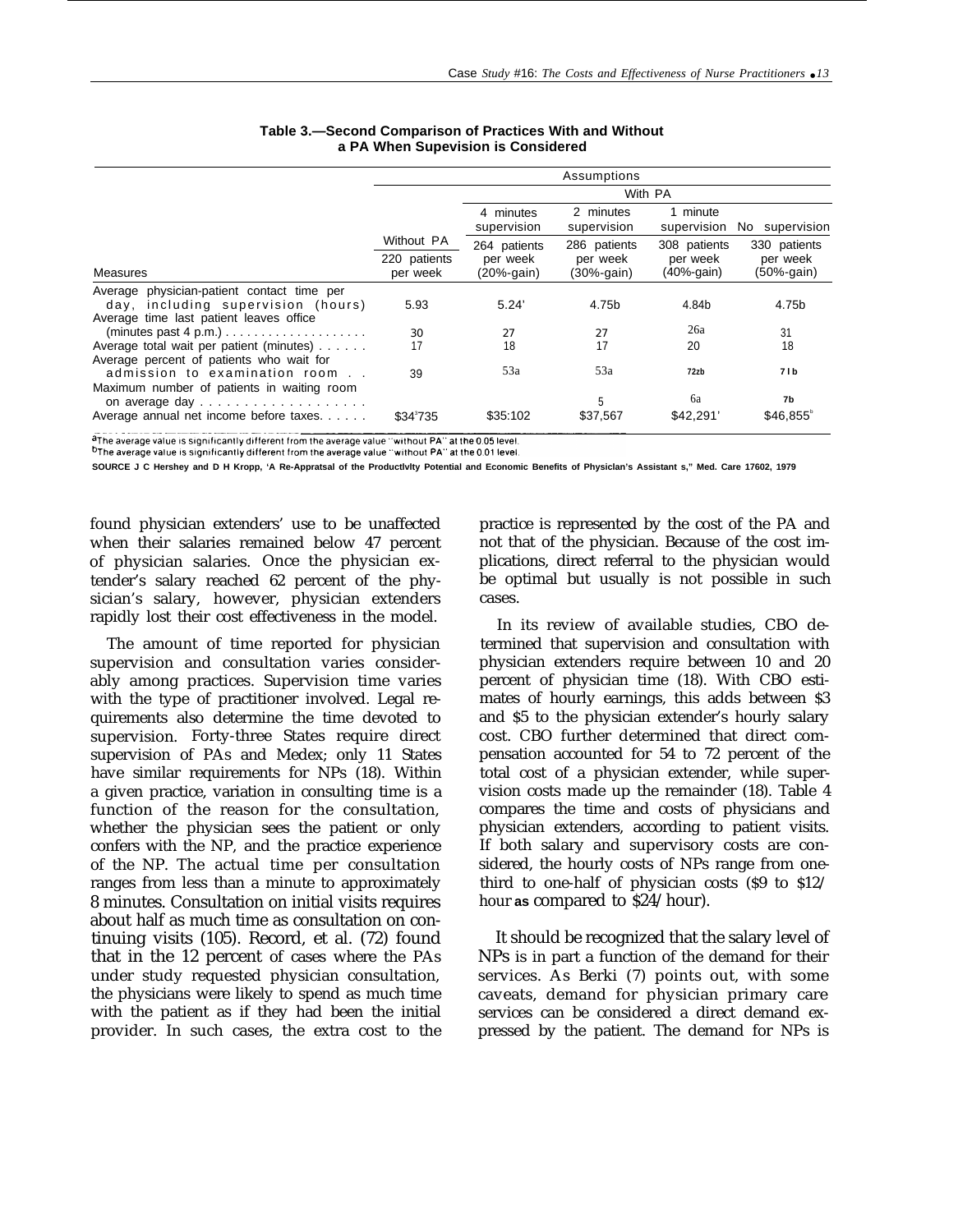|                                                                                   | Physician extender             |                                 |                     |
|-----------------------------------------------------------------------------------|--------------------------------|---------------------------------|---------------------|
|                                                                                   | ΝP                             | РA<br>and Medex                 | Physician           |
| Minutes per patient visit                                                         | 19.4                           | 13.2 <sup>2</sup>               | 1 1 7               |
| $Cost per hour \dots \dots \dots \dots \dots \dots \dots$<br>Direct compensation. | \$9.43-\$12.22<br>\$6.63b      | \$8.36-\$10.73<br>\$5.98b       | \$23.90<br>\$23.90' |
| Cost per patient visit                                                            | \$2.80-\$5.60<br>\$3.04-\$3.94 | \$2.38-\$4.75d<br>\$1.84-\$2.36 | N.A.<br>\$4.66      |

#### **Table 4.—Patient Care Time and Cost of Physician Extenders and Physicians, 1975 <sup>a</sup>**

aproductivity and cost figures refer to each type of provider working alone. Physician data are for office-based, primary care Dhysicians.<br>DAnnual median salary for each physician extender type was divided by the annual hours of work for each physicians<br>Unaugurant and the salary for each physician extender type was divided by the annual hours of w

An average hourly compensation cost for NPs, and for PAs and Medex, was arrived at by weighting the divided hourly<br>salary figures for each specific type of physician extender by its share of the physician extender populati salary figures for each specific type of physician extender by its share of the physician extender population.<br><sup>C</sup>Median net income. Because this includes profit to the physician, the relative costs of physician extenders

are understated. Primary care physicians who are salaried, such as those in health maintenance organizations, tend to earn less than those in the fee-for-service sector.

dSupervisory costs were calculated by multiplying physician median net income by an estimated proportion of time (10 to 20 percent of annual practice time) spent on physician extender related activities. Total supervisory costs were then distributed over the average annual practice hours of each physician extender type to arrive at a supervisory cost per physician extender<br>hour. An average hourly supervisory cost for NPs and for PAs and Medex, was derived by weighting specific type of physician extender type by its share of the physician extender population. **Data Sources** 

Minutes per patient visit: University of Southern California, The Collection and Processing of Baseline Data for the Physician Extender Reimbursement Study, August 1978. (The data are not necessarily representative of all physician extenders and office-based primary care physicians).

Physician extender compensation and weekly hours of work: System Sciences, Inc., Nurse Practitioner and Physician Assistant Training Deployment Study, September 1976.

Physician earnings: Z. Y. Dyckman, A Study of Physicians' Fees, staff report prepared by the Council on Wage and Price Stability, March 1978. Physician weekly hours of work and annual weeks of work: American Medical Association. Profile of Medical Practice, 1977

Chicago: AMA, 1978). Physician supervisory requirements: J. Record and J. O'Bannon, Cost Effectiveness of Physician Assistants, final report,

1976, and System Sciences, Inc., Survey and Evaluation of the Physician Extender Reimbursement Experiment, final report, **March 1978** 

SOURCE: Congressional Budget Office, U.S. Congress, Physician Extenders: Their Current and Future Role in Medical Care Delivery (Washington, D.C.: U.S. Government Printing Office, April 1979).

one that the physician must "initiate," "express, " and "legitimate," making this demand a derived one (7). Goldfarb (30) notes that the market for physician extenders is not sufficiently competitive to raise the relatively low wages of physician extenders to the wage level that would prevail if more physicians expressed demand for their services. She finds that the factors that depress wages are stronger than those that raise them, resulting in a prevailing wage level that bears little relationship to productivity and, on average, leaves them underpaid. Obviously, an increase in demand for NPs resulting from such systemwide changes as enactment of national health insurance or expansion of HMOS, or a decrease in demand resulting from changes in physician distribution through the National Health Service Corps or the potential oversupply of physicians would require a reassessment of salary costs.

The costs associated with NP practice go beyond direct compensation and supervision. The need for additional staff support, space, and equipment may accompany the decision to hire an NP. Moreover, the style of NP practice has cost implications. A number of studies have found that physician extenders perform more diagnostic tests than physicians and have different patterns of medication use (18,26,43,71). One recent study (60) found that NPs performed 53 percent more diagnostic tests per patient than the physicians for whom they worked and 46 percent more than the physicians who did not work with any physician extenders at all. In some cases, these increased lab tests result in identification of additional pathology (43). Although the benefit to the patient in such instances may counter the additional cost, patient discomfort and time plus the cost of false positives or negatives must be considered. Available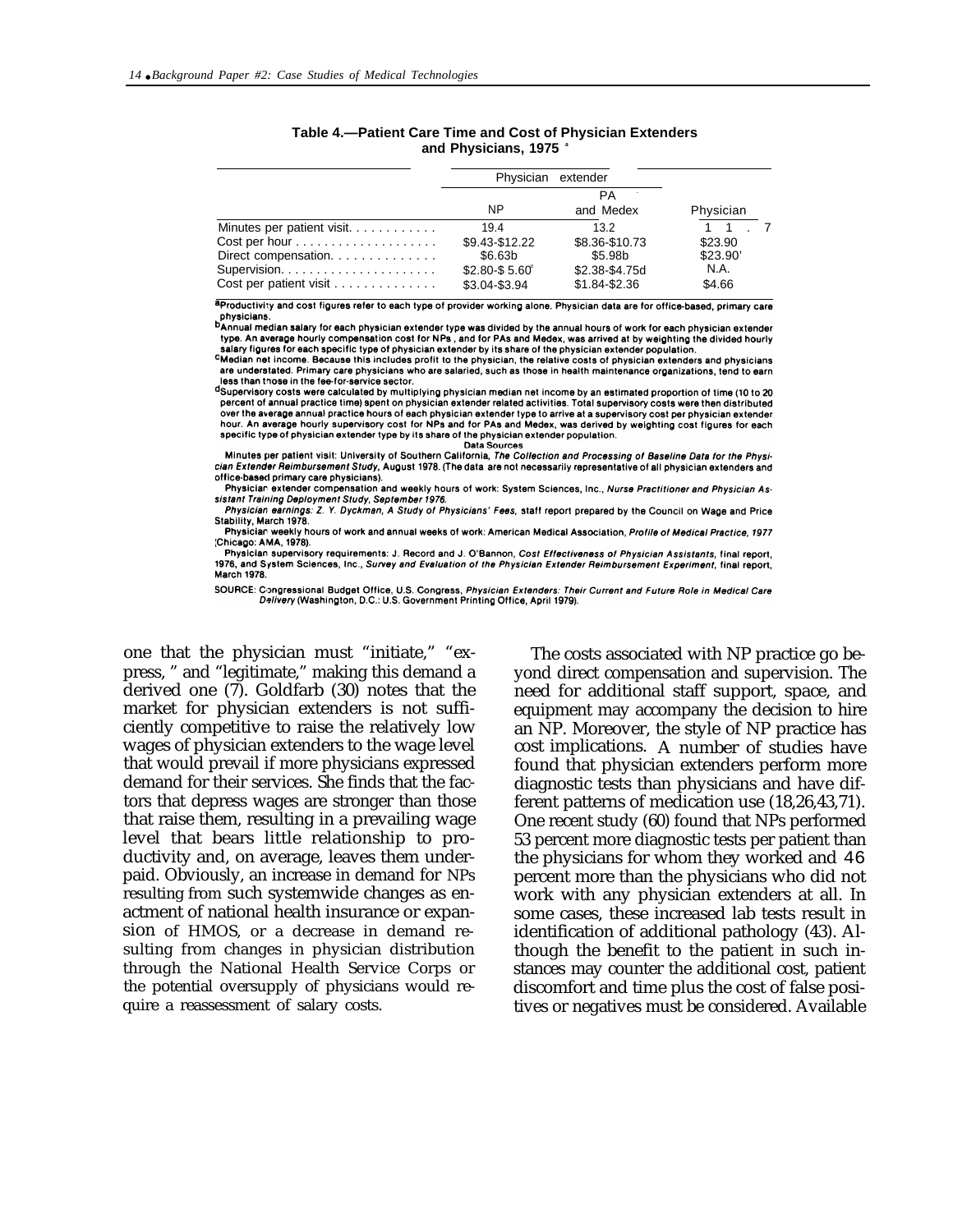evidence also suggests that the use of protocols can diminish the tendency toward excess use of diagnostic tests (33,34).

In addition to spending more time per patient, NPs may log more visits per patient in a given time period. Since the salary and supervision costs of NPs are significantly lower than the salaries of physicians, the increased return visits are not necessarily a financial problem from the practice's perspective, although they do consume the patient's time. However, as Spector, et al. (92) discovered, a disproportionate increase in visits can raise the overall cost per patient beyond the point where the use of NPs is cost effective for the practice. Others stress that in terms of overall medical expenditures such practice patterns may be cost effective if they reduce hospitalizations (78).

When all of these cost factors have been considered, NPs have been found to perform comparable medical care tasks at a lower total cost than physicians. Lewis and Resnik (51) found this to be true for inpatient and ambulatory services for all patients. In the Kaiser-Permanente Medical Care Program, which instituted a Health Evaluation Service (HES) operated by NPs, entry costs (health appraisal, followup, and referral) for the HES group were \$43.09 as compared to \$61.41 for patients using physicians as the point of entry. Costs of overall medical resources used over 12 months by cohorts of patients with comparable health status were \$98.63 for the HES group and \$131.18 for the physician group (22). In another Kaiser-Permanente facility, overall combined. costs of NPs were 20 percent lower than physician costs (33). Studies on private physician practices, while not specifically addressing the cost issue, indicate similar experiences (66,86).

# **Average Expenses per Patient Visit**

Even if one allows for supervision costs, NPs can provide selected services at less cost than physicians. This lesser cost does not necessarily translate into lower average expenses per patient visit, the latter of which are a function of total practice expenses and patient volume (18). A number of Studies have documented increases

in patient visits which occurred in practices using physician extenders (38,65). Annual patient visits in the University of Southern California survey (103) were 50 to 60 percent higher in practices with physician extenders. System Sciences, Inc. (102) found that practices incorporating physician extenders provided 12 more patient visits per \$1,000 of cost than practices without them. CBO reports that the System Sciences study showed practice expenses for physicians with physician extenders to be 74 percent higher than for solo physicians (18). At the same time, patient volume in the physician/physician extender practices was 146 percent higher, resulting in an average expense per patient visit 29 percent lower than that for solo physicians.

While experience has shown that NPs and other physician extenders can lower average expenses per patient visit by as much as one-third, the manner in which the physician or institution uses them and the way in which time freed through task delegation is used will determine whether the potential saving is realized. If NPs are used to provide services complementary to those of the physician rather than services substituting for the physician's, the potential reduction in average per-visit expenses may be diminished or lost. In such cases, however, the complementary services often imply quality enhancement, a different (and implicitly better) visit for the same cost.

With the addition of NPs to a practice, physicians may choose to maintain, increase, or decrease their level of effort. Komaroff, et al., caution  $(43)$ :

Over and above any efficiencies introduced by this or any other system, the time a physician averages with patients on a given day is powerfully influenced by two additional factors: the volume of patients to be seen and the "style" and interests of the individual physician. It is therefore unwise to expect too much from, or to attribute too much to, organizational changes of this kind in the absence of strong pressures to optimize efficiency.

In order to achieve the saving that comes from such efficiency, the practice employing an NP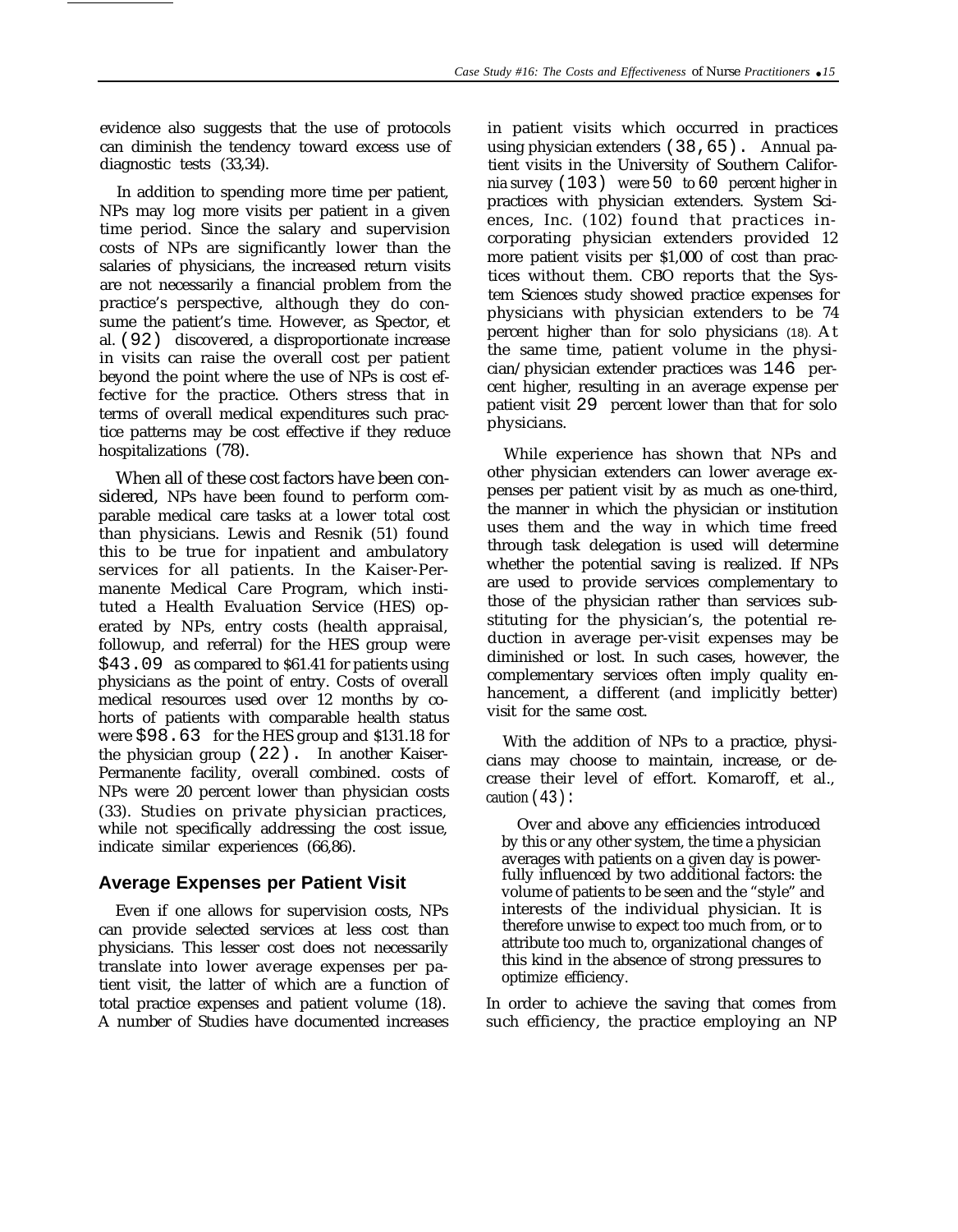must either expand its volume of patient visits or maintain its volume and reduce its physician input. The latter option is obviously more feasible in an institutional setting where physicians are hired as salaried employees than in physician office practices where physicians are selfemployed (and also) would be less likely to hire an NP).

If physicians continue to see the same number of patients, NPs may reduce average per-visit expenses by increasing patient volume sufficiently to more than cover costs accompanying their introduction into the practice. Reduction in physician effort in terms of patient visits, however, may occur for several reasons: 1) physicians may be seeing patients with more complex problems that demand more time per visit; 2) they may devote more time to hospitalized patients; and 3) the presence of NPs may allow physicians to take more leisure time. Furthermore, some physician time is required for supervision and consultation with the NP. For whatever reason, if physicians reduce their patient load, the average expense per patient visit increases, as illustrated in table 5. However, it should be recognized that if the number of patients seen by the physician per day decreases because of more time spent per patient or the delivery of more complex services, the "patient visit" produced becomes a different product that may justify a higher cost.

Contrary to what had been hoped for, the reductions in average expense per patient visit

achieved by solo practices have not been realized in many group practices. Using System Sciences, Inc., data, CBO reports average per-visit expenses in group practices employing physician extenders to be only 1 percent lower than those in group practices without them, although solo practices with physician extenders have experienced as much as a 30-percent reduction in average practice expenses (18). CBO speculates that the differential may be due less to practice organization than to the type of physician attracted to each practice arrangement, with physicians in group practice more highly valuing leisure time and using physician extenders to reduce their workload.

## **Training Costs**

Training costs indirectly affect employment costs and the costs to society of NPs. These costs are important because much of them are publicly subsidized and they may have some influence on salary expectations. NPs obviously benefit from public subsidies for their training, just as do other health professionals. They enter the job market with a lower personal investment in training than would have existed without subsidization. This, in turn, means that they are seeking a return on an investment that does not reflect the full costs of their training, thus benefiting their employers through lower salary costs (30).

Total training expenditures for physician extenders are substantially lower than those for

|           | Hours per day |   | Hourly cost |     | Total cost |                          | Number of<br>_patients |     | Cost per patient visit                            |
|-----------|---------------|---|-------------|-----|------------|--------------------------|------------------------|-----|---------------------------------------------------|
| Physician | 8             | x | \$24        | $=$ | \$192      | $\overline{\phantom{a}}$ | 10                     | $=$ | \$19.20                                           |
| $NP$      | 8             | x | \$12        | $=$ | \$96       | -                        | 6                      | $=$ | \$16.00                                           |
|           |               |   |             |     | \$288      | -                        | 16                     | $=$ | \$18.00<br>(average expense per<br>patient visit) |
| Physician | 8             | x | \$24        | $=$ | \$192      |                          |                        | $=$ | \$27.40                                           |
| $NP$      | 8             | x | \$12        | $=$ | \$96       | -                        | 6                      | =   | \$16.00                                           |
|           |               |   |             |     | \$288      | $\overline{\phantom{a}}$ | 13                     | $=$ | \$22.10<br>(average expense per<br>patient visit) |

**Table 5.--Change in Average Expense per Patient Visit With Reduced Physician Effort**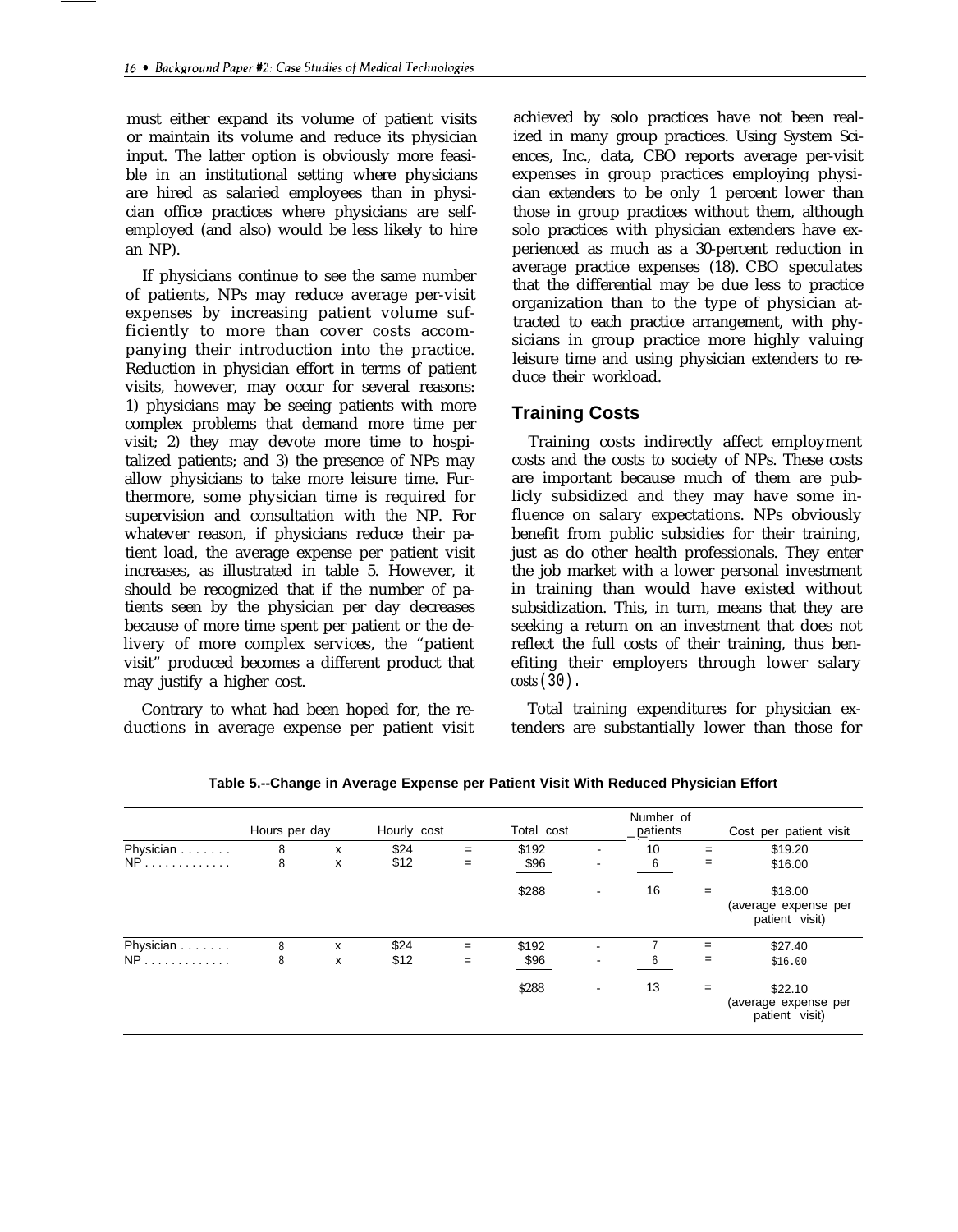physicians, as shown in table 6. Total expenditures for the segment of training that qualifies one to practice as a physician extender are lower for NPs than for PAs (18). In the case of NPs, the figures in table 6 do not account for the costs of education required to obtain an RN license as a prerequisite to NP training. Depending on the type of initial nursing education program (see appendix) and the duration of the NP training program, the costs of NP training could equal or exceed the costs of PA training. Estimates of the average annual costs of nursing education in 1979 are \$5,901 for baccalaureate programs (4 years), \$4,974 for diploma programs (3 years), and \$4,912 for associate degree programs (2 years) (47). Developing comparable full training cost figures for NPs, PAs, and physicians is complicated by the different education re-

#### **Table 6.-Training Expenditures" for Physicians and Physician Extenders, Academic Year 1978-79**

|                             | Annual costb     | Cost per student<br>Total costc      |
|-----------------------------|------------------|--------------------------------------|
| Physician<br>Mean<br>Median | \$14,200<br>NAd  | \$60,700<br>NAd                      |
|                             |                  | \$7,600 \$20,800 \$30,200 - \$83,000 |
| Physician extendere         |                  |                                      |
| PA and Medex                |                  |                                      |
| Mean                        | \$6,800          | \$11,900                             |
| Median                      | \$7.400          | \$9,900                              |
| Range                       | \$4400-\$9.900   | \$7,100-\$17,200                     |
| <b>NP</b>                   |                  |                                      |
| Mean                        | \$12.900         | \$10,300                             |
| Median                      | \$10,100         | \$8,000                              |
| Range                       | \$5.300-\$31.000 | \$3.000-\$32.000                     |

aNet institutional expenditures-that is, gross expenditures for resources re quired for educational purposes less income from research and patient care attributable to training activities.

bFor comparative purposes only. Some physician extender programs are less than 1 year long. (Because of the standardization of the length of NP cer tificate programs to 1 year in the Nurse Training Act of 1976, this cost estimate for NP training may be conservative.)

CTotal cost for physicians assumes 4 years of the basic medical education Total cost for physician extender programs are based on programs that vary in length.

<sup>d</sup>Not available

PPhysician extender data are based on a sample of physician extender programs that are not necessarily representative of all programs

Data Sources Physician training expenditure data. Institute of Medicine, National Academy

of Sciences. Costs of Education in the Health Professions. Summary. January 1974

Physician extender expenditure data. System Sciences. Inc., Nurse Practi tioner and Physician Assistant Training and Deployment Study. final report,<br>September 1976. Figures are updated to 1978. assuming an annual 7-percent inflation rate

SOURCE: Congressional Budget Office, U.S. Congress, Physician Extenders: Their Current and Future Role in Medical Care Delivery (Washington, D.C.: U.S. Government Printing Office, April 1979).

quirements for entry into NP, PA, or medical training programs. Since a baccalaureate degree is a prerequisite for medical school, comparable figures for physician training must include the costs of baccalaureate education if the costs of obtaining the RN license are included for NPs. Program requirements for PAs do not necessarily include postsecondary education, although most PAs have had at least 3 years of college. Whether any of these education costs should be accounted for (as a reflection of reality rather than formal entrance requirements) is unclear.

Looking solely at the expenditures for the NP or PA phase of training (see table 6), higher average annual expenditures for NPs are in part explained by the fact that PA training occurs in medical schools, using their faculty and resources. Thus, there is an indirect subsidy of PA training in medical schools that is met more directly in NP training programs. Moreover, while the average annual cost of NP training is higher than for PAs, the shorter length of NP training results in lower average total costs for NPs.

The total Federal contribution to basic health professions education and training is highest for medical education. This reflects both the costs of that training and the fact that virtually all medical schools receive Federal funds. The amount of Federal support per student and its relation to average annual training costs, as shown in table 7, is significantly higher for physician extender training.

#### **Table 7.—Federal Support for Physician and Physician Extender Training, Fiscal Year 1978**

|                                              | Total<br>Federal<br>support | Amount per<br>student | Percent of<br>average<br>annual<br>training<br>cost s |
|----------------------------------------------|-----------------------------|-----------------------|-------------------------------------------------------|
| Physician.   .\$190 million<br>Physician     |                             | \$3,000               | 20%                                                   |
| extender. $\ldots$ , $\ldots$ , \$22 million |                             | \$4,000-<br>\$5,000   | 50-700/0                                              |

SOURCE Congressional Budget Office, U.S. Congress, Physician Extenders Their Current and Future Role in Medical Care Delivery (Washington D.C. U.S. Government Printing Office, April 1979)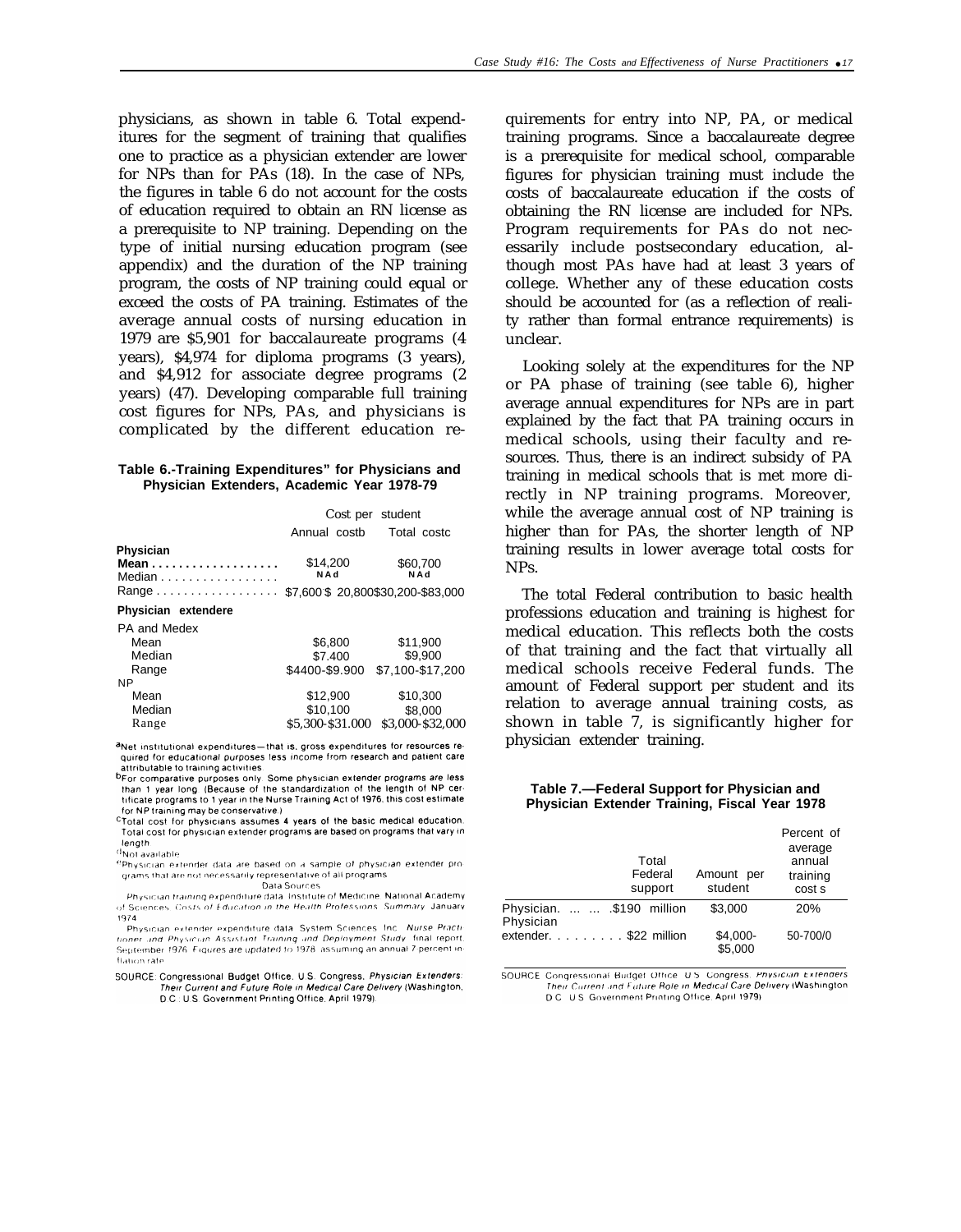The public cost of producing each additional physician and physician extender who would not have been trained in the absence of Federal support has been estimated by CBO (18). Including both construction and operating support, the Federal cost of each additional physician trained between 1969 and 1978 was estimated to range from \$40,000 to \$60,000. The Federal cost for each physician extender during the same time period ranged from **\$10,000** to \$20,000.<sup>2</sup>A significant factor in the differential between medical education and physician extender training, CBO noted, is the Federal strategy of providing seed money but not operating subsidies to physician extender programs.

NP programs are less dependent on Federal subsidies than PA programs. In fiscal year 1978, only 40 percent of NP programs received Federal support, as opposed to 90 percent of PA programs. Because they are less dependent of Federal subsidies, NP programs are potentially less vulnerable to changes in Federal training support, although it can be assumed that many NP programs do receive public subsidies at the State level that also might diminish if Federal policy no longer encouraged the training and use of new health professionals.

Annual training expenditures for physician extenders are significantl lower than those for physicians. As Scheffler (80) argues, however, even if the cost of training physician extenders were the same as that for physicians, physician extenders would still be a good investment because of their shorter training period. Scheffler estimated that three PAs can be trained for the cost of training one physician and together can produce 1.8 times more visits than one physician. Although analyses like Scheffler's begin to grapple with the issue of differences in training costs between physician extenders and physicians, their findings do not define the costs associated with the specific services that either group can provide. Detailed cost data on training for specific sets of primary care services are nonexistent. There is no agreement on a uniform set of services that any type of physician extender can provide. Some consensus is a prerequisite to refining currently available data. Without it, only gross comparisons of total training costs are possible.

#### **Medical Care Prices**

Lower costs associated with NPs do not necessarily translate into lower prices for their services. Moreover, productivity gains for physicians who employ NPs may not lead to a reduction in physician fees. Therefore, consumers cannot necessarily expect to benefit from a reduction in average charges in practices with NPs. Because the market for medical care services does not conform to the competitive model, a reduction in expenses need not be followed by a decline in prices (7,18,74,90). As seen in table 8, a System Sciences, Inc., survey (102) did reveal lower average per-visit charges of about 21 percent in practices with physician extenders. Similar experience has been documented elsewhere (66). However, the note accompanying the table suggests that the location of many of the physician/physician extender practices in

#### **Table 8.—Average Charge per Patient Visit in Practices With and Without a Physician Extender, 1977**

| Type of practicea and provider                 |       | Average charge<br>per patient visitb<br>(in dollars) |
|------------------------------------------------|-------|------------------------------------------------------|
| Phystcian with physician extender .,  .\$13.00 |       |                                                      |
| ΝP<br>٠,                                       |       | 8.13                                                 |
| PA<br>or                                       | Medex | 12.02                                                |
| Physician ., ., 15.06                          |       |                                                      |
| Physiclan without physician extender 16.48     |       |                                                      |

Includes both solo and group practices.

Data Sources

System Sciences, Inc., Survey and Evaluation of the Physician Extender Renbursement Experiment, final report, March 1978.

OURCE: Congressional Budget Office, U.S. Congress, Physician Extenders Their Current and Future Role in Medical Care Delivery (Washington, D.C.: U.S. Government Printing Office, April 1979).

<sup>&</sup>lt;sup>+</sup>1 hese figures were calculated from a method developed in 1974 by George E. Wright at the University of Michigan School of Pubic Health (107): "Annual Federal operating subsidies and construcion support from 1969 to 1978 less pre-1969 levels of support were ummed and divided by an estimated gain in the number of physiians (and physician extenders) due to the net increase in support." Due to lack of data, the number of physician extender graduates esulting from Federal support was estimated to be between 25 and 0 percent of all graduates during the period.

It should be noted that one source of the lower charges in physician/physician extender practices could be that these practices were located to a greater extent in lower income areas with fewer health resources than the comparison physician-only practices.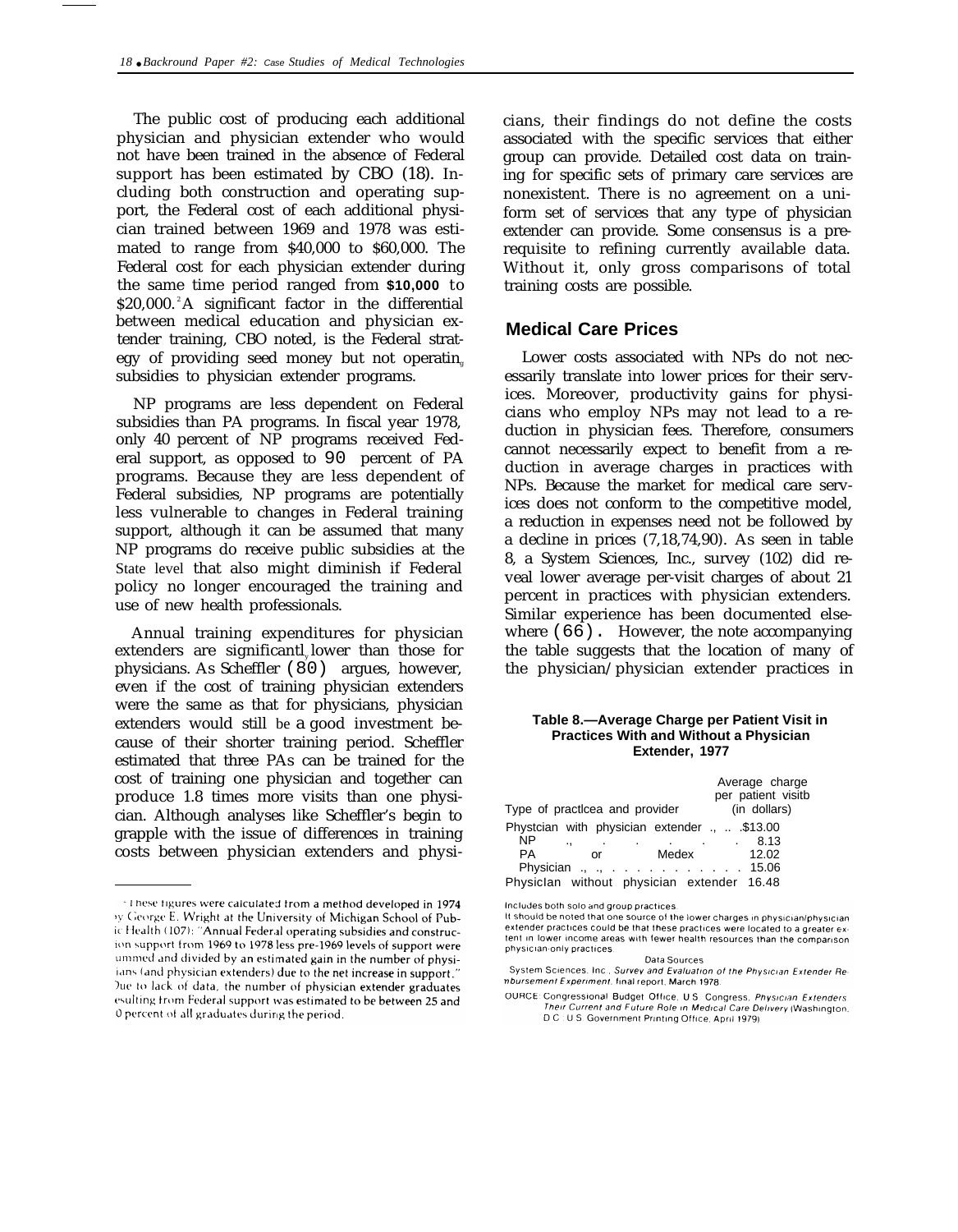lower income areas with fewer available health resources could account for the charge differential.

Few physicians surveyed by the General Accounting Office reported any reduction in fees for physician extender services (27). Moreover, CBO cautions that use of NPs to provide complementary services rather than to increase volume could lead to even higher average pervisit charges (18). Existing data lead to the conclusion that where prices for patient services do decline after introduction of a physician extenders, the change is insufficient to lead to more than a modest reduction in average charges per patient visit. The tendency for physician extenders to order more diagnostic tests can further increase practice revenues if the tests are performed in the physician's office (84). In addition, if the physician extender assumes some of the nonreimbursable physician services (e.g., telephone consultation, prescription refills), that frees physician time to provide reimbursable services. Therefore, in the majority of cases (no price change or modest price change), the physician extender's income generation potential is enhanced by the fact that additional reimbursable services are being provided and that prices may be excessive in relation to the costs of physician/physician extenders practices. Whether the introduction of physician extenders might cause fees to increase less rapidly, thus leading to a relative decline in prices, has not been examined.

There is little reason to expect physicians to charge a lower price for physician extender services or to reduce their fees if the use of physician extenders leads to a reduction in physician time required per patient visit. There is no incentive for physicians to do so. Bicknell, et al., write (9):

On grounds that they bear ultimate responsibility, most U.S. physicians employing assistants expect to continue receiving their customary fees from all patients, including those examined and treated by the assistant. The result betrays the promise of primary care assistants. Instead of bringing a reasonable dimension to primary care costs, inadvertently the assistants may maximize the worst in the fee-for-service system . . . .

Berki (7) argues that current fee levels do not reflect physician time inputs, citing a study by Schonfeld, et al. (83) that found office visit fees to be significantly higher than could be justified by the value of physician time devoted to such visits. Berki also describes the possible dilemmas of fee differentiation. While physicians could achieve financial benefits from the employment of NPs, even if they received a lower fee for NP services, the incentive to incorporate this innovation into their practices diminishes with any reductions in NP revenue-generating potential. Such fee differentiation also might engender resistance among patients who view the lower price of NP services as a signal that care provided by NPs is of lower quality than that rendered by physicians.

With current physician pricing behavior, NPs are not only a cost-effective addition to their practices, but often a profitable investment for the physician. NPs' income-generation potential gives the physicians more flexibility in maximizing their combined income and leisure objectives. Table 9 illustrates the physician's ability to work less time after employing a physician extender while suffering no loss in income. Rather than working less time and maintaining their incomes, physicians could choose to increase their incomes by maintaining their previous level of effort and by generating even more revenue from an increased volume of patients. This alternative appears to be much more prevalent (103). Most studies of revenue generation and profitability found higher expenses

**Table 9.—Physician Time Input and Income With and Without Employment of a New Type of Health Manpower (NTM)**

|                                                                                                                                                                                        | No NTM   | One NTM<br>employed |
|----------------------------------------------------------------------------------------------------------------------------------------------------------------------------------------|----------|---------------------|
| Physician practice hours/week 60                                                                                                                                                       |          | 60                  |
| Weeks/year 50                                                                                                                                                                          |          | 46.7                |
| Office vists/week                                                                                                                                                                      | 120      | 150                 |
| Visits/year                                                                                                                                                                            | 6.000    | 7.000               |
|                                                                                                                                                                                        | \$10     | \$10                |
| Fee/volume/year                                                                                                                                                                        | \$60,000 | \$70.000            |
| Market cost/NTM                                                                                                                                                                        |          | \$10,000            |
| Income/year.                                                                                                                                                                           | \$60,000 | \$60,000            |
| SOURCES: Berki, "The Economics of New Types of Health Personnel," in<br>المتحرم المستحققة الملازمات والمتحرجات والمتحرق والمتحرق والمتحرق والمتحرق والمتحرق والمتحرق والمتحرق والمتحرق |          |                     |

Intermediate-Level Health Practitioners, Lippard Purcell (eds.) (New York: The Josiah Macy, Jr. Foundation, 1973).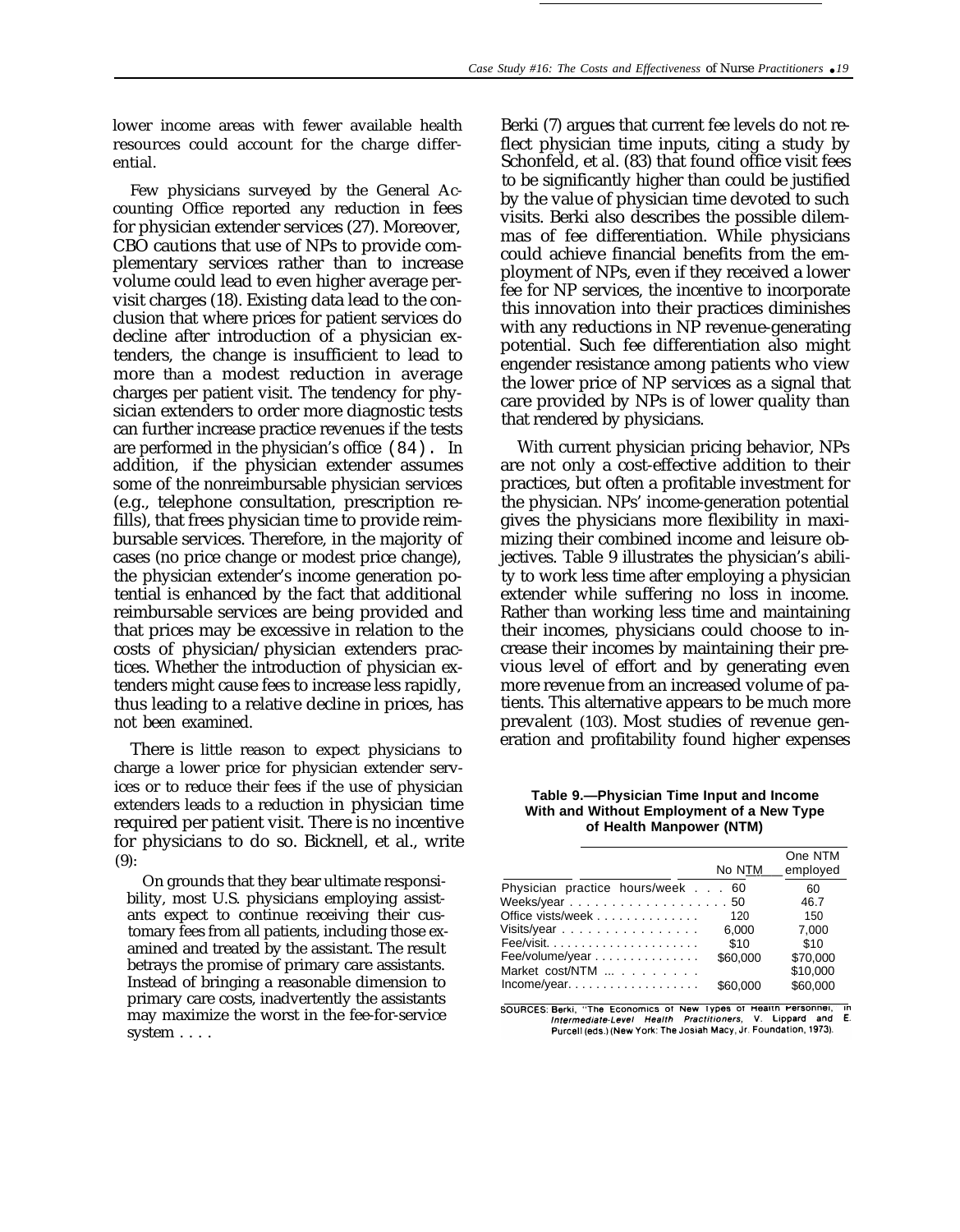for practices incorporating physician extenders than for physician-onl<sub>v</sub> practices, but also found physician/physician extenders' revenues to be sufficiently higher to show greater profits (21,4O,65,66,8O,81,86,1O8).

The amount of profit realized through the employment of NPs varies considerably among practices. In a separate study of 26 NPs in pediatric practices reported in 1972 by Yankauer, et al. (108), average annual gross revenues generated by the NPs exceeded their expenses by an average of \$2,500. In a study of pediatric NPs in 1969, Schiff, et al. (81) found that the NP generates net revenues of about \$6,000 after 1 year of practice. Schwartz (86) examined the revenue-generatin experiences of three different types of practices employing NPs in California. He found that the average annual net revenue of an NP in a rural solo private practice in 1974 was \$18,653, resulting in an increase by more than one-third in the employin<sup>g</sup> physician's income. Kane, et al. (40) found that the higher profits earned by physician/Medex practices were in part due to the physician's being relieved by the Medex to spend time on more highly remunerative activities, such as specialized procedures and inpatient care. Even with limited third-part reimbursement for physician extender services, only one major study cited this as a financial problem for physicians employing NPs (93).

From the physician's perspective, the NP is a cost-effective addition to the practice. The fact that the financial benefits gained from the use of NPs are not passed on to consumers is well documented. As noted earlier, the potential increase in income afforded the physician by the NP is a major incentive for NP employment. Given that income increases are usually the result of expansion in the volume of patient visits, consumers may benefit from improved access to services. While this has been the experience of practices in areas with few available health resources, it is unwise to assume that increased volume, regardless of its character, generally leads to improved access.

Finally, the price effects of physician extender employment in organized systems with cap-

itation should be treated separately. The productivity gains from physician extender employment are likely to result in cost savings in such systems. Given that they provide specified services in return for monthly cavitation payments, such organizations may choose to expand their scope of benefits or increase physician salaries or leisure rather than to pass the savings to the consumer in the form of reduced premiums. Which action such organizations choose depends on how they assess their competitive advantage over similar practices in the area and standard insurance carriers (7).

## **Medical Care Expenditures**

Practices employing physician extenders generally see more patients than those without physician extenders, increasing volume by as much as 50 to 60 percent (18). Prices charged for services in physician/physician extender practices do not differ significantly from physician-only practices even though average per-visit practice expenses tend to be lower. Given current employment and pricing patterns, NPs and PAs do increase medical expenditures beyond the expenditures that would have occurred without them. Because of their small numbers (physicians outnumber physician extenders by 18 to 1), physician extenders' current impact on total expenditures is marginal. If physician extenders were slated to play a substantially larger role, with no other changes, in the current health services delivery system, their impact on overall medical expenditures would grow.

CBO estimated that in 1977 medical expenditures for practices employing physician extenders were 19 to 24 percent higher than those for practices without physician extenders (see table 10). If 50 percent of physician practices employed physician extenders, extrapolation of current trends for both pricing and patient volume increases would result in at least a 10 percent increase in total expenditures related to physician practices, Given the expanding supply of physicians, it is uncertain whether the increase in volume of patient visits required to support this higher number of physician/physician extender practices is possible.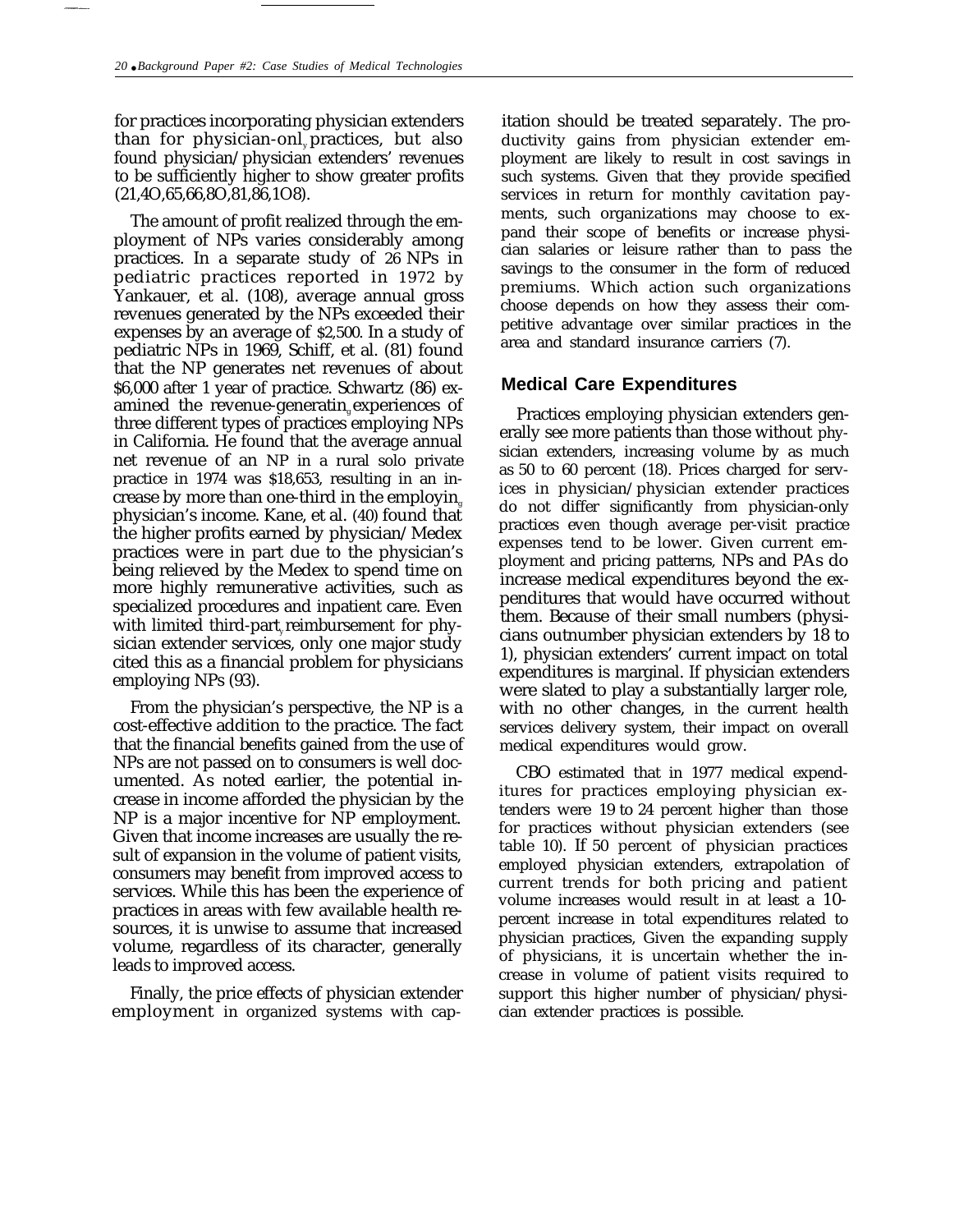| the company of the company of the company of the company of the company of the company of the company of the company of the company of the company of the company of the company of the company of the company of the company | Average per visit<br>price index                          | Total average<br>annual patient<br>volume index | Total<br>$=$ expenditure index |
|-------------------------------------------------------------------------------------------------------------------------------------------------------------------------------------------------------------------------------|-----------------------------------------------------------|-------------------------------------------------|--------------------------------|
| Before physician extender<br>After physician extender [1, 1, 1]                                                                                                                                                               | the contract of the contract of the con-<br>1.00<br>0.79a | 1.00<br>$1.50 - 1.57$ <sup>b</sup>              | 1.00<br>$1.19 - 1.24$          |

#### Table 10.-Impact of Physician Extenders on Prices, **Patient Volume, and Expenditures**

<sup>2</sup>Derived from data in System Sciences, Inc., Survey and Evaluation of the Physician Extender Reimbursement Experiment, final report, March 1978 This report of Southern California, Collection and Processing of Baseline Data for the Physician Extender Reimbursement Study, August 1978.

SOURCE: Congressional Budget Office, U.S. Congress. Physician Extenders: Their Current and Future Role in Medical Care<br>Delivery (Washington, D.C.: U.S. Government Printing Office, April 1979).

Total expenditures associated with physician extenders must include training expenditures, much of which are subsidized with public funds. The costs of physician extender training are substantially lower than those for physician training. To the extent that physician extenders substitute for physicians, and that substitution is reflected in the respective numbers of physician extenders and physicians trained, the lower physician extender training costs could reduce total training expenditures. For now, the extension of public support for physician extender programs means an increase in public expenditures for health professions training. Since the potential savings from this public investment are not passed on to the consumer, medical care expenditures also are inflated by the introduction of physician extenders.

The increase in medical care expenditures associated with physician extenders may be outweighed by the benefits their presence brings through increased access. In a recently reported survey, 57 percent of physicians who employ NPs cited the extension of services to more people as the NP's major contribution to medical services delivery (55). Improved access occurs not only as the result of the general increase in volume of patient visits in practices with NPs, but also because NPs tend to serve more lowincome and nonmetropolitan patients who traditionally have had diminished access to physicians (61,98). NPs in underserved areas can free overextended physicians to focus on complex medical problems and consultant services (104). Furthermore, with the NP to provide followup, such physicians can discharge hospital patients

sooner (91). Improved access to primary care services may reduce expenditures for costly specialized services and hospitalization. To the extent that NPs contribute to the expansion of primary care services, the increase in expenditures accompanying their use could be offset by such savings.

# **Cost Effectiveness: Actual or Potential?**

That individual NPs can be cost effective is documented in numerous studies. Generalizing that experience to the total NP or physician extender population or basing future projections on individual experiences is more difficult. Although the number of physician extenders *is* expected to more than double in the next decade (see table 11), physicians will still outnumber physician extenders by 10 to 1.

#### Table 11.-Current and Projected Supply of Active Physician Extenders, 1979 and 1990

| state of the state of the state of the state of the state of the state of the state of the state of the state of<br>Type of physician extender | 1979            | 1990a            |
|------------------------------------------------------------------------------------------------------------------------------------------------|-----------------|------------------|
|                                                                                                                                                | 9.400<br>12.700 | 23.900<br>32.300 |
| Total                                                                                                                                          | 22.100          | 56.200           |

aBoth the 1979 estimates and the 1990 projections were adjusted by the number of physician extenders expected to be inactive as a physician extender. Further, CBO projections assume that approximately 1.500 PAs and Medex, and about 2.000 NPs will graduate annually through 1990; that losses due to retirement will be nectigible; and that losses due to death are similar to mortality rates for the population as a whole. Current levels of Federal assistance to physician extender programs are also assumed to continue Data Sources

1979 estimates derived from 1978 data supplied by Health. Education, and Welfare, Health Resources Administration, Bureau of Health Manpower. Division of Nursing, and the National Academy of Physician Assistants

Projections to 1990: Congressional Budget Office (CBO)

SOURCE. Congressional Budget Office. U.S. Congress. Physician Extenders Their Current and Future Role in Medical Care Delivery (Washington, D.C.: U.S. Government Printing Office, April 1979)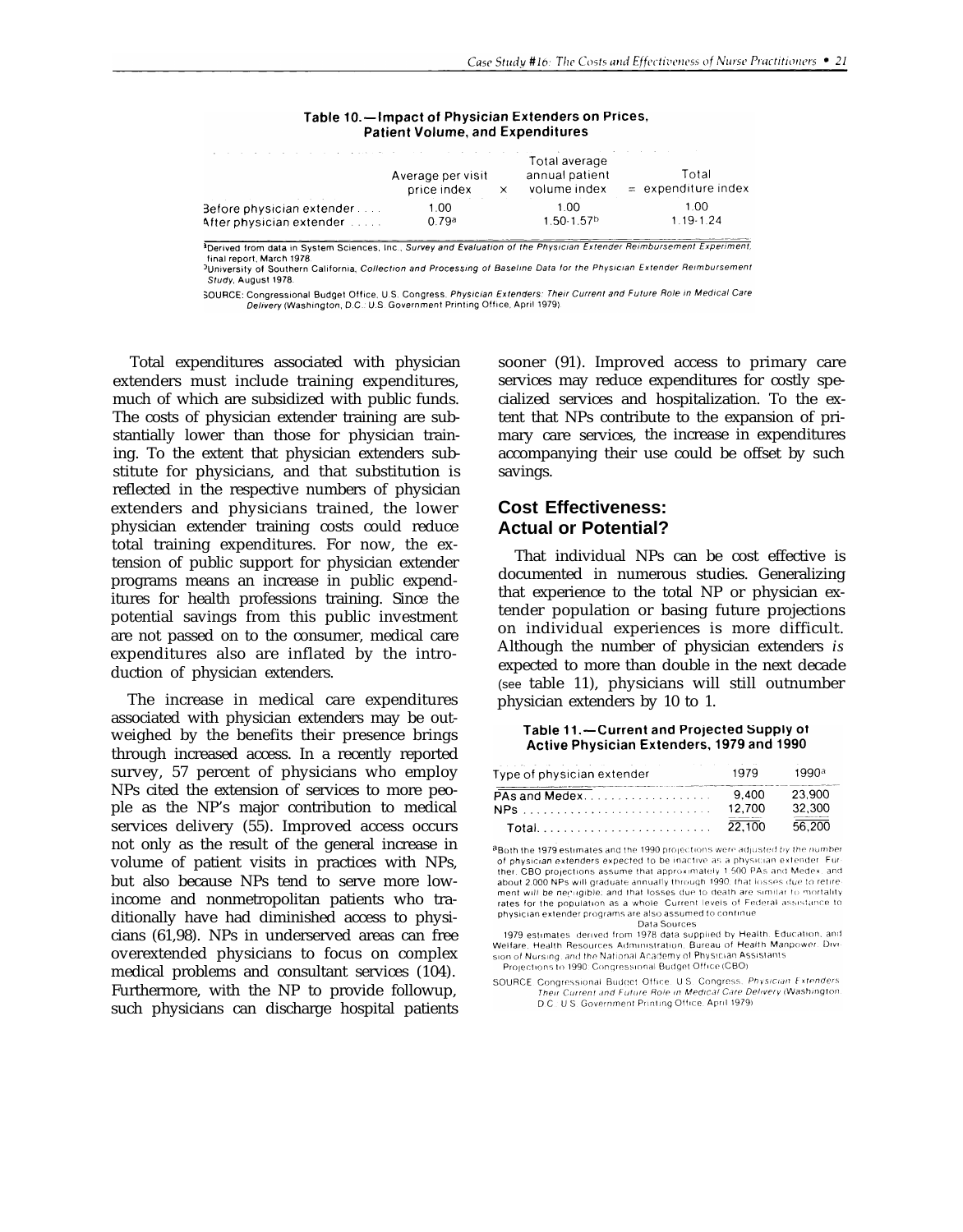Given the nature of the U.S. health care system and realistic expectations for future structural change, it is uncertain how many NPs and PAs will find employment commensurate with their training and whether society will benefit from their cost-effectiveness potential. In their longitudinal study of NPs, Sultz, et al. (99) found that only 50 percent of employed NPs functioned purely as NPs (see table 12). Others were either performing mixed functions or providing only traditional nursing services. It must be noted that this study was based on 1974 data, thus reflecting the early experience of NPs. Many master's students at that time were faculty in schools of nursing preparing to teach in NP programs. This, in part, may explain the seemingly low percentage of NPs functioning full time in the NP role. Data on more recent experience are essential in order to more accurately estimate the education costs of one fully functional NP, the increased availability of NP services resulting from additions to the supply in the field, and the prospects for future employment. Given their small numbers and current employment experience, the total impact of physician extenders, even if beneficial, will be modest.

The structure of the U.S. health care system is often cited as the major factor inhibiting the achievement by NPs of their full potential. According to Bicknell, et al. (9), the "hospitalbased, specialist-intensive, resource-rich" **sys**tem is incompatible with primary care practice and resistant to innovations that augment primary care capacity. Patterns of financin, that cover the costs of an inefficient delivery process, medical education that discourages delegation of patient responsibility, and the prominent role

of physicians in defining the boundaries of practice for other health professionals inhibit the growth and efficient utilization of a profession that may invade territory traditionally confined to physicians.

Within the existin structure, incentives to employ NPs vary accordin to practice arrangement, physician payment mechanisms, and budget constraints. In general, the financial incentive for physicians in private practice to hire an NP or PA is diminished, because physicians earn high incomes and are not constrained by competitive market forces to produce services in the most cost-effective manner. On the other hand, employment of physician extenders can offer attractive benefits to physicians. Physician extenders allow physicians to expand their practices to improve patient access and increase income. They provide the physician an opportunity for more leisure time or a more leisurely work pace. Finally, many physicians who emplo physician extenders stress their contribution to upgrading the quality and comprehensiveness of care provided by their practices (90).

Multiple considerations enter into the decision to hire a physician extender. The physician must be convinced that sufficient demand exists for the planned expansion in patient volume. Smith **(90)** cautions, "If the present hindrances of access to medical care are, as some have suggested, merely geographical, we might have the ironical situation of there being no physician to hire the practititioners where they are needed and no need for them where there is a physician to hire them. " Legal and reimbursement policies must not constrain physician extenders' potential to meet the physician's expec-

|                                                  |             | Type of program  |                 |         |        |         |
|--------------------------------------------------|-------------|------------------|-----------------|---------|--------|---------|
|                                                  | Certificate |                  | Master's        |         | Total  |         |
| Role                                             | Number      | Percent          | Number          | Percent | Number | Percent |
|                                                  | 257         | $55.2^{\circ}10$ | 67              | 35.8%.  | 324    | 49.70/0 |
| Traditional nursing role only,                   | -51         | 11.0             |                 | 38.0    | 122    | 18.7    |
| NP role and traditional nursing role, $\ldots$ , | 157         | 33.8             | 49              | 26.2    | 206    | 31.6    |
|                                                  | 465         | $100.0$ "/0      | 187<br>$\cdots$ | 100.0%  | 652    | 100.0%  |

| table 12. -Employed Graduates of NP Programs by Role and Type of NP Program |  |  |  |
|-----------------------------------------------------------------------------|--|--|--|
|                                                                             |  |  |  |

aOne employed graduate of a certificate program and one employed graduate of a master's program did not classify themselves as to role

SOURCE H. A. Sultz, et al. Longitudinal Study of Nurse Practitioners. Phase II: DHEW publication No. (HRA) 78-92 (Washington, D.C., DHEW, September 1978).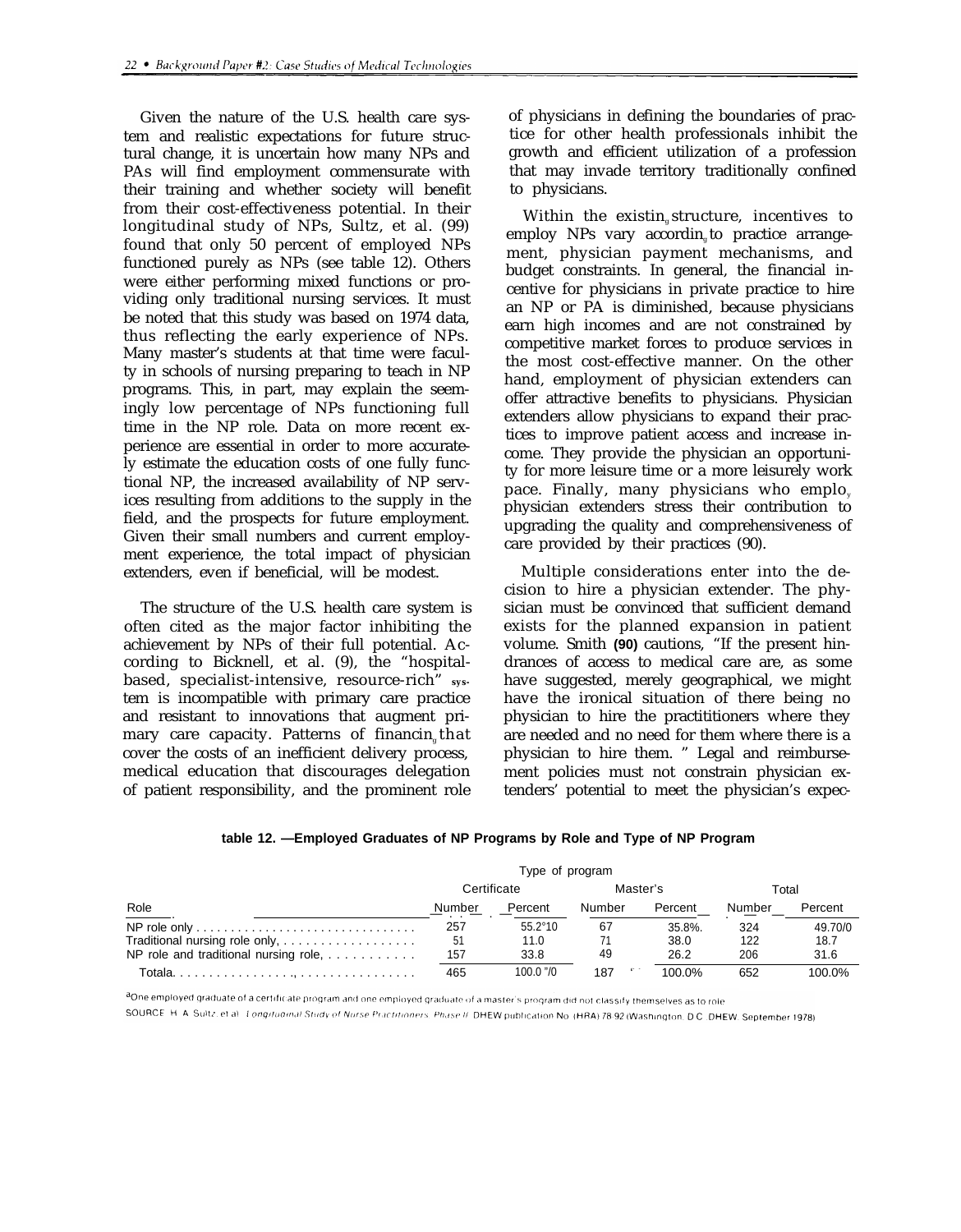tations. Physicians with minimal experience in task delegation may not feel comfortable using physician extenders in the manner required to benefit fully from their employment. Some initial investment for salary and perhaps additional overhead accompanies the introduction of the physician extender into the practice. Sultz, et al. (98) reported that 92 percent of physicians employing NPs thought the benefits of their employment outweighed the costs. For the physician contemplating whether to hire, the incentives also must seem to outweigh the risks.

The rapid expansion in medical school enrollments and projected increases in physician supply add a new dimension that may overshadow other factors influencing physician extenders' employment opportunities. Physician supply is growing and there are thousands more in the educational pipeline who must be absorbed into the system. The effects of this increase in physicians are now only being contemplated, but they could be profound. Among them could be a restriction in employment opportunities for NPs and PAs. Some argue that NPs will fare better because of their nursing background and scope of practice (18). Regardless, there are already signs that physicians, particularly specialists, are redefining the scope of their practices in response to diminished numbers of patients requiring their specialized skills. Aiken, et al. (3) recentl concluded, "Despite the current shortage of generalist-physician services, continuing specialist participation in primary care will lead to sufficient generalist medical services by the mid-1980' s." Physicians may be recapturing primary care responsibilities that not so long ago they considered delegating. Moreover, it has been suggested that practicing physicians who perceive this oversupply may hire young physicians to perform the tasks that physician extenders can handle (64).

Organized settings that operate on fixed budgets (prepaid group practices and some clinics) have a much greater incentive to employ NPs and PAs. It is to their financial advantage to produce services with the most efficient combination of inputs, substituting lower priced physician extenders for higher priced physicians whenever possible. Such organizations will dis-

play more efficient staffing patterns unless they are able to pass through the costs of more inefficient personnel configurations to third-party payers who reimburse on a cost basis. The value such organizations place on physician extenders is reflected in the fact that half of all PAs and 80 percent of all NPs are employed in organized settings (18). Future changes in practice arrangements and the preferences of new physicians toward entering organized practice settings or private practice, therefore, will have an impact on future opportunities for physician extenders.

Prepaid group practices (PPGPs) have perhaps the strongest incentive to employ physician extenders. Operating revenues derive from fixed cavitation payments for plan enrollees. The PPGPs seek to minimize expenses in relation to revenues by using more cost-effective means of achieving comparable outcomes. This includes the substitution of NPs and PAs for physicians wherever possible. While they have yet to follow their own maximum substitution models, HMOS, the prototype PPGP, are leaders in employing physician extenders and conducting research on their actual and potential utilization (33,69, 71,94). CBO reported that in 1977 HMOS provided care to their members with an FTE of 0.44 physician extenders for each physician, as opposed to 0.07 physician extenders for each office-based physician in the United States (18).

HMOS have the advantage of greater flexibility in modifying personnel arrangements to gain the benefits from substitution. Physicians in private practice, beyond fulfilling their objectives for leisure time, are unlikely to reduce their time inputs to achieve a more efficient operation. Where physicians are salaried employees, however, the efficiency objectives of the employing organization may lead to a reduction in their time, numbers, or income. In line with the HMOS' incentive to minimize total salaries, Greenfield, et al. (33) report on the effects of an experimental physician extender protocol system introduced at the Southern California Kaiser-Permanente Facility and the adaptation of the organization to a more cost-effective model. Before the study, 10 physicians and 3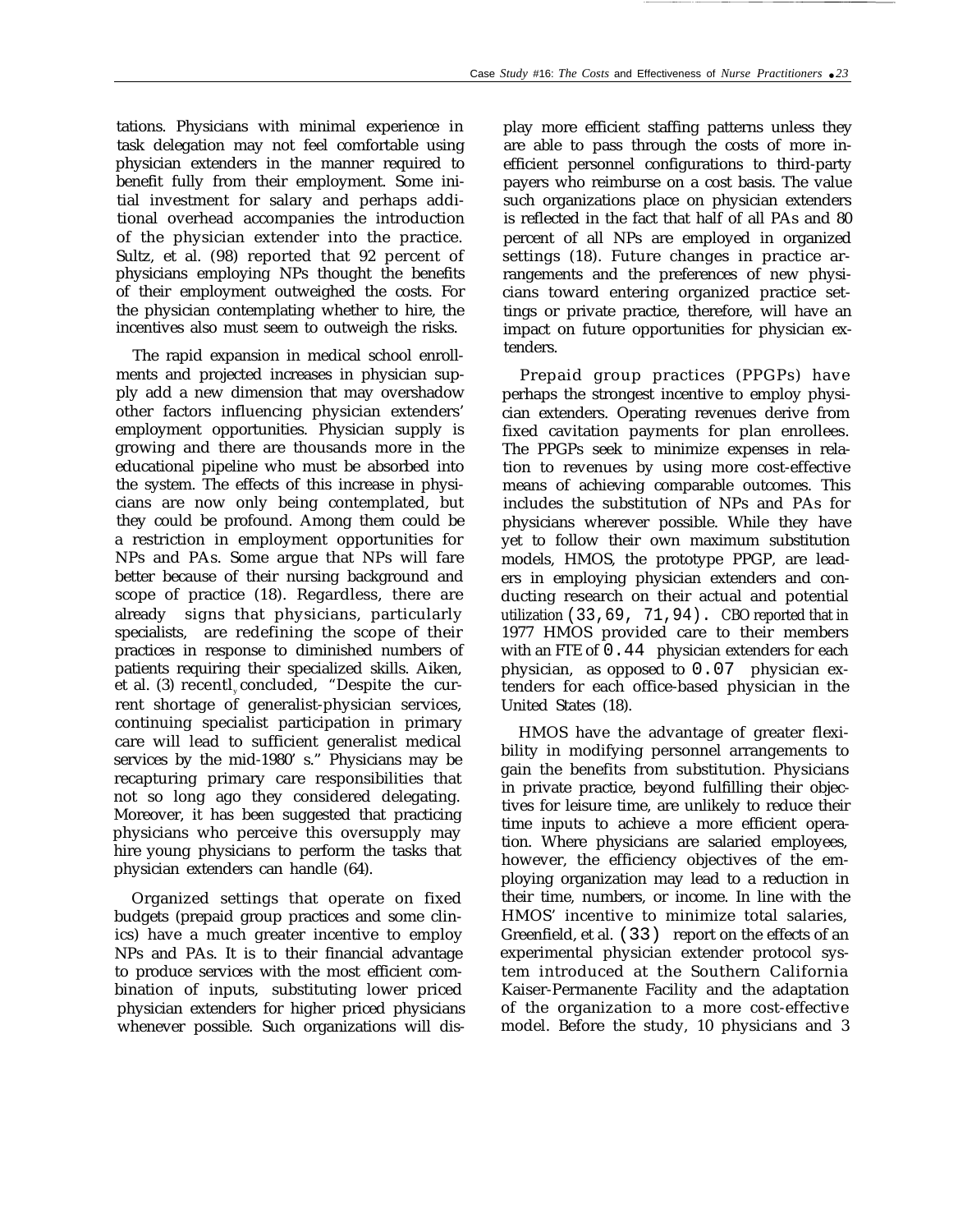physician extenders saw 2,700 patients per month, 70 percent of whom had acute illness. Two years after the study, 6.5 physicians and 6 physician extenders saw 2,900 patients per month, 70 percent of whom had acute illnesses.

The use of NPs and PAs results in productivity gains and cost reductions. Yet, their future participation in medical care delivery is uncertain. Available evidence indicates that physician extenders' incorporation into organized settings, particularly HMOS, has contributed to more cost-effective service delivery. However, the experience in private physician practices is less promising. Demand for physician extenders in that setting has been limited. Although the public benefits from increased availability of services, the cost effectiveness of physician extenders in such settings has not reduced prices. Moreover, since most physician extenders are employed in organized settings, employment opportunities are limited by the fact that the majority of physicians are in the private practice, fee-for-service sector.

Government subsicly of NP and PA training has not been accompanied by policies to ensure the promise of these health professionals once they are in practice. Moreover, policies that may inhibit the use of physician extenders, such as those supporting expansion in physician supply, have been enacted simultaneously with policies encouraging their development. Changes could be made-short of a national health insurance scheme with incentives to restructure health services delivery—that would facilitate the efficient use of physician extenders. Modifying current reimbursement policies to compensate for physician extender services in a manner that reflects their lower costs would affect prices, although it might also reduce opportunities for physician extender placement in physician private practices. Opportunities for NPs to practice more independently through removal of legal and reimbursement constraints could provide consumers with a lower cost alternative for receiving the primary care services that both physician extenders and physicians

can provide. The expansion of PPGPs and other medical care organizations that operate on fixed budgets would provide more employment opportunities for physician extenders in settings that use them more efficiently, As Berki argues (7):

Where medical care is provided by hierarchical organizations on a cavitation basis, both service expansion and price reduction are likely. Thus, not only is effective use of new types of health manpower enhanced by the structural characteristics of hierarchical organizations, but also the gains flowing from their employment are less likely to accrue to the providers, and the more likely it is that consumers will benefit by increased availability of services at lower prices.

In evaluating the role of physician extenders, it is insufficient to assess their cost effectiveness without also looking at who gains from the savings. Are the financial benefits of lower training and employment costs to be shared with the public or reaped only by providers? Under the current fee-for-service system, are the modest salaries of physician extenders exploitative, given their income-generation capacity? The organization and financing of health services in the United States encourage inefficiency in the delivery of medical care. Reforms that would optimize the efficient use of physician extenders have implications for the cost effectiveness of other components of the system. Physician extenders can be integrated into the existing system, as they have for the past decade, with perpetuation of existing inefficiencies. From a public policy perspective, it must be asked whether improved access, resulting from employment of physician extenders, but unaccompanied by 1ower prices, is worth the further inflation in medical care expenditures. This is the choice as the system currently functions. Given the overriding concern for containing health care costs, an assessment of NPs and PAs should consider not only their performance within the constraints of the current system, but also their potential role in an integrated strategy of reform to meet public policy objectives.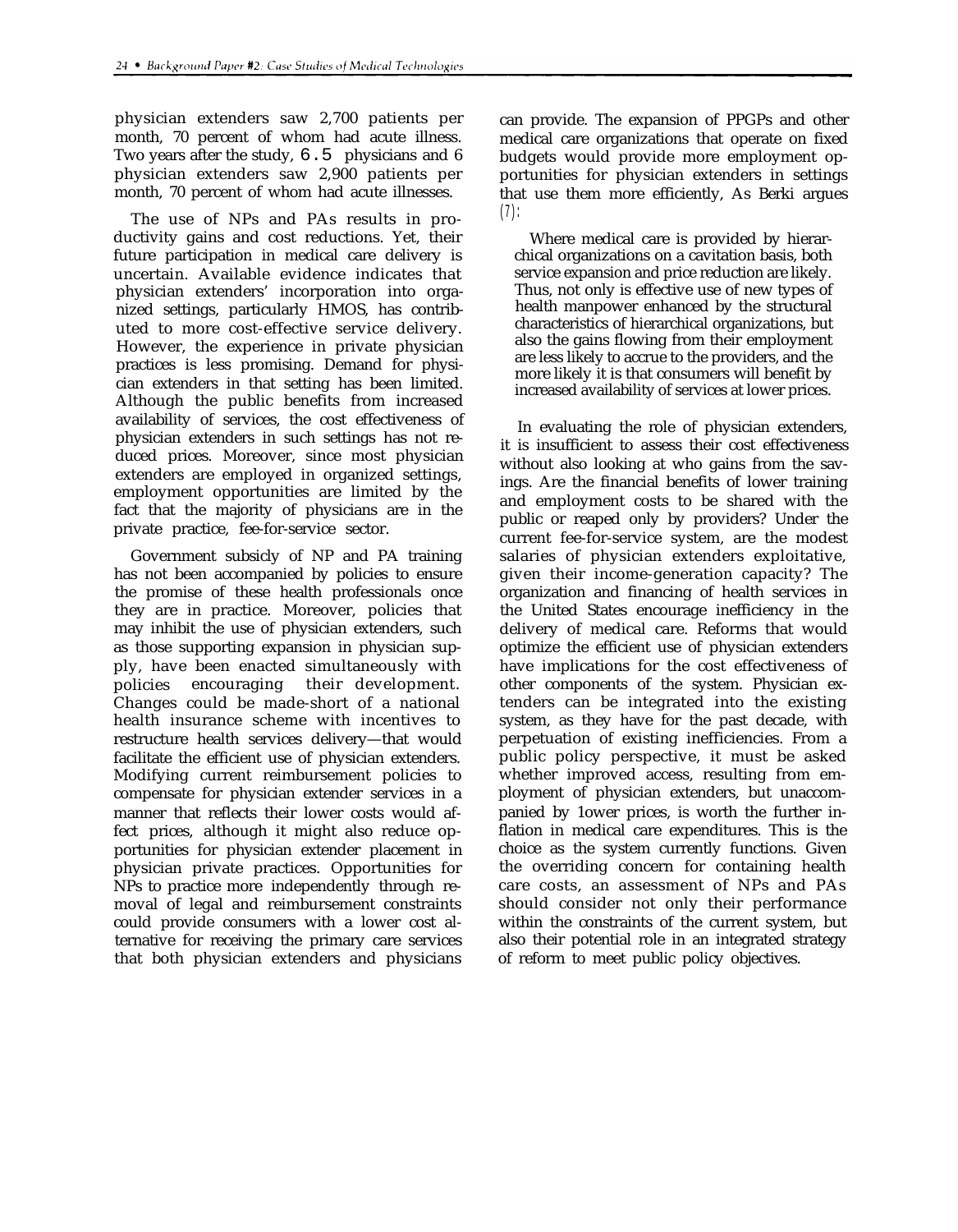# **APPENDIX: BACKGROUND INFORMATION ON PHYSICIAN EXTENDERS**

### **Training**

Although physician extender training existed on a very limited scale as early as the 1930's, the major thrust in training both NPs and PAs in the United States began in 1965 (5). Duke University established the first primary care PA training program. PAs generally receive 2 years of academic and clinical training in a medical school setting. Although postsecondary education or previous experience in a health profession is not specifically required, most PAs have had 3 or more years of college-level education or several years' experience in a related health field such as medical technology, physical therapy, or vocational nursing. While the initial intention of PA programs **was** to provide training in primary care, about half of all PAs now specialize in other fields such as ophthalmology, urology, orthopedics, internal medicine, and other medical and surgical subspecialties (46).

Medex often are considered in the same category as PAs because they practice under the same legal authority and receive similar preparation. Medex training was conceived as a way to allow former military corpsmen to apply their skills to rural medical practice. The first training program was established in 1969 at the University of Washington. Medex receive 15 months of training, including preceptorship, often with rural physicians. Unlike PAs, Medex are trained almost exclusively in primary care.

The concept of expanded function nursing grew out of a program to train nurses to become pediatric NPs at the University of Colorado in 1965 (49). Also referred to as nurse clinicians, nurse associates, clinical nurse specialists, or nurse generalists, these individuals all belong to the general category known as NPs, The NP receives additional training beyond that required for an RN license<sup>3</sup> in a particular specialty such as pediatrics, family practice, maternity, adult practice, or psychiatry. There are two types of training programs: those that offer an NP certificate and those that award a master's degree. Table A-1 shows the distribution of different NP training programs by both specialty and type of degree offered.

Until standardization of the length of NP certificate programs to 1 year in the Nurse Training Act of 1976, NP training varied between master's and certificate programs as well as among specialties. Master's degree programs require a previous baccalaureate RN license and, on average, require more than a year of training; certificate programs are now 1 year in length. Table A-2 shows the average length of different NP training programs.

# **Legislation Supporting Physician Extender Training**

Federal support for physician extender training was limited before 1970. Some early NP training programs received assistance through special project grants provided under the Nurse Training Act of 1964 (Public Law **88-581)** and, later, title 11 of the Health Manpower Act of 1968 (public Law 90-490) (103). The National Center for Health Services Research funded the first Medex training program at the

<sup>3</sup>Three types of nursing education lead to an RN license: 2-year community college programs; 3-year hospital-affiliated diploma programs; and 4vear baccalaureate degree programs. As a reflection of a trend to make nursing education more academically based and uniform in nature, hospital diploma programs are being gradually discontinued in many parts of the country.

|              |             | Type of program " |        |                   |        |              |
|--------------|-------------|-------------------|--------|-------------------|--------|--------------|
| Specialty    | Certificate |                   |        | Master's          | Total  |              |
|              | Number      | Percent           | Number | Percent           | Number | Percent      |
| Pediatric.   | 42          | 48.8 "/0          | ۰8     | $17.8^{\circ}$ \o | 50     | $38.2 - 0/0$ |
| Midwifery.   |             | 5.8               |        | 13.3              |        | 8.4          |
| Maternity    |             | 8.1               |        | 15.5              | 14     | 10.7         |
|              |             | 19.8              |        | 26.7              | 29     | 22.1         |
|              | 15          | 17.5              |        | 17.8              | 23     | 17.6         |
| Psychiatric. |             |                   |        | 8.9               |        | 3.0          |
| Total<br>.   | 86          | 100.0 $\%$        | 45     | 100.OYO           | 131    | $100.0\%$    |

#### **Table** A-1 .—NP Programs by **Specialty and Type of Program**

SOURCE: H. A. Sultz, et al., Longitudinal Study of Nurse Practitioners: Phase I, DHEW publication No. (HRA) 76-43 (Washington, D.C.: DHEW, March 1976).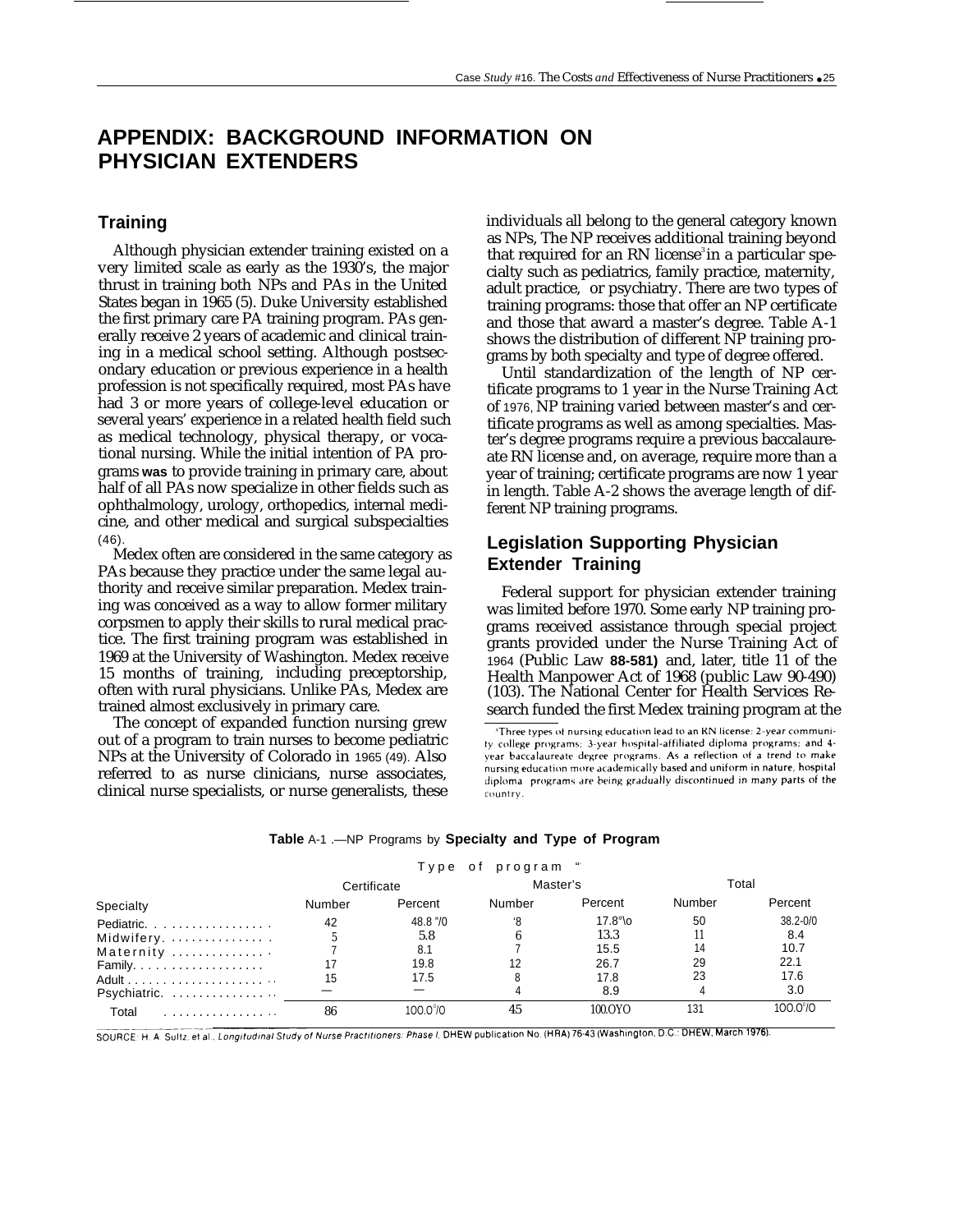| Type of     |                |             |
|-------------|----------------|-------------|
| program/    | Average length | Range       |
| specialty   | (in months)    | (in months) |
| Certificate |                |             |
| Pediatric   | 7.9            | $4 - 24$    |
| Midwifery   | 9.0            | $7-12$      |
| Maternity.  | 5.9            | $3-10$      |
| Family      | 11.1           | $3 - 18$    |
|             | 8.3            | $3-16$      |
| Total       | 8.5            | 3.24        |
| Master's    |                |             |
| Pediatric   | 16.4           | 12-20       |
| Midwifery   | 17.0           | $10-21$     |
| Maternity.  | 14.1           | $11-18$     |
| Family      | 14.7           | 12-18       |
|             | 14.8           | 12-18       |
| Psychiatric | 15.8           | 12-20       |
| Total       | 15.3           | 10-21       |
|             |                |             |

#### Table A-2.-Average Length and Range in Months of NP Programs by Specialty and Type of Program

SOURCE: H. A. Sultz, et al., Longitudinal Study of Nurse Practitioners: Phase I DHEW publication No. (HRA) 76-43 (Washington, D.C.: DHEW, March 1976)

University of Washington. By the late 1960's, PA training programs were receiving funding from a variety of Federal sources, including the Office of Economic Opportunity, the Model Cities Program, the Veterans' Administration, the Public Health Service, the Department of Defense, and the Department of Labor (52). However, most physician extender training programs during this period depended on institutional or private resources.

In the early 1970's, the Federal Government became more interested in the potential of physician extenders to address health manpower problems. Increasing concern over rising costs and the continued shortage of physicians in primary care was reflected in two major pieces of legislation aimed specifically at increasing the number of NPs and PAs. The Comprehensive Health Manpower Act of 1971 (Public Law 92-157) provided the first large Federal provision for NP and PA training programs (35). The Nurse Training Act of **1971** (Public Law **92-150)** provided broadened authority for special project grants and contracts including support for training programs for NPs **(99).** Passage of the Nurse Training Act of 1975 further reinforced the Federal commitment by establishing a new, separate section for support of NP training. Further, in 1977, the Health Professions Educational Assistance Act of 1976 (Public Law 94-484) was amended by the Health Services Extension Act (Public Law 95-83) to provide additional grants and contracts for physician extender training programs (64). Although the Nurse Training Act of

1975 and the Health Professions Educational Assistance Act of 1976 authorized traineeships for NPs, no funds were appropriated for this purpose.

Over the last 10 years, the Federal Government has spent \$65 million to train physician extenders. Appropriations rose from \$1 million in fiscal year 1969 to more than \$21 million in fiscal year 1979 (20).<sup>4</sup> It appears that support for NP training continues as of this writing. While President Carter vetoed the Nurse Training Amendments of 1978 as being too inflationary, the administration made special note of the fact that NP programs would still receive funding under a continuing resolution and therefore would not be jeopardized by the veto.

Although the Federal investment has been substantial, many physician extender training programs, especially NP programs, operate without Federal assistance. Some 60 percent of NP training programs and 10 percent of PA training programs currently do not receive Federal support (18). The remainder rely on institutional sources, private foundations, or funding from the States. In California, for example. funds are provided through the Song-Brown Family Physician Training Act of 1977 to a number of physician extender training programs in the State which train NPs and PAs to work in teams with family practice residents (70).

### **Location Patterns**

The location patterns of physician extenders show that physician extenders have been more responsive than physicians to underserved populations. As shown in table A-3, Sultz, et al. (100) found that onethird of NPs are employed in inner-city settings and another 17 percent are in rural areas. Data compiled by CBO indicate that 34 percent of PAs, 24 percent of NPs, and 57 percent of Medex practice in nonmetropolitan areas (18). By comparison, only 14 percent of physicians are located in such areas.

Since physician supervision is a legal requirement of physician extender practice, their presence in underserved areas depends not only on their willingness to locate in these settings, but also on the availability of physicians in such areas. As a result, many areas without physicians may be unable to benefit from physician extender services. As noted by CBO, only 30 percent of physician extenders are practicing in areas designated by the Department of Health. Education, and Welfare as physician shortage areas (18).

<sup>&</sup>lt;sup>4</sup>In fiscal year 1979, \$12 million was given to NP training programs and \$9 million to PA training programs. Funding for NP training has risen steadily, but appropriations for PA training have remained at \$9 million for the last several years (32).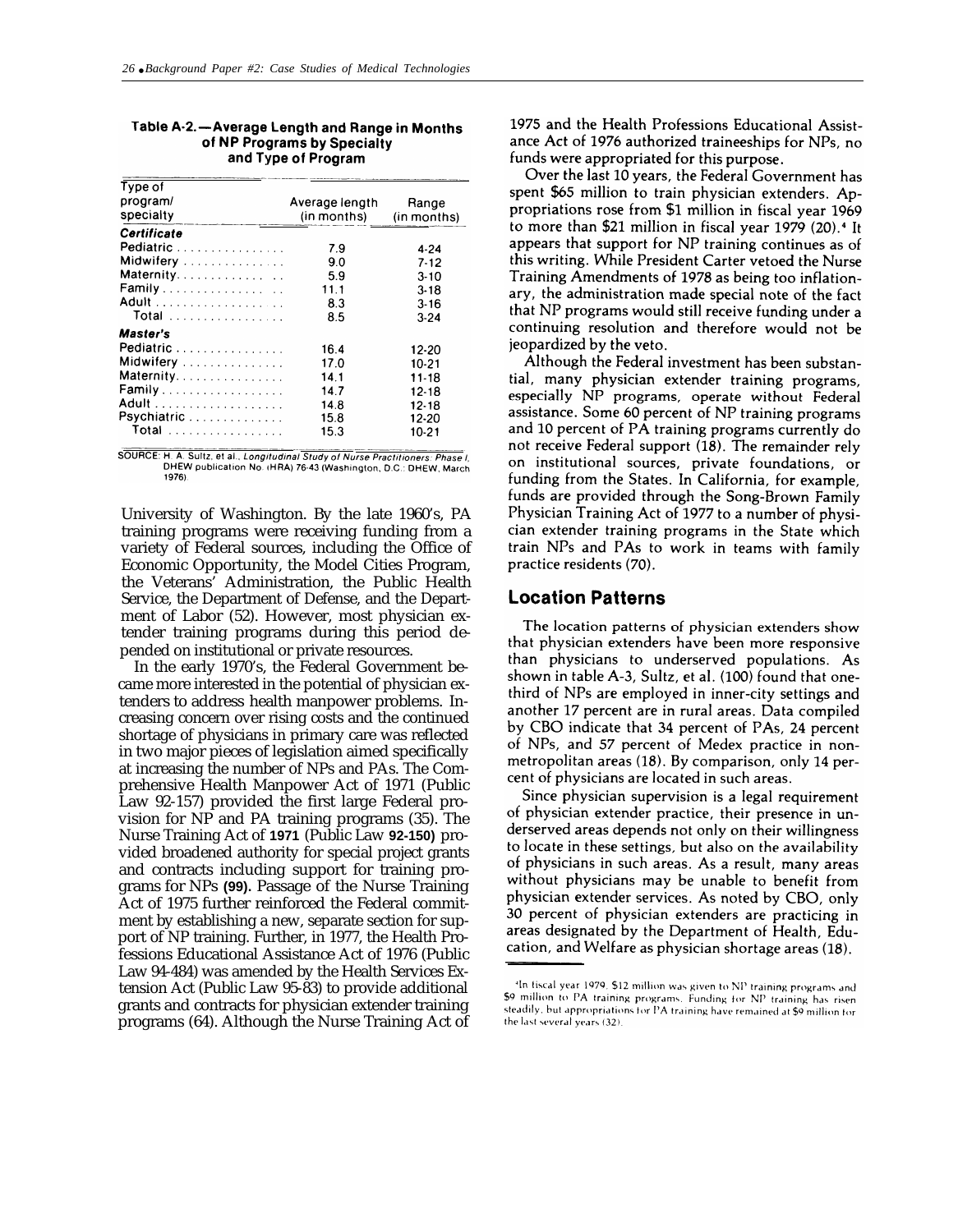|                                                  |             | Type of program |          |                  |        |                 |
|--------------------------------------------------|-------------|-----------------|----------|------------------|--------|-----------------|
|                                                  | Certificate |                 | Master's |                  |        | Total           |
| Practice setting location                        | Number      | Percent         | Number   | Percent          | Number | Percent         |
| Inner city $\dots \dots \dots \dots \dots \dots$ | 126         | 31.40/0         | 41       | $42.4^{\circ}10$ | 167    | $33.6^\circ$ \o |
| Other urban                                      | 65          | 16.3            | 24       | 24.7             | 89     | 17.9            |
| Suburban                                         | 35          | 8.8             |          | 11.3             | 46     | 9.3             |
|                                                  |             | 19.3            |          | 7.2              | 84     | 16.9            |
| Combination.                                     | 16          | 4.0             |          | 3.1              | 19     | 3.8             |
|                                                  | 81          | 20.2            |          | 11.3             | 92     | 18.5            |
|                                                  | 400         | no nºo          | 97       | 00.0%            | 497    | _ററ റ°ഗ         |

#### **Table A-3.—Practice Setting Location of NPs by Type of NP Program<sup>a</sup>**

<sup>a</sup>NPs for this presentation are those providing primary care.

<sup>b</sup>Combination includes two or more of the selected setting locations

<sup>0</sup>Other includes military installations, Veterans Administration hospitals, college/university campuses, Indian reservations, religious communities, and construction

ishes.<br><sup>d</sup>Three NPs completing certificate programs did not supply information on practice setting location

SOURCE: H. A. Sultz, et al., Longitudinal Study of Nurse Practitioners. Phase II, DHEW publication No. (HRA) 78-92 (Washington, D.C.: DHEW. September 1978)

The tendency of NPs to locate more often in innercity areas may be partially explained by the fact that NP training programs are largely based in urban centers (see table A-4). Moreover, most nurses, who comprise the applicant pool for NP programs, are employed in metropolitan areas initially and thus are more likely to remain there (18).

#### Table A-4. - NP Programs by Availability of Inner City and/or Rural Practice Setting and Type of Program

|                                                                                | Type of program |                               |          |        |  |  |  |  |
|--------------------------------------------------------------------------------|-----------------|-------------------------------|----------|--------|--|--|--|--|
| Practice setting<br>available<br>Rural<br>Total<br>aNeither was not specified. |                 | Certificate                   | Master's |        |  |  |  |  |
|                                                                                |                 | Number Percent Number Percent |          |        |  |  |  |  |
| Inner city $\ldots$                                                            | 39              | 45.3%                         | 23       | 51.1%  |  |  |  |  |
|                                                                                | 5               | 5.8                           | 3        | 6.7    |  |  |  |  |
| Inner city and rural                                                           | 36              | 41.9                          | 18       | 40.0   |  |  |  |  |
| Neither <sup>a</sup>                                                           | 6               | 7.0                           |          | 2.2    |  |  |  |  |
|                                                                                | 86              | 100.0%                        | 45       | 100.0% |  |  |  |  |
|                                                                                |                 |                               |          |        |  |  |  |  |

SOURCE: H. A. Sultz, et al., Longitudinal Study of Nurse Practitioners: Phase I DHEW publication No. (HRA) 76-43 (Washington, D.C.: DHEW, March 1976)

In the past, it has been difficult for many underserved areas to attract and maintain physicians. However, practice in these areas may have special advantages for physician extenders. One study of **85** NPs in rural areas (97) showed that **40** percent chose rural practice because it "offered a creative approach to health care delivery. " Another **25** percent were in rural settings because of "the opportunity for role autonomy. " Both of these responses can be interpreted as reflections of the inadequacy of physician supply in relation to consumer needs. What may be defined by physicians as problems of rural practice may instead present themselves as opportunities for

physician extenders which may not be available in areas with an adequate or excess supply of physicians (8,15,37,73,97),

Several training programs have been developed specifically to prepare NPs to practice in underserved areas. One of the largest such programs in the country is the FamiIy Nurse Practitioner Program at the University of California. Students in this program are recruited from rural areas and trained with a selfselected physician preceptor in a rural practice. Administrators of the program feel that this system has helped to promote a positive relationship between physicians and NPs and to encourage their further use in rural areas (88). Other institutions, including the University of North Carolina and the University of Minnesota, operate similar training programs which place NPs in Area Health Education Centers and other rural health clinics in their States **(28).** In Kentucky, the Frontier Nursing Service trains nursemidwives and family NPs to provide services to rural areas of southeastern Kentucky and is the only available source of primary care to most residents in this area (62). These programs have succeeded in placing and maintaining a high percentage of their graduates in rural areas.

The practice location of NPs varies by both their specialty and type of training program from which they graduated. The specialties most likely to be represented in inner-city locations are pediatrics, midwifery, and maternity, while family NPs are the most likely to be represented in rural areas (see table A-5). Moreover, a larger percentage of practitioners from certificate programs (19 percent) than graduates of master's degree programs (7 percent) is in rural areas.

Although physician extenders have made their presence known in underserved communities, and, as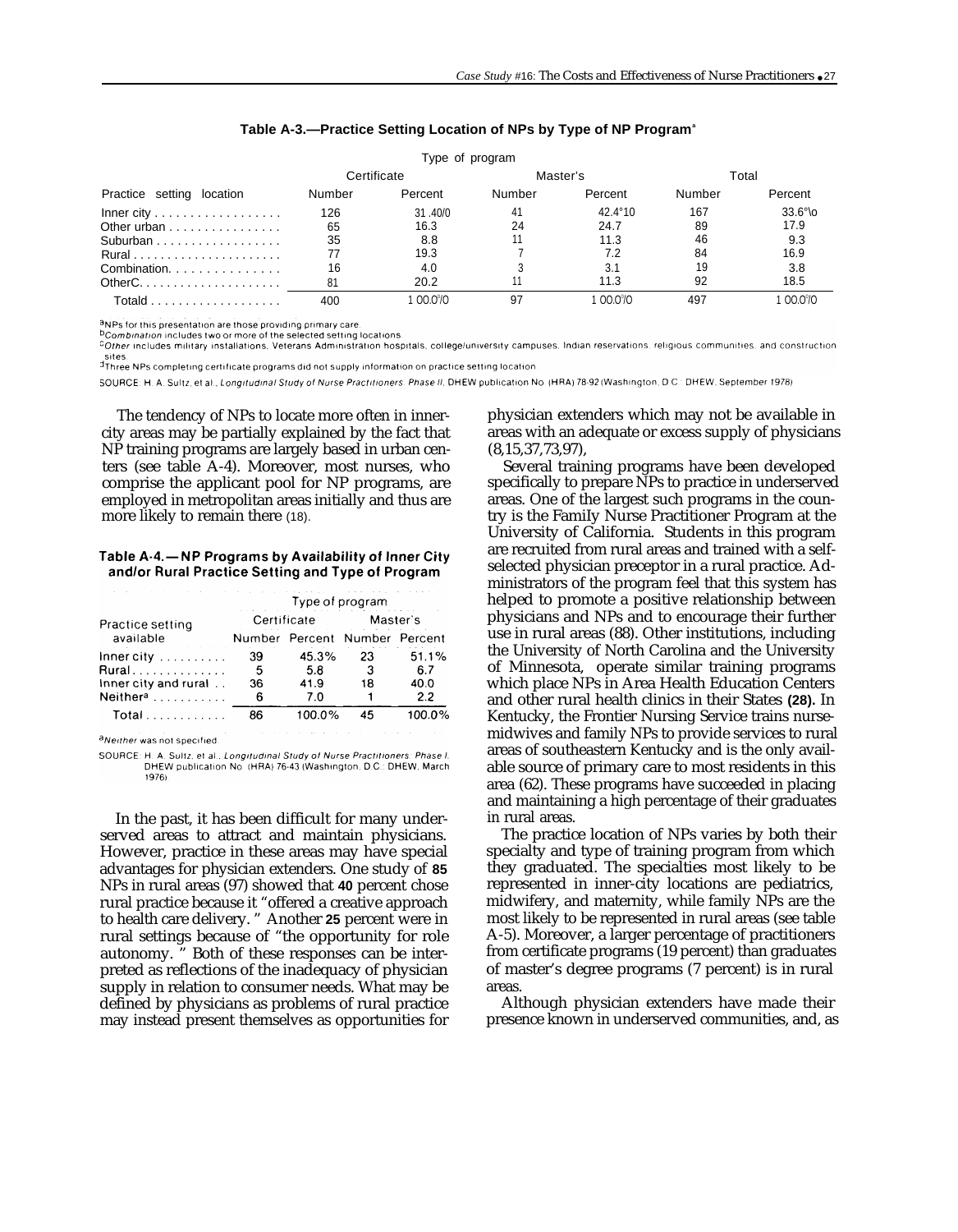|                                                                                                                           |     |                   |                |           |                          |                          | Specialty |        |                |                          |                          |                                |     |         |
|---------------------------------------------------------------------------------------------------------------------------|-----|-------------------|----------------|-----------|--------------------------|--------------------------|-----------|--------|----------------|--------------------------|--------------------------|--------------------------------|-----|---------|
| Type of<br>program/practice                                                                                               |     | Pediatric         |                | Midwifery |                          | Maternity                |           | Family |                | Adult                    |                          | Psychiatric                    |     | Total   |
| setting location Number Percent Number Percent Number Percent Number Percent Number Percent Number Percent Number Percent |     |                   |                |           |                          |                          |           |        |                |                          |                          |                                |     |         |
| Certificate                                                                                                               |     |                   |                |           |                          |                          |           |        |                |                          |                          |                                |     |         |
| Inner city. $\ldots$ .                                                                                                    | 70  | $41.1$ o/o        | 3              | 33.4%     | 8                        | 32.0%                    | 28        | 27.5%  | 17             | 18.1%                    |                          |                                | 126 | 31.40/o |
| Other urban. $\ldots$                                                                                                     | 28  | 16.5              | 2              | 22.2      | 10                       | 40.0                     | 14        | 13.7   | 11             | 11.7                     |                          |                                | 65  | 16.3    |
| Suburban.                                                                                                                 | 20  | 11.8              |                | 11.1      |                          | 4.0                      | 5         | 4.9    | 8              | 8.5                      |                          |                                | 35  | 8.8     |
| Rural<br>$\sim$ $\sim$ $\sim$                                                                                             | 26  | 15.3              | 2              | 22.2      | 4                        | 16.0                     | 29        | 28.4   | 16             | 17.0                     |                          |                                | 77  | 19.3    |
| Combination <sup>b</sup> .                                                                                                | 11  | 6.5               |                |           | -                        | $\overline{\phantom{0}}$ | 5         | 4.9    | -              |                          |                          |                                | 16  | 4.0     |
| h<br>$e$ $r^{\circ}$<br>$O$ t                                                                                             | 15  | 8.8               | -1             | 11.1      | $\overline{2}$           | 8.0                      | 21        | 20.6   | 42             | 44.7                     |                          |                                | 81  | 20.2    |
| Total.                                                                                                                    | 170 | 100.0             | 9              | 100.0     | 25                       | 100.0                    | 102       | 100.0  | 94             | 100.0                    |                          |                                | 400 | 100.0   |
| Master's                                                                                                                  |     |                   |                |           |                          |                          |           |        |                |                          |                          |                                |     |         |
| city.<br>Inner                                                                                                            | 3   | 42.80/0           | 12             | 48.0%     | 3                        | 75.0%                    | 16        | 36.3%  | 7              | 50.0%                    |                          |                                | 41  | 42.4%   |
| Other urban, .,                                                                                                           |     | 14.3              | 6              | 24.0      |                          | 25.0                     | 12        | 27.3   | 4              | 28.6                     |                          |                                | 24  | 24,7    |
| Suburban.                                                                                                                 |     | 14,3              | 3              | 12.0      |                          | $\overline{\phantom{0}}$ | 5         | 11.4   |                |                          | $\overline{2}$           | 66.7%                          | 11  | 11.3    |
| Rural,                                                                                                                    |     | 14.3              |                | -         |                          |                          | 3         | 6.8    | $\overline{2}$ | 14.3                     |                          | 33.3                           | 7   | 7.2     |
| Combination <sup>b</sup> .                                                                                                |     | $\qquad \qquad -$ | $\overline{2}$ | 8.0       | $\overline{\phantom{m}}$ |                          |           | 2.3    |                |                          | $\overline{\phantom{0}}$ | —                              | 3   | 3.1     |
| Other $\degree$                                                                                                           |     | 14.3              | $\overline{2}$ | 8.0       |                          |                          |           | 15.9   | $\mathbf 1$    | 7.1                      | -                        | —                              | 11  | 11.3    |
| Total.                                                                                                                    | 7   | 100.0             | 25             | 100.0     | 4                        | 100.0                    | 44        | 100.0  | 14             | 100.0                    | 3                        | 100.0                          | 97  | 100.0   |
| Totald                                                                                                                    |     |                   |                |           |                          |                          |           |        |                |                          |                          |                                |     |         |
| Inner city, $\ldots$ ,                                                                                                    | 73  | 41.2'70           | 15             | 44.1%     | 11                       | 37.9%                    | 44        | 30.2%  | 24             | 22.2%                    |                          |                                | 167 | 33.60/  |
| Other urban., $\ldots$                                                                                                    | 29  | 16.4              | 8              | 23.5      | 11                       | 37.9                     | 26        | 17.8   | 15             | 13.9                     | -                        |                                | 89  | 17.9    |
| Suburban.                                                                                                                 | 21  | 11.9              | 4              | 11.8      |                          | 3.4                      | 10        | 6.8    | 8              | 7.4                      | $\overline{2}$           | 66.70/0                        | 46  | 9.3     |
| Rural<br>$\mathbf{a}$ and $\mathbf{a}$ and $\mathbf{a}$                                                                   | 27  | 15.3              | $\overline{2}$ | 5.9       | $\overline{4}$           | 13.9                     | 32        | 21.9   | 18             | 16.7                     |                          | 33.3                           | 84  | 16.9    |
| Combination <sup>b</sup> .                                                                                                | 11  | 6.2               | $\overline{2}$ | 5.9       |                          | -                        | 6         | 4.1    | -              | $\overline{\phantom{a}}$ | -                        | —                              | 19  | 3.8     |
| Otherc<br><b>Service</b> State                                                                                            | 16  | 9.0               | 3              | 8.8       | $\overline{2}$           | 6.9                      | 28        | 19.2   | 43             | 39.8                     | -                        | $\qquad \qquad \longleftarrow$ | 92  | 18.5    |
| Total. $\ldots$                                                                                                           | 177 | "100.0"           | 34             | 100.0     | 29                       | 100.0                    | 146       | 100.0  | 108            | 100.0                    | 3                        | 100.0                          | 497 | 100.0   |
|                                                                                                                           |     |                   |                |           |                          |                          |           |        |                |                          |                          |                                |     |         |

|  | Table A-S.—Practice Setting Location of NPs by Specialty and Type of NP Programa |  |  |  |  |
|--|----------------------------------------------------------------------------------|--|--|--|--|
|--|----------------------------------------------------------------------------------|--|--|--|--|

aNPs for this presentation are those providing primary care.

b Combination includes two or more of the selected practice setting locations

content includes military installations, Veterans Administration hospitals, industry, college university campuses, Indian reservations, religious communities, and con-

dThree NPs completing certificate programs did not supply information on practice setting location.

SOURCE: H. A. Sultz, et al., Longitudinal Study of Nurse Practitioners: Phase II, DHEW publication No. 78-92 (Washington, D.C.: DHEW, September 1978).

a group, they seem most easily attracted to these areas, it should not be assumed that this trend will continue indefinitely. As noted earlier, under current legal arrangements, physician backup must be available to physician exterders. It is uncertain how many physician extenders can be absorbed in underserved areas given this constraint. Also, until now, many rural practices have been supported by Federal and State funds. If these resources evaporate in the future, such rural practices would have to become financially self-sufficient in order to retain existing personnel or to employ new personnel. A study of physician extender practices in rural communities in California has shown that freestanding rural practices can become financially viable with continued Federal and State support (31). But without such support or third-party reirnbursement, economic viability is much less likely **(63).**

#### **Physician and Consumer Acceptance**

From the beginning, physician and consumer acceptance of NPs has been a major issue. The widespread use of NPs depends on the willingness of physicians to hire them and patient receptiveness to the

kinds of services they provide, particularly in private physician practices.

Current Federal reimbursement policies, which do not include payment for services provided by physician extenders, serve as a disincentive for physicians to employ physician extenders. Among the other reasons most frequently cited by physicians for not hiring NPs are legal restrictions, limitations on space or facilities, and resistance from other health providers (100). Concerns about liability and malpractice coverage also may discourage physicians from hiring NPs **(45,56,107).** However, the use of NPs also provides advantages for physicians to expand the number of patients in their practices, increase their income, broaden the scope of their services, or acquire more flexibility with their time. Physician extenders may be useful particularly to rural physicians, who, because of their fewer numbers, must see considerably more patients and work longer hours than their urban counterparts **(46).**

The Institute of Medicine (IOM) reported on a series of studies in the last decade which attempted to document both physician approval of the concept of NPs and physician willingness to hire them **(77).** While the findings varied significantly among the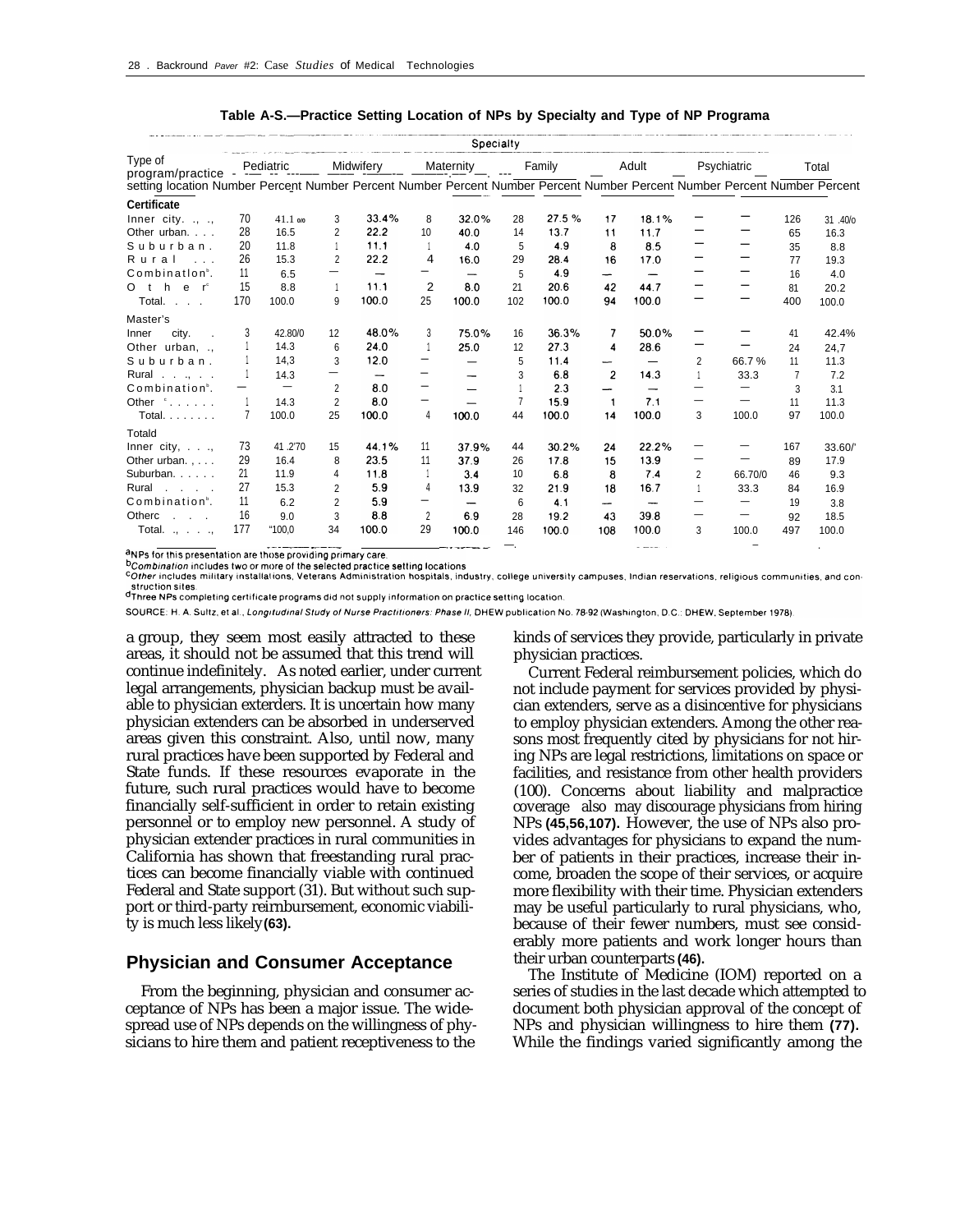studies, the general pattern showed that physician approval of the concept of NPs often was not accompanied by a willingness to hire them. While one survey cited by IOM found that as many as 70 percent of physicians would hire an NP (67), most others found considerably lower interest. For example, Lawrence, et *al.* **(45)** found that only 24 percent of those surveyed would hire an NP, although 86 percent expressed approval of the concept (45).

Physician attitudes toward NPs are perhaps more strongly influenced by their medical education experience than any other single factor. Medical education does not encourage delegation of patient-carerelated tasks to nonphysicians and emphasizes ultimate physician responsibility in all aspects of care. Physicians may feel that by using NPs they will sacrifice quality of care and important elements of the physician-patient relationship. As a result, physicians may be particularly reluctant to delegate tasks to a large degree or to accept the NP as a professional colleague (19,96).

In its review of studies on task delegation, IOM concluded that while physicians who employed NPs were satisfied with their performance, they were "more disposed to delegate duties that are in the realm of nursing practice and not in the realm of medical practice" (105). While confident of the NP's ability to take medical histories, provide counseling, and perform other routine tasks relating to primary care, many physicians express hesitation in allowing NPs to perform physical examinations or other more technical procedures. In the past, pediatricians have been the most receptive to NPs functioning in an expanded capacity, but the recent increase in the number of pediatricians and pediatric NPs, combined with the declining birth rate, may alter this pattern in the future (1).

Because exposure to team practice is a recent and still limited innovation in medical education, older physicians (particularly those in long-standing solo private practices) are somewhat less likely than younger ones to be receptive to NPs, Physicians in group practices generally are more willing to employ NPs than solo practice physicians. Several explanations are offered for this pattern, including the suggestion that members of group practices are more familiar with team practice and more willing to delegate tasks to gain time for other professional activities or for leisure (45,54).

Because of the reluctance of physicians in private practice to employ NPs, most NPs practice in organized settings. As seen in table A-6, only 14.2 percent of NPs surveyed by Sultz, et al. (100) were employed in private physician practices.

Consumer acceptance of NPs is essential to the integration of NPs into medical services delivery. The patient's confidence in the NP's professional competence, the quality of communication between patient and NP, and improved access to services due to NP participation in the practice are key factors in achieving consumer acceptance.

From the beginning, consumers have shown less resistance than physicians to NPs. Studies on consumer acceptance reviewed by IOM show that patients seem to perceive little or no difference between physicians and NPs once an ongoing relationship is established (76). In fact, several studies have found patients preferring NPs for many services previously provided by physicians **(41,48,53,57).** Other studies have reported that patients under the care of NPs broke fewer appointments and complied more strictly with prescribed treatments than those of physicians (14,51,81,85). NPs tend to spend more time per patient visit and place greater emphasis on counseling and education. These aspects of NP practice enhance their attractiveness to patients.

As with physicians, consumer acceptance of NPs increases with exposure to them. It is here that the physician plays a critical role. The patient often uses the physician's attitude toward the NPs as a signal to accept or reject NP services **(68).** Moreover, reports of experimental projects introducing NPs noted the necessity of assuring patients assigned to NPs that such assignment would not restrict their access to the physician. As a result, patient confidence in the availability of the physician was generally sufficient for them to receive the majority of their care from the NP (17).

Obviously, acceptance by physicians and consumers is just as great an issue for PAs as for NPs. Because of the differences in their training and skills, one group may be preferred by physicians in certain situations. Whereas the PA usually functions more directly with the physician or as a physician substitute, the NP may bring a broader spectrum of services to a practice. This is an area which has yet to be explored in depth.

#### **Legal Restrictions**

Since licensure is a State responsibility, each State has legal jurisdiction to regulate the practice of health professionals. As new professions emerge, they seek recognition by the State. In such instances, the State must act with little precedent or experience to guide its actions. The lack of uniformity in State *regulation* of NPs and PAs reflects their relatively recent introduction and the continued uncertainty about their appropriate role in health services delivery. Moreover, as pointed out by CBO (18), changes in medical practice legislation generally occur in consultation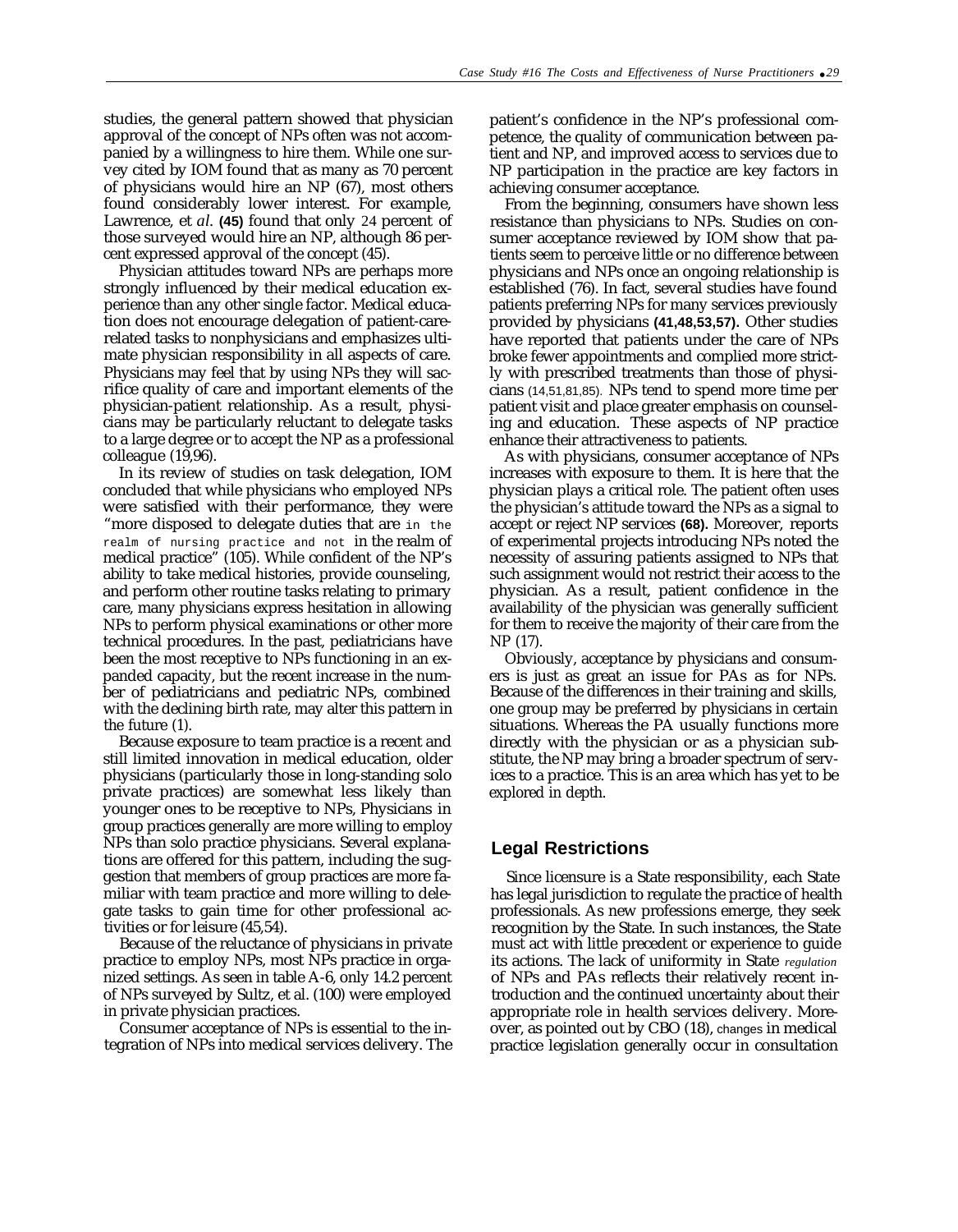|                                                              |                | Type of program |                 |          |        |                     |  |
|--------------------------------------------------------------|----------------|-----------------|-----------------|----------|--------|---------------------|--|
|                                                              |                | Certificate     |                 | Master's | Total  |                     |  |
| Employment setting                                           | Number         | Percent         | Number          | Percent  | Number | Percent             |  |
| In-hospital practice. $\ldots$ 22                            |                | 5.5%            | $1\overline{3}$ | 13.4''/0 | 35     | $7.0$ $\frac{7}{0}$ |  |
| Patient unit                                                 | 17             | 4.2             | 12              | 12.4     | 29     | 5.8                 |  |
| Emergency room                                               | 5              | 1.3             |                 | 1.0      | 6      | 1.2                 |  |
| Ambulatory clinical practice                                 | 248            | 61.5            | 69              | 71.2     | 317    | 63.4                |  |
| Private practice                                             | 59             | 14.6            | 12              | 12.4     | 71     | 14.2                |  |
| Prepaid group practice.                                      | 15             | 3.7             | 5               | 5.2      | 20     | 4.0                 |  |
| Hospital-based clinic<br>Community-based clinic              | 75             | 18.6            | 27              | 27.8     | 102    | 20.4                |  |
| or center. $\ldots$ , $\ldots$ , $\ldots$                    | 98             | 23.1            | 23              | 23.7     | 116    | 23.2                |  |
| Other ambulatory practice.                                   | 6              | 1.5             | $\overline{2}$  | 2.1      | 8      | 1.6                 |  |
| Nonhospital institutional setting.<br>School for mentally or | 80             | 19.9            |                 | 1.0      | 81     | 16.2                |  |
| physically handicapped.<br>Grades 1-12, public school        | 4              | 1.0             |                 |          | 4      | 0.8                 |  |
| system. $\ldots \ldots \ldots \ldots \ldots$                 | 32             | 7.9             |                 |          | 32     | 6.4                 |  |
| College health programs<br>Other non hospital institutional  | 43             | 10.7            |                 | 1.0      | 44     | 8.8                 |  |
| setting $\ldots \ldots \ldots \ldots \ldots$                 |                | 0.3             |                 |          |        | 0.2                 |  |
| Nonhospital community setting<br>Health department or        | 42             | 10.4            | 8               | 8.2      | 50     | 10.0                |  |
| home health agency. $\ldots$                                 | 40             | 9.9             | 6               | 6.2      | 45     | 9.2                 |  |
| Social services or agency<br>Other nonhospital community     | $\overline{2}$ | 0.5             |                 | 1.0      | 3      | 0.6                 |  |
| setting $\ldots \ldots \ldots \ldots \ldots$                 |                |                 |                 | 1.0      |        | 0.2                 |  |
| School of nursing                                            |                |                 | 2               | 2.1      | 2      | 0.4                 |  |
| Extended care facility.                                      | 4              | 1.0             | 3               | 3.1      |        | 1.4                 |  |
| Other <sup>b</sup>                                           | $\overline{7}$ | 1.7             |                 | 1.0      | 8      | 1.6                 |  |
| Overall $\ldots$ , $\ldots$ , $\ldots$ , $\ldots$ , $\ldots$ | 403            | 100.070         | 97              | 100.070  | 500    | 100.0 %             |  |

**Table A-6.—NPs by the One Employment Setting in Which They Spent Most of Their Time as NPs and Type of NP Program<sup>a</sup>**

aNPs for this presentation are those providing primary care

bother includes industry, airport clinics, and faculty in an Air Force nurse midwifery program.

SOURCE: H. A. Sultz, et al., Longitudinal Study of Nurse Practitioners: Phase II, DHEW publication No. (HRA) 78-92 (Washington, D.C.: DHEW, September 1978).

with the medical profession. The requirements for physician supervision, restrictions on functions such as drug prescribing, and prohibition of independent practice all reflect the influence of organized medicine on this process.

In 1978, Miller and Byrne, Inc. (58) published a survey of State legislation governing the practice of NPs and PAs. Each State regulates NPs through the State's nurse practice act. In some States, NPs are able to practice without significant changes in existing statutes. Although they perform functions beyond that of traditional nursing, their expanded role is considered an extension of nursing allowed by the statute, rather than a significant departure requiring new regulations. In States that prohibited nurses from engaging in diagnosis and prescription of treatment, NPs could not practice without new statutory authority. The response of these States has been either to replace previous statutes with new definitions of nursing roles or to amend existing law to accommodate expanded role nursing. The response of some States has been to provide more open-ended

authority in recognition of evolving nursing roles. For example, the California Nurse Practice Act states that nursing is "a dynamic field . . . which is continually evolving to include more sophisticated patient care, " and also recognizes "the existence of overlapping functions between physicians and registered nurses" and permits "sharing of functions"5 (58). While States have generally recognized the participation of nurses in activities previously restricted to physicians, they have maintained prohibitions against nurses functioning independently in the medical sphere.

The PA, unlike the NP, represented a new type of health professional previously not covered by State law **(58).** For this reason, new statutory authority was required in every State where PAs were allowed to practice. Initially, States responded by expanding physician delegator authority under the Medical Practice Acts to allow PAs to work under physician supervision. The majority of States, however, have

California Nursing Practice Act, ch 6, article 2, 1975.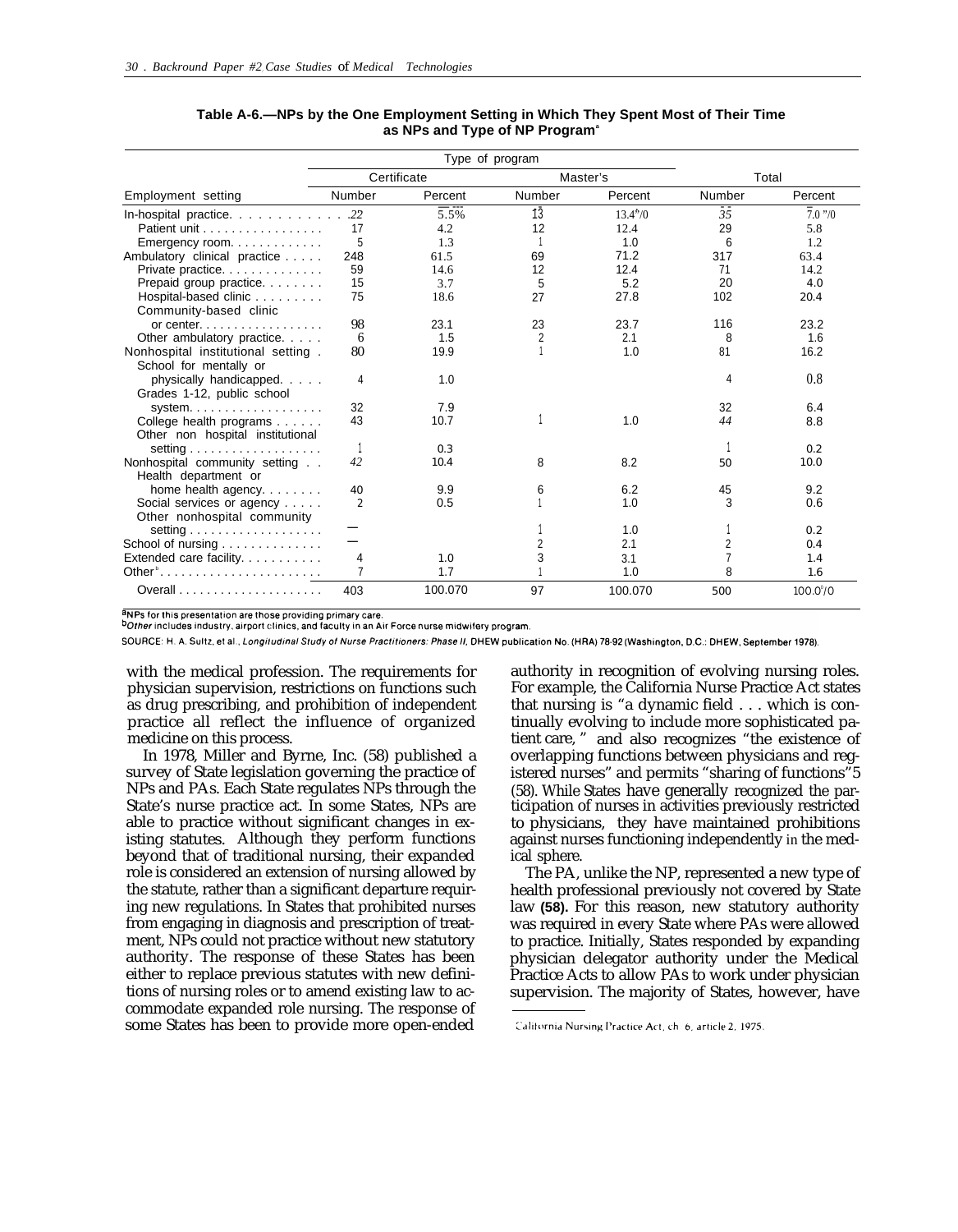enacted regulatory statutes giving the State board of medical examiners authority over training and employment of PAs. As with NPs, the laws regarding PAs tend to vary from State to State. For example, legislation in New Mexico, Ohio, and South Carolina contains extensive lists of specific medical tasks which PAs may or may not perform. In other States, such as Oregon, where the laws are much less explicit, the PA may perform whatever tasks are permitted by the supervising physician. There is also wide variation regarding the particular type of supervision required for PAs. Some States permit telephone consultation as a sufficient means of supervision while others also require the physician to establish written protocols and review all patient records on a regular basis. Very few States require direct "over-the-shoulder" supervision, but in remote areas where the physician and the PA may be in different locations, the physician is often required to regularly visit the facility where the PA works. When the Miller and Byrne study (58) was published, four States had no guidelines to regulate PAs.

The legal restrictions placed on NP and PA practice are a significant barrier to their integration into medical delivery. Such restrictions can make it impossible for physician extenders to practice at a level commensurate with their training. Moreover, the lack of uniformity in State laws limits the mobility of physician extenders. While all training programs must meet minimum standards for accreditation, the content of such programs tends to reflect the law of the States in which they are located. While an NP or PA trained in one State may be capable of performing authorized functions in other States, their specific training experience may not fulfill licensing requirements outside their State of training. Although this does not prohibit relocation, it does create a major disincentive. Moreover, since most physician extender training programs are concentrated on the east and west coasts, it may be difficult to achieve a distribution of graduates from areas where they were trained to other areas of the country where their services are most needed.

#### **Reimbursement**

Reimbursement remains a major obstacle to the expanded use of physician extenders. Insurers are generally reluctant to extend coverage to new service providers because of either legal restrictions or desire to control costs and to avoid encouragement of other health workers who provide similar services from seeking compensation (18,58). While some private

third-party payers support the concept of reimbursement for physician extender services, virtually none provide payment.

Approximately half the States provide some type of reimbursement for physician extender services under their medicaid programs. In all cases, payment is made to the supervising physician or institution. Federal reimbursement under the medicare program has allowed institutions to include physician extender compensation in their calculation of reasonable cost for reimbursement purposes. Federal payments for primary care services provided by physician extenders, however, have been restricted by provisions enacted before these new professions were established. In most cases, services traditionally, performed by physicians are not reimbursable under Federal programs when provided by physician extenders **(64).** Under medicare part B, reimbursement for medical services rendered by physician extenders is restricted to those "furnished as an incident to a physician's professional services, of kinds which are commonly furnished in physicians' offices and are commonly either rendered without charge or included in physicians' bills" (213).6

In **1977,** the Rural Health Clinic Services Act (Public Law 95-210) waived such restrictions in the medicare and medicaid programs for physician extenders practicing in certified rural health clinics located in designated underserved areas. The Act provides payment for physician extender services even when not directly supervised by a physician at all times. This allows such clinics staffed only by physician extenders, with physician backup, to provide reimbursable primary care services to medicare and medicaid beneficiaries. Payment is on a reasonable cost basis and is restricted to those physician extender services authorized under State legislation. Because of variation in legal and reimbursement policies among States, the impact of Public Law 95-210 on each State will differ (105).

Changes in reimbursement policy, while significant, have come slowly and on a very limited basis. The result has been to tie physician extender practice to the supervising physician or institution. Because most physician extenders are currently employed in organized settings, reimbursement restrictions have not prevented the growth of their professions. Without expanded employment opportunities in physician private practices, however, physician extenders will not be able to assume an important role in medical

<sup>&</sup>lt;sup>6</sup>Sec. 1861(s)(2)(A) of the Social Security Act, 42 U.S.C. sec. 1395  $(s)(2)(A)$  20 CRF 405-231(b)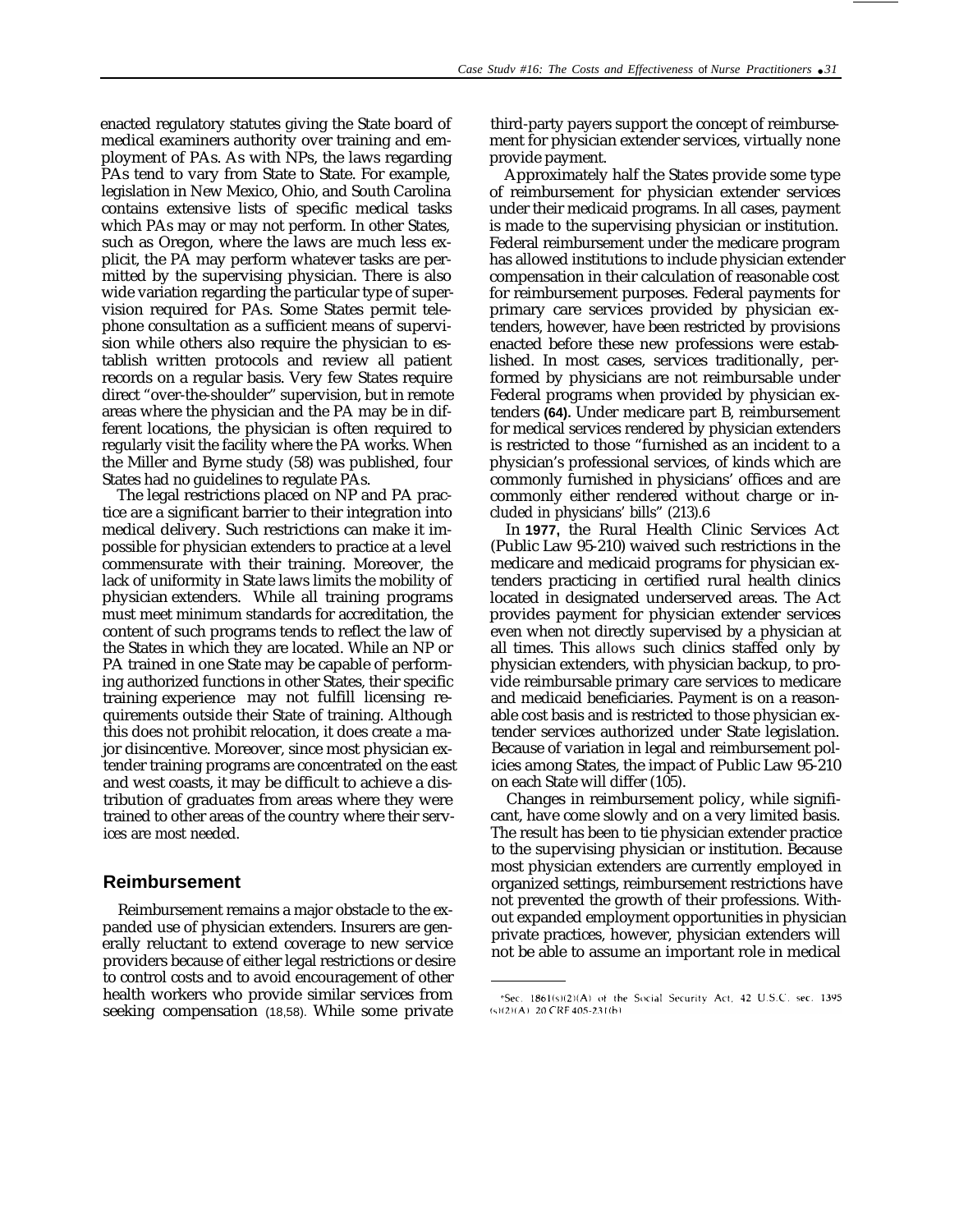care delivery. Current reimbursement restrictions make such an expansion unlikely. Modifications of current reimbursement policy could address this problem. A number of questions including the scope of services to be reimbursed, method of payment to physician extenders in physician offices, level of payment for services that both physician extenders and physicians can provide, payment levels in underserved v. adequately served areas, and the recipient of payment for physician extender services must first be resolved **(64).**

## **Practice With Physicians v. Independent Practice**

The functions of NPs are directly influenced by their employment setting. NP training encourages independence, responsibility, and autonomy as important aspects of professional development. As a result, NPs generally prefer employment settings which offer increased self-sufficiency and greater decisionmaking responsibility in patient care. Organized settings tend to offer less opportunity to meet these expectations, but because such settings are more receptive to hiring NPs, the major portion of NPs are employed in them (1o00. NPs might prefer to work in physician private practices or in independent practices, but the opportunities to do so are limited. The major portion of physicians are in private solo or group practices, and yet a 1976 survey by Sultz, et al. (99) found only 14 percent of NPs employed in physician private practices. While the actual number of NPs in independent practice is not known, the American Nursing Association estimates that there are about 300 private independent NP practices (18).

For many NPs, employment in physician private practices presents several perceived advantages over less flexible institutional settings. In particular, group practices which emphasize a "team" approach seem to allow NPs increased participation in many aspects of practice (11,12), However, physicians may be discouraged from using NPs in their private practices because of legal restrictions or ambiguities and lack of third-party reimbursement for NP services, Also, the increase in the number of medical school graduates may further reduce physician interest in NPs or PAs.

The experience of NPs in physician private practices varies considerably, since the physician determines the exact nature of their responsibilities. In some situations, NPs may actively participate in diagnosis and treatment of illness, provide counseling and patient education, and perform a wide range of other duties. In other settings, however, the physician may be unwilling to delegate a broad spectrum of tasks, and the functions of the NP may be limited to more traditional nursing tasks (11,12).

As an alternative to their interest in employment in physician private practices, a small number of NPs have attempted to establish independent practices. There are many difficulties in undertaking such practices. Initially, an independent practice requires a substantial financial investment. Startup costs can be \$15,000 or more, and the NP must be prepared to operate at a deficit until an adequate clientele can be developed (2). Moreover, since in the limited cases where third-party reimbursement is available for NP services, the payment is made to the supervising physician or institution, rather than directly to the NP, virtually all independent practices must rely on out-of-pocket payments from patients. As a result, very few independent practices have attained financial self-sufficiency. Those that have been successful usually have either been located in metropolitan areas or have provided a particular service not widely available otherwise in the community, such as home visits (2,110). However, more often NPs in private independent practice report that they must supplement their incomes through speaking engagements, teaching, and other nursing employment **(2,4, 6,23,95).**

In addition to serious financial problems, the appropriateness of independent practice by NPs is questioned by physicians, nurses, consumers, and policymakers. It has been noted that nurses may perceive NPs as taking on a more dominant role, similar to that of physicians, and therefore may be reluctant to support independent practice **(18).** In one study, **73** percent of nurses and 2 percent of physicians felt that the proper role for an NP is to practice with a physician (18). Since NPs' independent practices would depend on physician referrals to establish a clientele, the concerns expressed by physicians suggest that such referrals generally will not be forthcoming. Consumer reluctance to use independent NPs comes from inherent resistance to any new provider, from unfamiliarity with a nonphysician providing medical services, and because, when given the choice, many would continue to prefer a physician. Some independent NPs' practices have waited several months for their first patients **(87).**

Independent practices will not develop under existing characteristics of NP practice. As a result of current legal specification of the kinds of services NPs can perform without the supervision of a physician, the majority of NPs in independent practice provide traditional nursing care rather than primary medical care **(50).**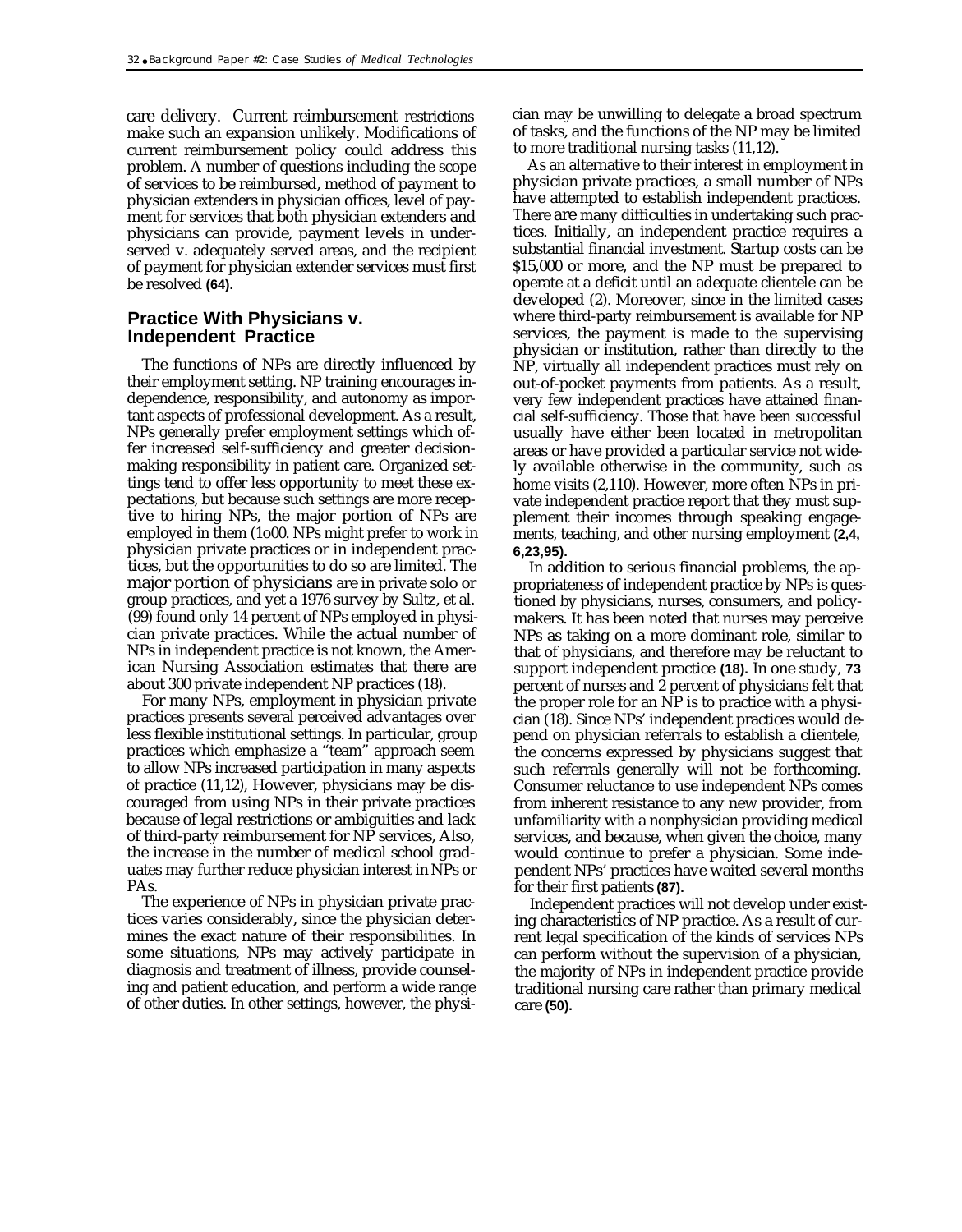Since the introduction of NPs, there have been some changes in licensure laws to allow them to practice in a manner more commensurate with their training. NPs have sought statutory changes which would allow them to practice more broadly. In some cases, States have responded to these efforts (e.g., California recently acted to allow nurses to become members of a medical corporation). ' Whether or not policy makers agree on the degree of independence to be prescribed legally for physician extenders, a growing number support the position that reimbursement policies should be revised to encourage NP and PA employment. With the existing structure of health

# **REFERENCES**

- 1. Adamson, T, E., and Highly, B. L., "Work Experience of Pediatric and Maternity Nurse Practitioner Graduates" (San Francisco: University of California, School of Nursing, August 1979).
- 2. Agree, B. C., "Beginning an Independent Nursing Practice," *Am. J. Nurs.* 74:636, 1974.
- 3. Aiken, L. H., et al., "The Contribution of Specialists to the Delivery of Primary Care, " N. Eng. ], Med 300:1363, 1979.
- 4. Alford, D. M., and Jensen, J. M., "Reflections on Private Practice, " *Am. ], Nurs.* 76:1966, 1976.
- 5. Appel, G., and Lowin, A., *Physician Extenders: An Evaluation of Policy-Related Research, Final Report* (Minneapolis: Interstudy, January 1975).
- 6. Archer, S. E., and Fleshman, R. P., "Doing Our Own Thing: Community Health Nurses in Independent Practice, " ]. *Nurs. Admin. 8:44, 1978.*
- 7. Berki, S., "The Economics of New Types of Health Personnel, " in *Intermediate-Leuel Health Practitioners,* V. Leppard and E. Purcell (eds. ) (New York: Josiah Macy, Jr., Foundation, 1973).
- 8. Bible, B. L., *Health Care Delivery in Rural Areas* (Chicago: American Medical Association, July 1972).
- 9. Bicknell, W. J., et al., "Substantial or Decorative? Physicians' Assistants and Nurse Practitioners in the United States, " *Lancet* 2:1243, 1974.
- 10. Bliss, A. A., and Cohen, E. D. (eds. ), *The New Health Professionals* (Germantown, Md.: Aspen Systems Corp., 1977).

services financing and delivery and the recent vast expansion in physician supply, the number of NPs engaged in independent practice should be expected to remain very small. If any change in current practice patterns were to occur, it might entail efforts by NPs to move from institutional settings into physician private practices where ultimate authority would remain with the physician. Once again, however, with the growing supply of physicians, such employment opportunities for NPs may in fact diminish in the next decade.

California Statutes of 1979, ch. 472 (formerly AB1112, authored by assemblywoman Jean Moorhead)

- 11. Brown, K. C., "Nature and Scope of Services: Joint Practice, " ]. *Nurs. Admin.* 7:13, 1977.
- *12.* Brown, K. C., "The Nurse Practitioner in a Private Group Practice, " Nur. *Outlook 22:111,* 1974.
- 13. Burkett, G. L., et al., "A Comparative Study of Physicians' and Nurses' Conceptions of the Role of Nurse Practitioners, " *Am. ], Public Health* 68:1090, 1978.
- 14. Burnip, R., et al., "Well Child Care by Pediatric Nurse Practitioners in a Large Group Practice, " *Am. }. Dis. Child.* 130:51, 1976.
- 15. C. E. Pagan Associates, *AHECS: A Response to Geographic and Specialty Maldistribution,* contract No. 231-76-0019 (Washington, D. C.: DHEW, 1977).
- 16. California Health Manpower Policy Commission, *The Fifth Annual Report to the California Legislature* (Sacramento, Calif.: State of California, Dec. 15, 1978).
- 17. Conant, L., et al., "Anticipated Patient Acceptance of New Nursing Roles and Physicians' Assistants, " *Am, ]. Dis, Child.* 122:202, 1971.
- 18. Congressional Budget Office, U.S. Congress, *Physician Extenders: Their Current and Future Role in Medical Care Delivery* (Washington, D. C.: U.S. Government Printing Office, April 1979).
- 19. Connelly, S. V., and Connelly, P. A., "Physicians' Patient Referrals to a Nurse Practitioner in a Primary Care Medical Clinic, " *Am. ], Public Health* 69:73, 1979.
- 20. Coulehan, J. L., and Sheedy, S., "The Role, Training, and One-Year's Experience of a MedicaI Nurse Practitioner, " *Health Serv. 88:827, 1973.*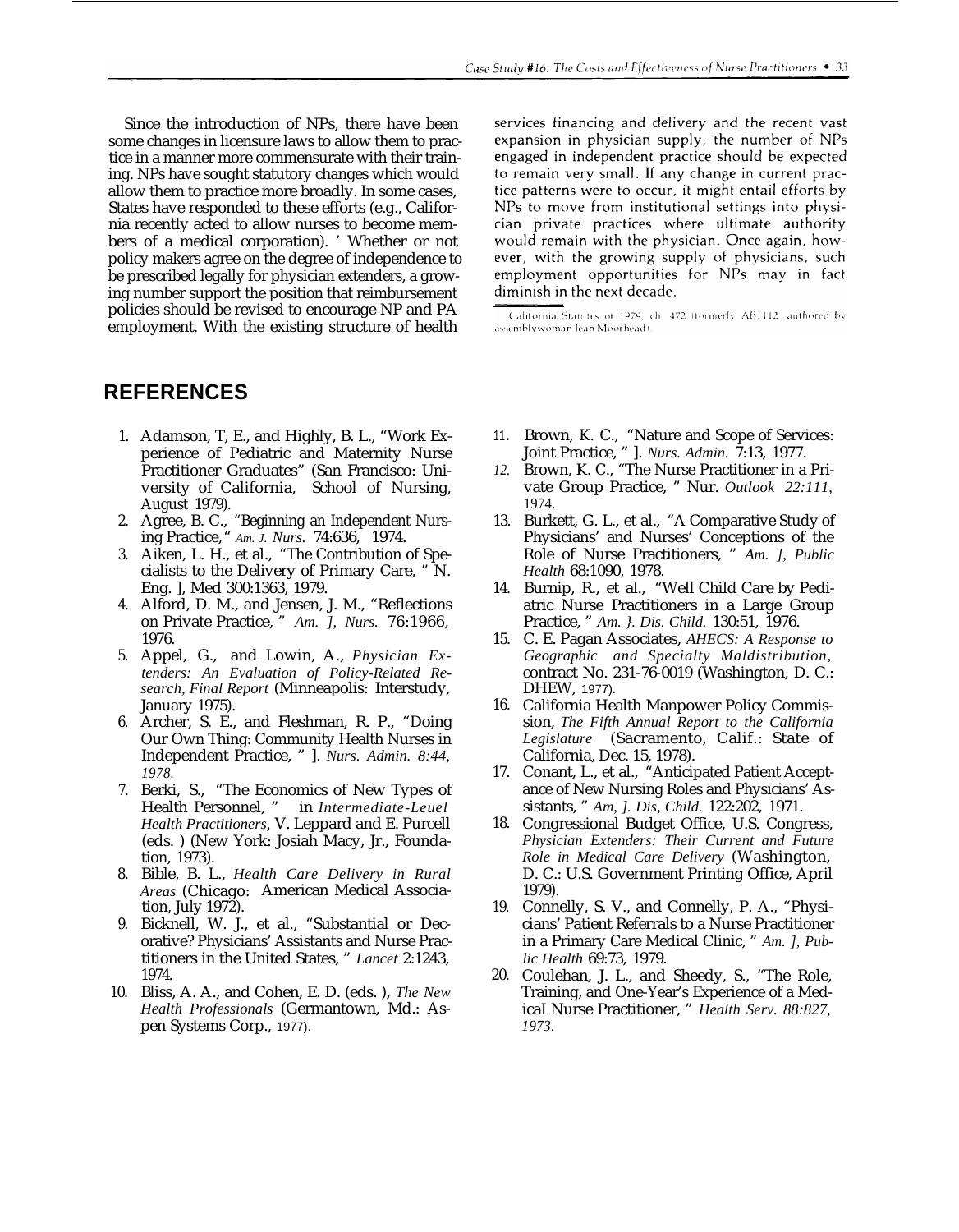- 21. Draye, M. A., and Stetson, L. A., "The Nurse Practitioner as an Economic Reality, " Med. *Group Mgt. 22:24, 1975.*
- 22. Feldman, R., et al., "Nurse Practitioner Multiphasic Health Checkups, " *Prev.* Med. *6:301, 1977.*
- 23. Felknor, R., "An All-RN Fee-For-Service Group Practice, " RN 37:41, 1974.
- 24. Fine, L., and Silver, H. K., "Comparative Diagnostic Abilities of Child Health Associate Interns and Practicing Pediatricians, ". *Pediat. 83:332, 1973.*
- 25. Fisher, D. W., and Horowitz, S. M., "The Physician's Assistant: Profile of a New Health Profession, " in The New Health *Professional,* A. A. Bliss and E. D. Cohen (eds. ) (Germantown, Md.: Aspen Systems Corp., 1977).
- 26. Flynn, B. C., "Effectiveness of Nurse Clinicians' Service Deli very," *Am. Public Health 64:604, 1974.*
- 27. General Accounting Office, U.S. Congress, *Progress and Problems in Improving the Availability of Primary Care Providers in Undeserved Area.;* (Washington, D. C.: GAO, Aug. 22, 1978).
- 28. Progress *and Problems in Training and Use of 'Assistants to Primary Care Physicians* (Washington, D. C.: GAO, Apr. 8, 1975).
- 29. Glen, J. K., and Goldman, J., "Strategies for Productivity With Physician Extenders, " West. 1. *Med.* 124:249, 1976.
- 30. Goldfarb, M. G., *Economic Aspects of the Use of New Health Practitioners (New* Haven, Corm.: Yale University School of Medicine, 1974).
- 31. Golladay, F., et al, "Allied Health Manpower Strategies: Estimates of the Potential Gains From Efficient Task Delegation, " *Med. Care 11:457, 1973.*
- 32. Graduate Medical Education National Advisory Committee, *Interim Report of the Graduate Medical Education National Advisory Committee to the Secretary* (Washington, D. C.: DHEW, April 1979).
- 33. Greenfield, S., et al., "Efficiency and Cost of Primary Care by Nurses and Physician Assistants, " N. *Eng. ]. Med.* 298:308, 1978.
- 34. "Nurse-Protocol Management of Low Back Pain: Outcomes, Patient Satisfaction, and Efficiency of Primary Care, " *West. ]. Med. 123:350, 1975.*
- 35, Grupenhoff, J. T., and Strickland, S. R., *Federal Laws: Hea/th/Environment Manpower* (Washington, D.c.: Science and Health Communications Group, 1972).
- 36, Hershey, J. C., and Kropp, D. H., "A Re- Appraisal of the Productivity Potential and Economic Benefits of Physician's Assistants, " *Med. Care 17:592, 1979.*
- 37. Hill, R. E., et al., "An Evaluation of a Remote, Rural Clinic Manned By a Physician's Assistant, " *Pub. Health Rep. 94:60, 1979.*
- 38. Holmes, G. C., et al., "Contribution of a Nurse Clinician to Office Practice Productivity: Comparison of Two Solo Primary Care Practices, " *Health* Serv. *Res. 11(1):21,* 1976.
- 39. "Nurse Clinician Productivity Using a Relative Value Scale, " *Health Serv. Res.* 12(3):269, 1977.
- 40. Kane, R. L., et al., "Effects of Adding a Medex on Practice Costs and Productivity, " ]. Comm. *Health 3:216, 1978.*
- 41, Komaroff, A. L., et al., "Nurse Practitioner Management of Common Respiratory and Genitourinary Infections, Using Protocols, " *Nurs. Res. 25:84, 1976.*
- 42. "Protocols for Physician's Assistants, " N. Eng.' ]. Med. 290:307, 1974.
- 43. "Quality, Efficiency, and Cost of a Physician-Assistant-Protocol System for Management of Diabetes and Hypertension, " *Diabetes* 25:297, 1976.
- 44. Lawrence, D., "Physician Assistants and Nurse Practitioners: Their Impact on Health Care Access, Costs and Quality, " *Health & Med. Care Serv. Rev. 1:1, 1978.*
- 45. Lawrence, R. S., et al., "Physician Receptivity to Nurse Practitioners: A Study of the Correlates of the Delegation of Clinical Responsibility, " *Med. Care 15:298, 1977,*
- 46. Lee, P. R., et al., *Primary Care in a Specialized World* (Cambridge, Mass.: Ballinger Publishing Co., 1975).
- 47. Lehotti, D., Division of Nursing, Bureau of Health Manpower, Health Resources Administration, Washington, D. C., personal communication, 1980.
- 48. Levine, D. M., et al., "The Role of New Health Practitioners in a Prepaid Group Practice: Provider Differences in Process and Outcomes of Medical Care," *Med. Care 15:326, 1976.*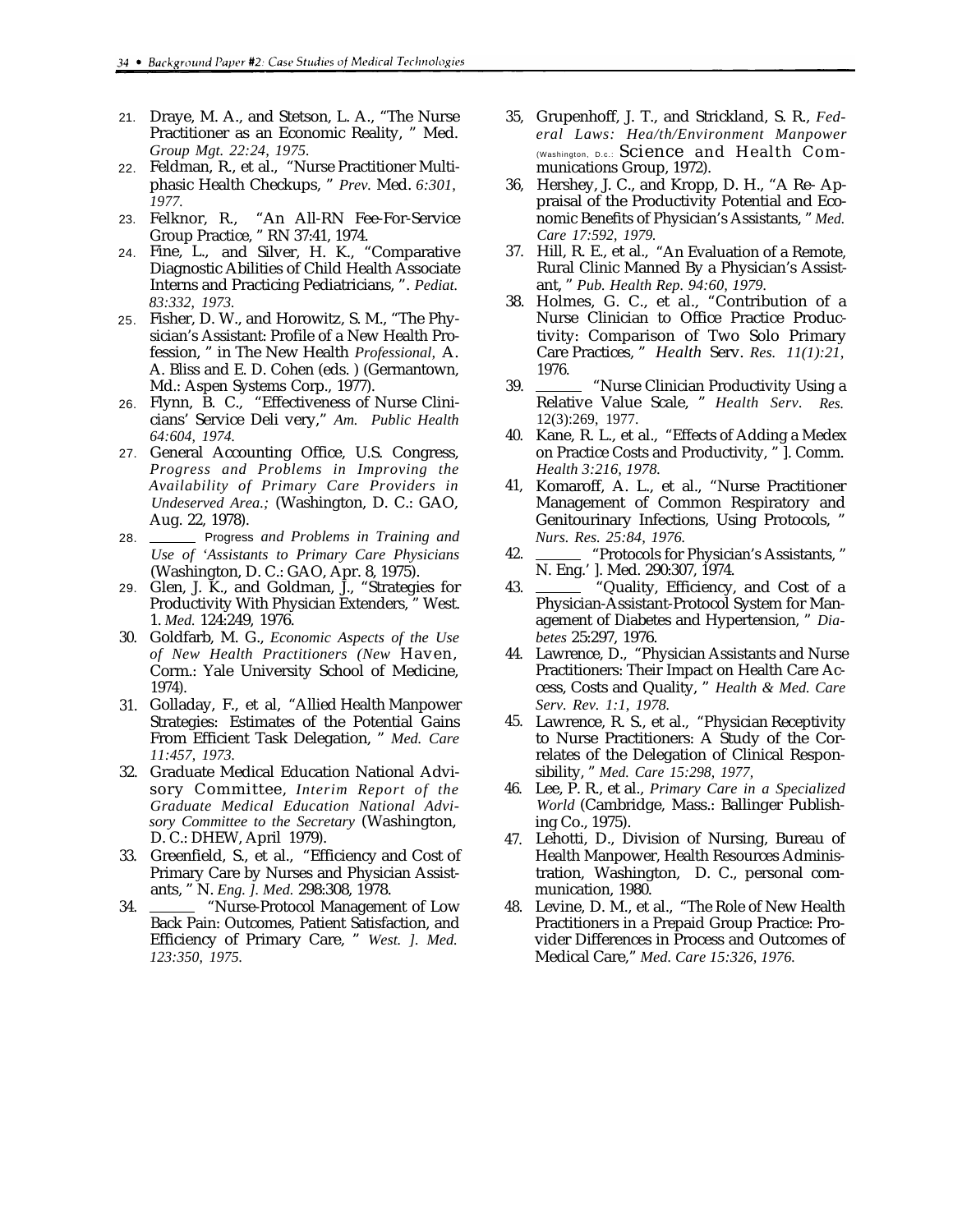- 49. Levine, E., "What Do We Know About Nurse Practitioners?" *Am. ]. Nurs. 77:1799, 1977.*
- 50. Lewis, C. E., and Cheyonich, T. K., "Who Is a Nurse practitioner?" *Med. Care* 14:365, 1976.
- 51. Lewis, C. E., and Resnik, B. A., "Nurse Clinics and Progressive Ambulatory Patient Care, " N. *Eng. ]. Med.* 227:1236, 1967.
- 52. Lewis, C. E., et al., "Activities, Events, and Outcomes of Ambulatory Patient Care, " N. *Eng. J. Med.* 280:645, 1969.
- 53. Linn, L. C., "Patient Acceptance of the Family Nurse Practitioner," *Med. Care 14:357, 1976.*
- 54, Little, M., "Physicians' Attitudes Toward Employment of Nurse Practitioners, " *Nur. Practitioner 3:26, 1978.*
- 55. Mauksch, I., "The Nurse Practitioners Movement: Where Does It Go From Here?" *Am. ]. Public Health* 68(11):1074, 1978.
- 56. McCormack, R. C., et al., "Family Doctors' Use of Office Assistants and Opinions Regarding Nurses in Primary Care, " South, *Med. J.* 64:415, 1971.
- 57. Merenstein, J. H., et al., "The Use of Nurse Practitioners in a General Practice, " Med. Care 12:445, 1974.
- 58. Miller and Byrne, Inc., "Review and Analysis of State Legislation and Reimbursement Practices: Final Report, " contract No. 230-77-0011 (Washington, D. C.: DHEW, January 1978).
- 59. Morgan, W. A., and Sullivan, N. D., "Issues Affecting Nurse Practitioner and Physician's Assistant Clinics in Rural California" (Davis, Calif.: University of California, School of Medicine, August 1979).
- 60. Morris, S. B., and Smith, D. B., "An Evaluation of the Potential Impact of Physician Extenders on Primary Care Practices in the United States, " paper presented at the Second International Congress of the World Federation of Public Health Associations, May **24, 1978.**
- 61. "The Distribution of Physician Extenders;" *Med. Care* 15(12):1045, 1977.
- 62. Moscovice, 1., "The Influence of Training Level and Practice Setting on Patterns of Primary Care Provided by Nursing Personnel" (Seattle, Wash.: University of Washington, Center for Health Services Research, 1978).
- 63. Moscovice, I., and Rosenblatt, E., "The Viability of Mid-Level Practitioners in Isolated Rural Communities" (Seattle, Wash.: University of Washington, Center for Health Services Research, June **1978).**
- 64, National Academy of Sciences, Institute of Medicine, *Physicians and New Health Practitioners: Issues for the 1980s* (Washington, D. C.: NAS, May 1979).
- 65. Nelson, E. C., et al., "Financial Impact of Physician Assistants on Medical Practice, " N. Eng. ]. *Med. 293:527, 1975.*
- 66. O'Hara-Devereaux, M., et al., "Economic Ef festiveness of Family Nurse Practitioner Prac tice in Primary Care in California, " in *The Neu~ Health Professionals,* A. A. Bliss and E. D. Cohen (eds. ) (Germantown, Md.: Aspen Systems Corp., 1977).
- 67. Patterson, P. K., "Physician Response to Delegation of Well-Child Care, " N. W. *Med.* 40:92, 1971.
- 68. Patterson, P. K., et al., "Parent Reaction to the Concept of Pediatric Assistants, " *Pediatrics* 44:69, 1969.
- 69. Record, J. C., Cost *Effectiveness of Plysician's Assistants in a Maximum-Substitution Model,* NTIS report No. HRP-090097 (Washington, D. C.: National Technical Information Service, Division of Medicine, 1976).
- 70. (ed.) Provider *Requirements, Cost Savings and the New Health Practitioner in Primary Care: National Estimates for 1990,* contract No. 231-77-0077 (Washington, D. C.: DHEW, 1979).
- 71. Record, J. C., and O'Bannon, J. E., Cost *Effectiveness of Physian's Assistants in a Large Health Maintenace Orgaization: Phase 1 of a Two Phase Studyj* NTIS report No. HPR-0900098 (Washington, D. C.: Bureau of Health Resources Development, Nov. 15, 1975).
- 72. Record, J. C., et al., "Physician Supervision of PAs: How Much Is Enough? And What Does It Cost?" in The New *Health Professionals,* A. A. Bliss and E, D. Cohen (eds. ) (Germantown, Md.: Aspen Systems Corp., 1977).
- 73. Reid, R. A., et al., "Rural Medical Care: An Experimental Delivery System, " *Am. ]. Public Health* 65:266, 1975.
- 74. Reinhardt, U. E., "Parkinson's Law and the Demand for Physicians' Services, " paper presented at the Federal Trade Commission's Conference on Competition in the Health Care Sector, Washington, D. C., June I-2, 1977.
- 75. *Physicians Productivity and the Demand 'for Health Manpower* (Cambridge, Mass.: Ballinger Publishing CO., 1975),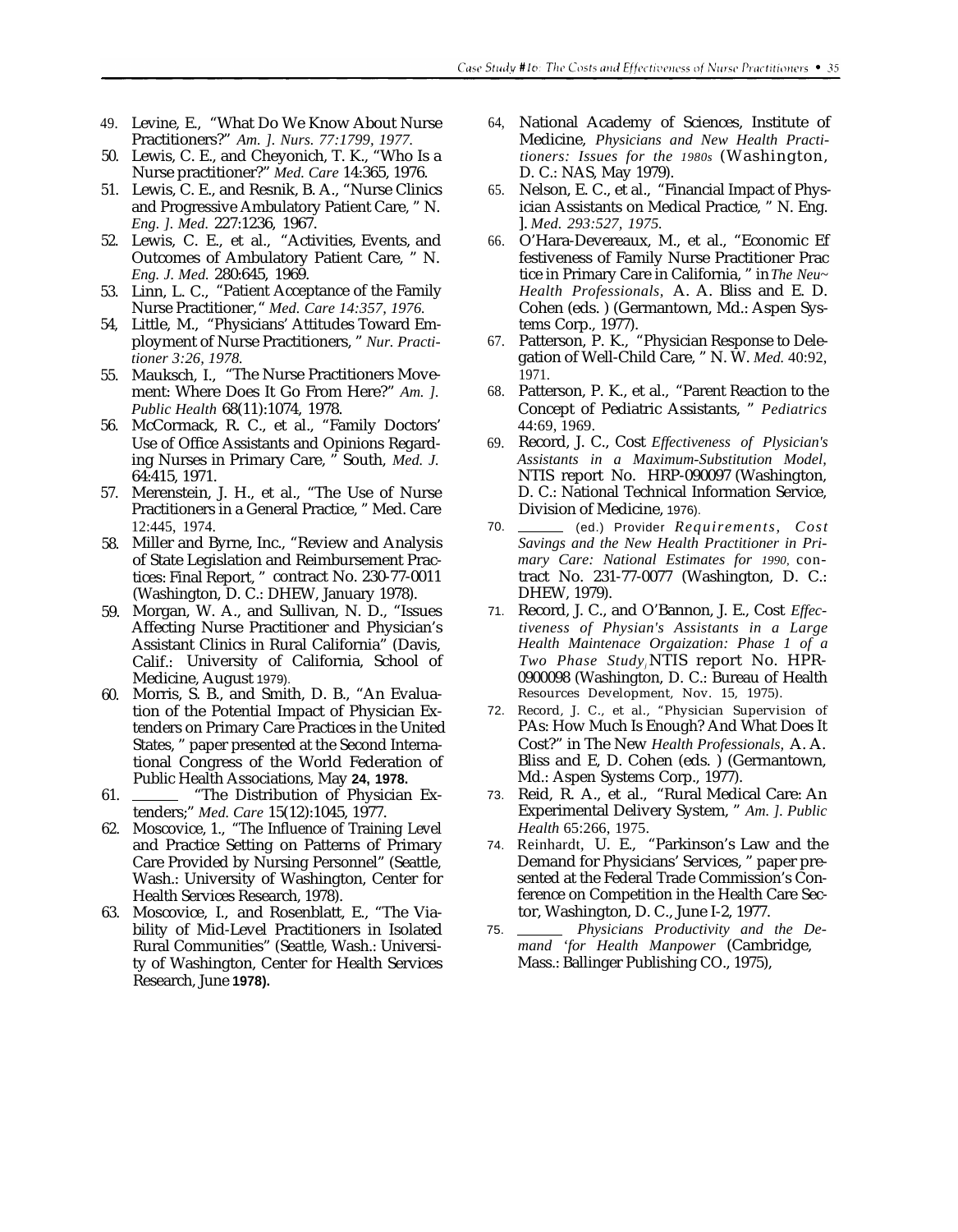- **76.** Ruby, G., "Consumer Acceptance of Nurse Practitioners and Physician Assistants" (Washington, D. C.: National Academy of Sciences, Institute of Medicine, Jan. 31, 1977).
- **77.** "Physician Acceptance of Nurse Practitioner's and Physician Assistants" (Washington, D. C.: National Academy of Sciences, Institute of Medicine, June **20, 1975).**
- **78.** Runyan, J. W., 'Medical Care by Nurses" (letter), *]. A.M.A. 2.34:1118, 1975.*
- **79.** Sackett, D. L., et al., "The Burlington Randomized Trial of the Nurse Practitioner: Health outcomes of Patients, " *Ann. Int. Med.* **80:137, 1974.**
- **80.** Scheffler, R., "The Productivity y of New Health Practitioners: Physician's Assistants and the Medex, " *Res. Health Econ, 1:37, 1979.*
- **81.** Schiff, D. W., et al., "The Pediatric Nurse Practitioner in the Office of Pediatricians in Private Practice, ' *Pediatrics 44:62, 1969,*
- **82.** Schneider, D. P. and Foley, W. J., "A Systems Analysis of the Impact of Physician Extenders on Medical Costs and Manpower Requiremerits, " Med. Car-e **15:277, 1977.**
- **83.** Schonfeld, H. K.., et al., "A Comparison of Three Methods for Estimating the Costs of Primary-Physician Attendance for Adults, " paper delivered at the Biometrics Section, American Statistical Assocation, Joint Statistical Meetings, Montreal, August **1972.**
- **84.** Schroeder, S, A., and Showstack, J. A., The *Dynamics of Medical* Technology *Use:* Anal*ysis and* Policy Options (San Francisco: University of California, Health Policy Program, October 1977).
- **8.5.** Schulman, J., and Wood, C., "Experience of a Nurse Practitioner in a General Medical Clinic," *]. A.M.A. 219:1453, 1972.*
- **86.** Schwartz J. L., ' Economic Feasibility and Patient Diagnostic Mix of Family Nurse Practitioners, " Pub. *Health Rep,* **94:148, 1979.**
- **87.** Schweitzer, S. O., "The Relative Costs of Physicians and New Health Practitioners, " in *Provider Requirements, Cost Savings and the New Health Practitioners in Primary Care: National Estimates for 1990,* J. C. Record (cd. ) (Washington, D. C.: DHEW, 1979).
- **88.** Scott, C., Family Nurse Practitioner Program, University of California, Davis, Calif,, personal communicant ion, September 1979.
- **89.** Silver, H. K., et a ., "The Pediatric Nurse Practitioner Program: Expanding the Role of the Nurse To Provide Increased Health Care for Children, " *], A.M.A. 204:298, 1968.*
- 90. Smith, K. R., "Health Practitioners: Efficient Utilization and the Cost of Health Care, " in in*termediate Level Health Practitioners,* V. Leppard and E. Purcell (eds. ) (New York: Josiah Macy, Jr., Foundation, 1973).
- 91. Smith, R. A., et al., "Increasing Physician Productivity and the Hospitalization Characteristics of Practices Using Medex, " N. W. *Med. 70(10):701, 1971.*
- 92. Spector, R., et al., "Medical Care by Nurses in an Internal Medicine Clinic, " *J. A.M.A. 232:1234, 1975.*
- 93. Spitzer, W. O., et al,, "The Burlington Randomized Trial of the Nurse Practitioner, " N. *Eng. ]. Med. 290:251, 1974.*
- 94. Steinwachs, D. M., et al., "The Role of New Health Practitioners in a Prepaid Group Practice, " *Med. Care 14:95, 1976.*
- 95. Stratton, C. W., "The Nurse Practitioner in Private Practice, " *Peal. Nurs. 4:24, 1978.*
- 96. Sullivan, J. A., et al., "Overcoming Barriers to the Employment and Utilization of the Nurse Practitioner, " *Am. ]. Public Health 68:1097, 1978.*
- 97. "The Rural Nurse Practitioner: A Challenge and Response, " *Am. ], Public Health 68:972, 1978.*
- 98. Sultz $,H$ . A., et al., "Highlights: Phase 2 of a Longitudinal Study of Nurse Practitioners, " in *Nursing Personnel and the Changing Health Care System,* M. Millman (cd. ) (Cambridge, Mass.: Ballinger Publishing Co., 1978).
- 9 9 . *Longitudinal Study of Nurse Practitioners; Phase Z,* DHEW publication No. **76-43 (Washington,** D. C.: DHEW, March 1976).
- 100. *Longitudinal Study* of *Nurse Practitioners; Phase II,* DHEW publication No. **78-92** (Washington, D.c.: DHEW, September 1978).
- 101. System Sciences, Inc., *Nurse Practitioners and Physician Assistant Training and Deployment Study, Final Report,* contract No. HRA-230- 75-0198 (Bethesda, Md.: System Sciences, Inc., September **1976).**
- 102. *Survey and Evaluation of the Physician Extender Reimbursement Experiment, Final Report* (Bethesda, Md.: System Sciences, Inc., March **1978).**
- 103. University of Southern California, Division of Research in Medical Education, *Collection and Processing of Baseline Data for the Physician Extender Reimbursement* Study (Los Angeles: USC, Aug. **31, 1978).**
- 104. **Voltmann,** J. D., "Jamestown Medical Clinic System," *J. A.M.A. 234:303, 1975.*